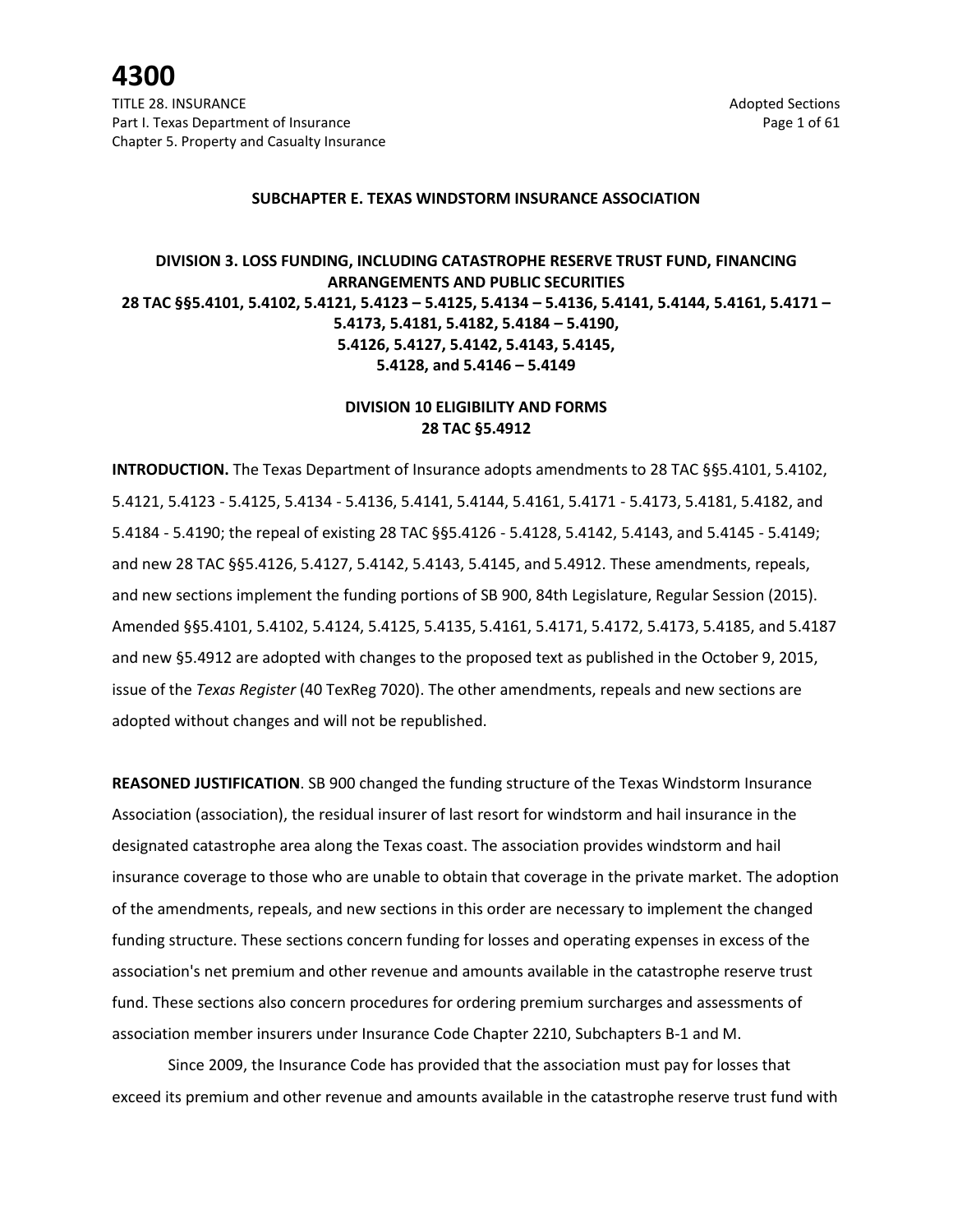TITLE 28. INSURANCE Adopted Sections and the section of the section of the section of the sections of the sections of the sections of the sections of the sections of the sections of the sections of the sections of the sect Part I. Texas Department of Insurance **Page 2 of 61** Page 2 of 61 Chapter 5. Property and Casualty Insurance

the proceeds of three classes of public securities, issued on the association's behalf by the Texas Public Finance Authority (TPFA). Statute provided for the payment of the public securities from the association's net premium and other revenue, assessments on association member insurers, premium surcharges on certain property and casualty insurance policies in the catastrophe area, or a combination thereof, depending on the class of public security. TDI adopted rules in 2011 to implement the statute and adopted new and amended rules in 2014 to implement statutory changes, including changes in the lines of insurance subject to a premium surcharge and the creation of an alternative source of payment for certain public securities.

Under SB 900, losses that are greater than the association's net premium and other revenue and amounts in the catastrophe reserve trust fund are no longer paid from the proceeds of three classes of public securities. Instead, these losses must be paid with proceeds of alternating classes of public securities and member insurer assessments, beginning with class 1 public securities and ending with class 3 assessments. All three classes of public securities are to be paid for with the association's net premium and other revenue and, if that is insufficient, with a premium surcharge on association policies. If issuing class 2 or class 3 public securities payable from these sources is not possible or the commissioner of insurance determines that issuance is financially unreasonable, TPFA may issue class 2 or class 3 public securities paid for from a contingent source: a premium surcharge on certain property and casualty policies and all association and Texas FAIR Plan Association policies insuring property located in the catastrophe area.

Sections 5.4126 – 5.4128, 5.4142, 5.4143, and 5.4145 – 5.4149 are repealed under Insurance Code §§2210.612, 2210.613, 2210.6131, 2210.6132, and 36.001. These sections were previously adopted to implement HB 3, 82nd Legislature, 1st Called Session (2011). Under HB 3 and its predecessor, HB 4409, 81st Legislature, Regular Session (2009), losses in excess of the association's net premium and other revenue were paid from the proceeds of three classes of public securities. HB 3 amended Insurance Code Chapter 2210 to include §2210.6136, which allowed the commissioner to authorize the issuance of certain class 2 public securities in the event the association's class 1 public securities were not marketable.

TDI adopted §§5.4126 – 5.4128, 5.4148 and 5.4149 to establish processes for the issuance and repayment of class 2 public securities under Insurance Code §2210.6136. Because SB 900, in addition to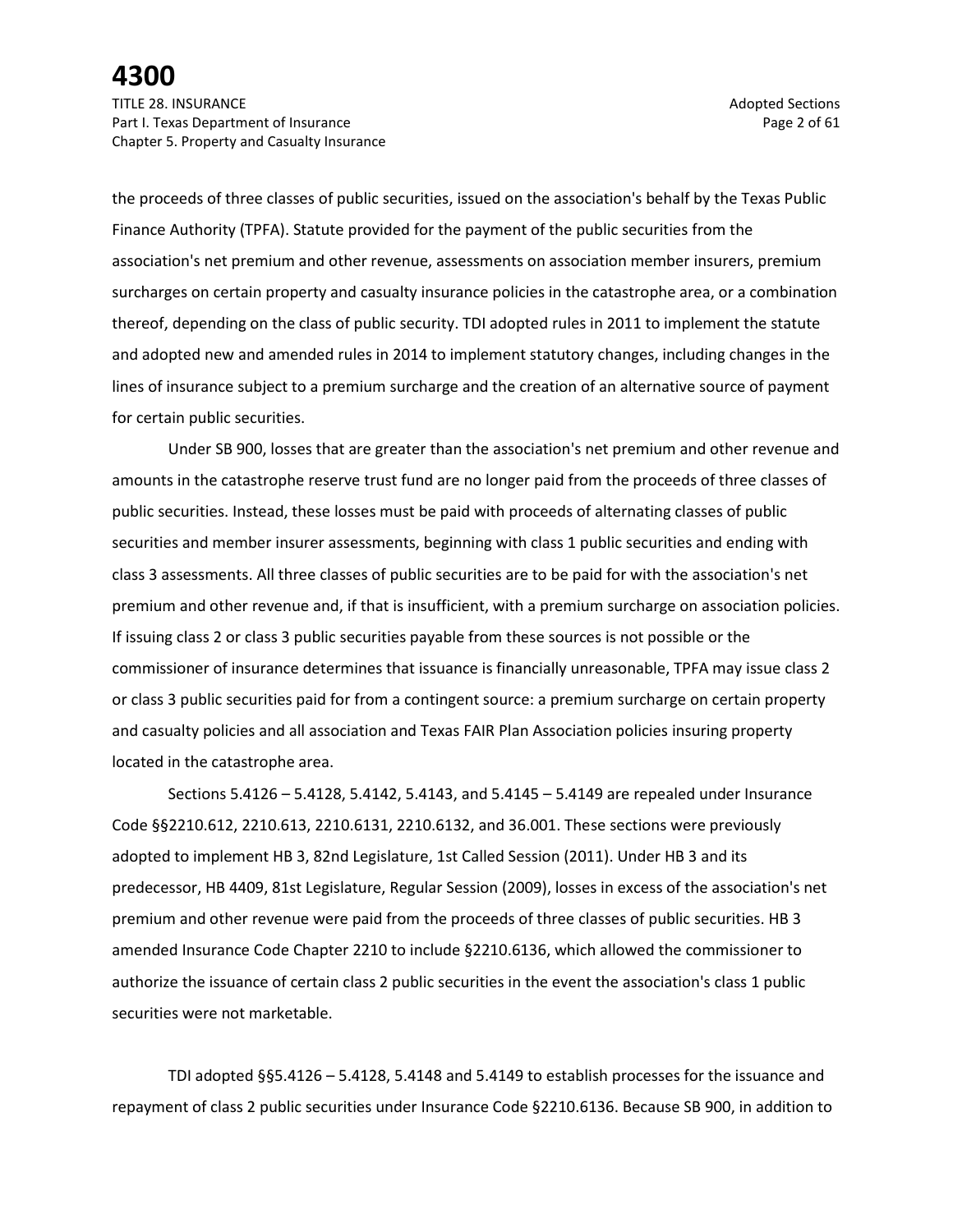TITLE 28. INSURANCE Adopted Sections and the section of the section of the section of the sections of the sections of the sections of the sections of the sections of the sections of the sections of the sections of the sect Part I. Texas Department of Insurance **Page 3 of 61** and 2 of 61 Chapter 5. Property and Casualty Insurance

changing the association's funding structure, repealed Insurance Code §2210.6136, §§5.4126 – 5.4128, 5.4148 and 5.4149 are obsolete. SB 900 amended Insurance Code §2210.613 to change the payment source for class 2 public securities paid under that section from a combination of premium surcharges on certain property and casualty policies in the catastrophe area and member assessments to premium surcharges on association policies. TDI adopted §5.4143 and §§5.4145 – 5.4147 to address the deposit of amounts collected from member assessments and the handling of excess member assessment revenue. Because member assessments are no longer used to pay for public securities, these sections are obsolete. TDI repeals of §5.4142, which addressed excess obligation revenue fund amounts, because SB 900 amended Insurance Code §2210.609 to remove the obligation revenue fund. Excess funds are addressed in amended §5.4144 and replacement §5.4145.

The amendments, repeals, and new sections conform TDI rules to current law. The repealed sections implemented Insurance Code §2210.6136, which provided for an alternative source of payment for certain class 2 public securities and which SB 900 repealed. The amended, replacement, and new sections establish procedures for the approval and determination of premium surcharges on association policies and procedures for the issuance of class 2 or class 3 public securities paid from the contingent source. The amendments also contain conforming changes for clarity and agency style.

TDI accepted written comments on the proposed amendments, replacements, and repealed and new sections from October 9, 2015, to November 9, 2015, and heard testimony at a public hearing on October 28, 2015. In response to comments on the proposal, TDI has adopted changes to the proposed text in §§5.4124, 5.4125, 5.4172, 5.4185, and 5.4187. None of the changes introduce new subject matter, create additional costs, or affect persons other than those previously on notice from the proposal.

The following paragraphs explain amended 28 TAC §§5.4101, 5.4102, 5.4121, 5.4123 – 5.4125, 5.4134 – 5.4136, 5.4141, 5.4144, 5.4161, 5.4171 – 5.4173, 5.4181, 5.4182, and 5.4184 – 5.4190; replacement 28 TAC §§5.4126, 5.4127, 5.4142, 5.4143, and 5.4145 and new 28 TAC §5.4912 in greater detail.

**§5.4101. Applicability.** The association operates under a plan of operation. Section 5.4001 contains the association's plan of operation, but over time that plan has been augmented by the adoption of other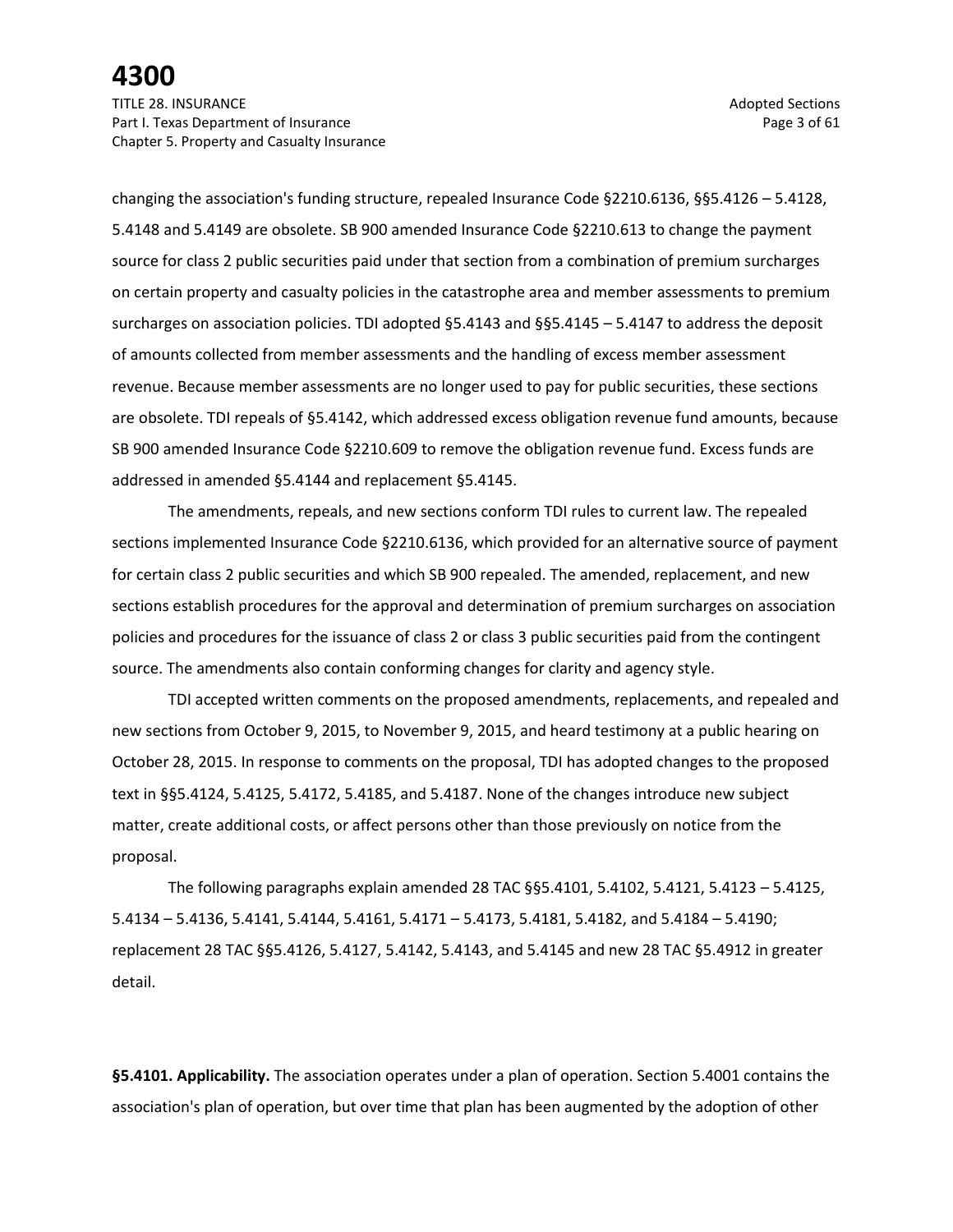TITLE 28. INSURANCE Adopted Sections and the section of the section of the section of the sections of the sections of the sections of the sections of the sections of the sections of the sections of the sections of the sect Part I. Texas Department of Insurance **Page 4 of 61** and the Page 4 of 61 Chapter 5. Property and Casualty Insurance

sections. Section 5.4101(a) is amended to reflect the addition or deletion of sections. Sections listed here will be part of the association's plan of operation and will control over any conflicting provision in §5.4001 of Division 3.

Section 5.4101(a) as adopted is revised from the proposed text to add two section headings and correct a third section heading in the parenthetical describing the sections listed in the applicability statement.

**§5.4102. Definitions.** Section 5.4102 has been amended to delete definitions relating to the implementation of Insurance Code §2210.6136, which SB 900 repealed, and to add new definitions related to implementation of the new funding structure under SB 900. New terms that are defined in this section include: "association surcharge," "association surcharge percentage," "authorized representative of the department," "class 2 payment obligation," "class 3 payment obligation," "contingent surcharge," "net investment income," and "net premium payment obligations." Existing definitions for "class 1 payment obligation," "contractual coverage amount," "net gain from operations," "net revenues," "other revenue," "premium," and "premium surcharge trust funds" have also been changed to conform to the new funding structure. The definition of "insured property" is moved from §5.4172 of Division 3 to this section. Other terms are amended nonsubstantively to conform to agency style.

**§5.4121. Financing Arrangements.** Insurance Code §2210.072 and §2210.612 permit the association to enter into financing arrangements directly with a market source to enable the association to pay losses or obtain public securities under Insurance Code §2210.072. Conforming changes are made to §5.4121 to reflect that under SB 900, net premium and other revenue of the association is pledged for the payment of class 1, class 2, and class 3 public securities issued under Insurance Code §§2210.612, 2210.613, and 2210.6131, respectively. The association may pay a financing arrangement with, among other sources, net premium or other revenue that is not required for payment of class 1, class 2, or class 3 payment obligations. The section is also changed to reflect that, due to the repeal of Insurance Code §2210.6136, the association will not have premium surcharge or member assessment repayment obligations.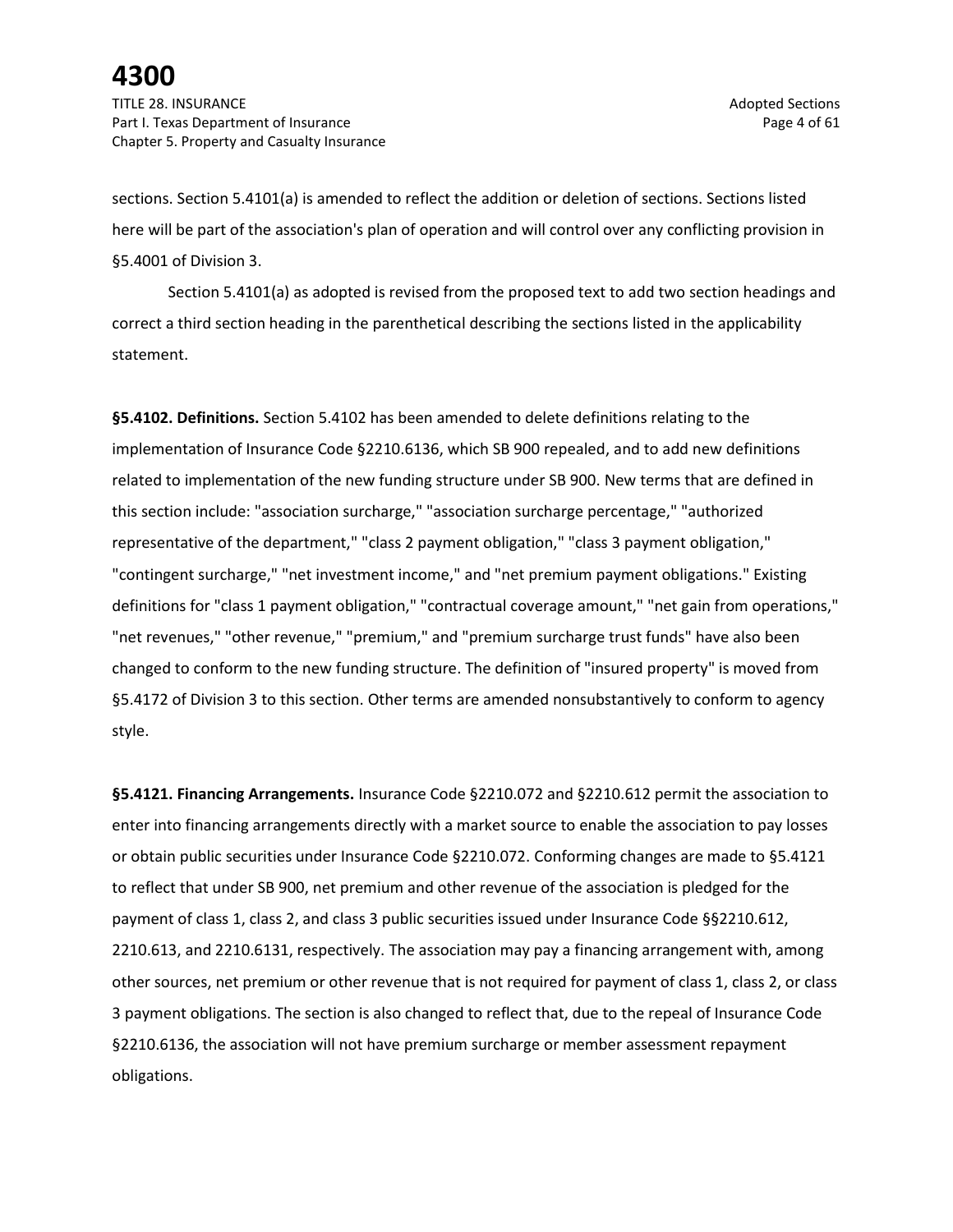**§5.4123. Public Securities Request, Approval, and Issuance.** Before public securities may be issued, Insurance Code §2210.604 requires the association to submit a request for the issuance of public securities. The commissioner must approve that request before TPFA may issue public securities on behalf of the association. Section 5.4123 is amended to delete references to existing §5.4126 (relating to Alternative for Issuing Class 2 and Class 3 Public Securities) of Division 3. Existing §5.4126 implements Insurance Code §2210.6136, which SB 900 repealed. TDI repeals and replaces §5.4126. This section is also amended to remove reinsurance proceeds from the list of information the commissioner may rely on in considering the association's request for the issuance of public securities. Reinsurance proceeds are no longer applicable in this determination because SB 900 amended Insurance Code §2210.453 to require that reinsurance attach at a point that is not less than the aggregate amount of all funding available to the association under Subchapter B-1.

**§5.4124. Issuance of Class 1 Public Securities before a Catastrophic Event.** Class 1 public securities may be issued before or after a catastrophic event. Conforming changes are made to §5.4124 to reflect that under SB 900, the maximum amount of pre-event class 1 public securities that TPFA may issue is changed from \$1 billion to \$500 million. The section is also amended to make clear that, for the purposes of determining the amount of pre-event public securities that can be issued, the Series 2014 Pre-Event Class 1 Public Securities that TPFA issued under the previous law are pre-event class 1 public securities under the new law.

Amended §5.4124(e) also clarifies when certain pre-event public security proceeds are considered depleted. Except as provided in §5.4161, the maximum amount of class 1 public securities that may be outstanding must be issued and the proceeds spent before class 1 assessments may be accessed for the same catastrophe year. Under §5.4124 as amended, public security proceeds used to pay issuance costs, establish a reserve fund, capitalize interest, or provide for contractual coverage amounts, are considered depleted in the same catastrophe year the remaining principal is depleted to pay for a catastrophe or used to retire the public securities. The amounts of those proceeds that are considered depleted would then need to be counted in determining the amount of class 1 public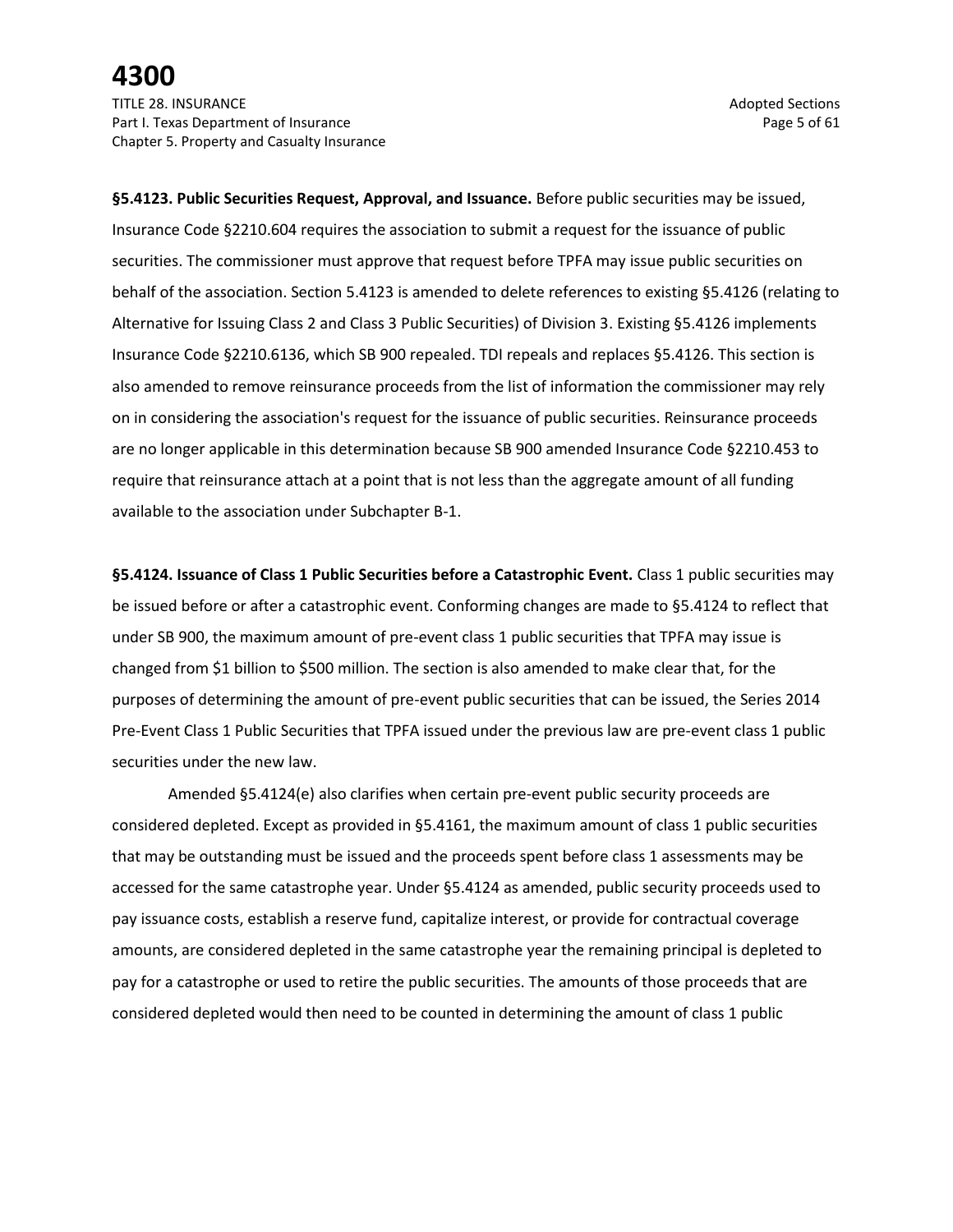TITLE 28. INSURANCE Adopted Sections and the section of the section of the section of the sections of the sections of the sections of the sections of the sections of the sections of the sections of the sections of the sect Part I. Texas Department of Insurance **Page 6 of 61** and the Page 6 of 61 Chapter 5. Property and Casualty Insurance

securities that must be issued to reach the maximum authorized amount of outstanding class 1 public securities.

In response to a comment, amended §5.4124(e) differs from the proposed version to clarify that in that subsection, the word "proceeds" refers to "public security proceeds. "

**§5.4125. Issuance of Public Securities after a Catastrophic Event.** Conforming changes are made to Section 5.4125 to reflect that under SB 900, the Series 2014 Pre-Event Class 1 Public Securities that TPFA issued under the previous law are considered pre-event class 1 public securities when determining the amount of post-event class 1 public securities that may be issued. Conforming changes are also made to reflect the new funding structure under SB 900, which provides six layers of alternating public securities and assessments on association members, instead of three layers of public securities. The section is also amended to clarify that for the issuance of class 2 or class 3 public securities under Insurance Code §2210.6132, the association must make a separate request under §5.4127 of Division 3.

Amended §5.4125(d) also clarifies when certain public security proceeds are considered depleted. Except as provided in §5.4161, the maximum amount of class 1 public securities that may be outstanding must be issued and the proceeds spent before class 1 assessments may be accessed for the same catastrophe year. Under §5.4125 as amended, public security proceeds used to pay issuance costs, establish a reserve fund, capitalize interest, or provide for contractual coverage amounts, are considered depleted in the same catastrophe year the remaining principal is depleted to pay for a catastrophe or used to retire the public securities. The amounts of those proceeds that are considered depleted would then need to be counted in determining the amount of class 1 public securities that must be issued to reach the maximum amount of outstanding class 1 public securities.

In response to a comment, amended §5.4125(d) differs from the proposed version to clarify that in that subsection, the word "proceeds" refers to public security proceeds.

**§5.4126. Determination of the Association Surcharge Percentage.** This order repeals and replaces §5.4126 (relating to Alternative for Issuing Class 2 and Class 3 Public Securities). The repealed section implemented Insurance Code §2210.6136, which SB 900 repealed.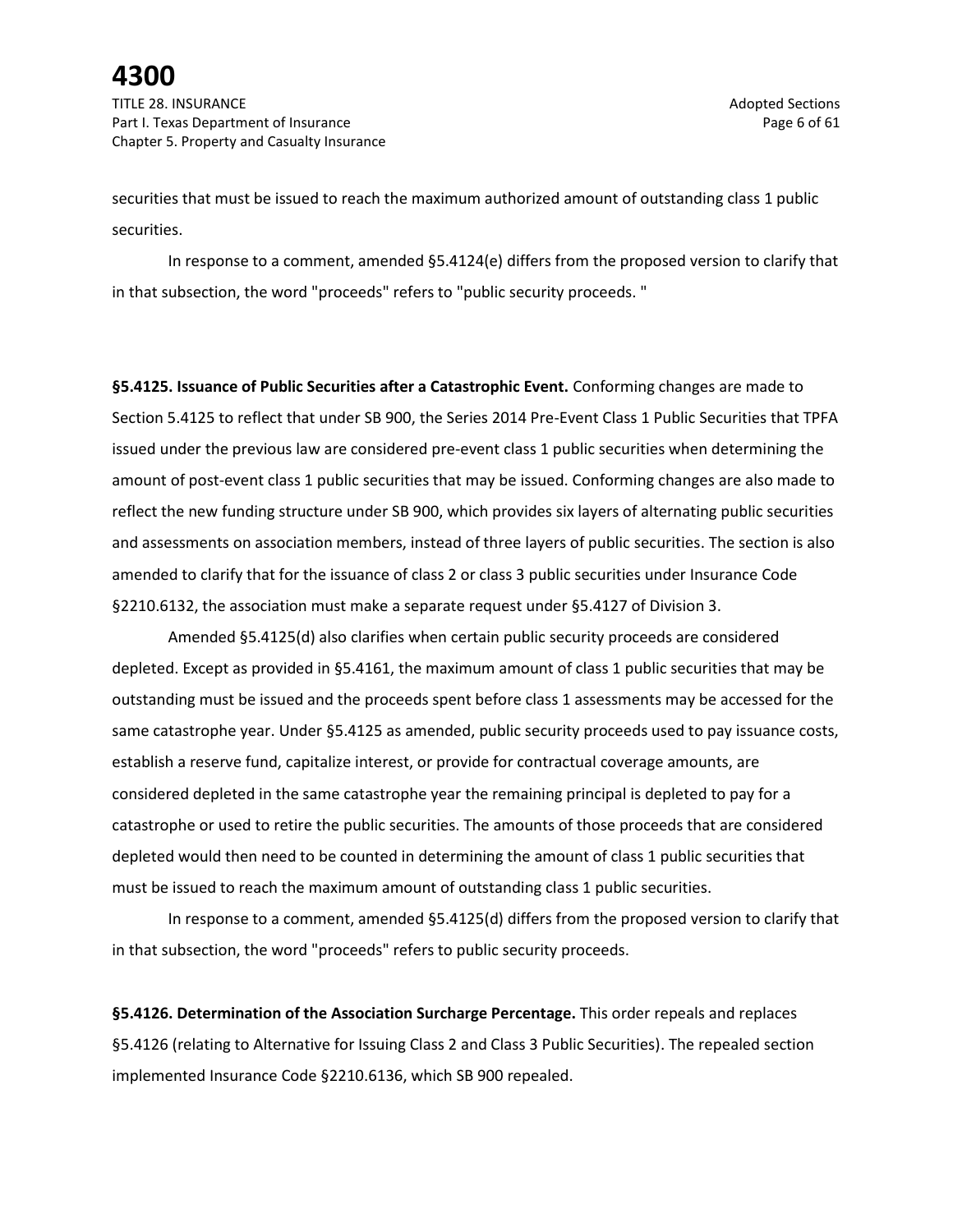The replacement section implements provisions in Insurance Code §§2210.612, 2210.613, and 2210.6131, which provide that class 1, class 2, and class 3 public securities may be payable from premium surcharges on association policies (association surcharges). While public securities are outstanding, the association is required to quarterly determine if its net premium and other revenue are sufficient for payment of its payment obligations for any outstanding class 1, class 2, and class 3 public securities. If the association determines its net premium and other revenue are not sufficient, it must promptly request that the commissioner approve association surcharges. The replacement section also requires the association to request an association surcharge any time, including before the public securities have been issued, if it determines its premium and revenue is not sufficient.

The replacement §5.4126 specifies the information that the association must provide to the commissioner in a request to implement an association surcharge and it allows the commissioner to independently determine that an association surcharge is necessary. The commissioner will make a surcharge determination within 10 business days. The section contemplates that the association will surcharge all association policies effective on a specified surcharge date, and not monthly as the policies renew.

**§5.4127. Contingent Sources of Payment for Class 2 and Class 3 Public Securities.** This order repeals and replaces §5.4127 (relating to Payment of Class 2 Public Securities Issued Under §5.4126 and Repayment of Premium Surcharge and Member Assessments). The repealed section implemented Insurance Code §2210.6136, which SB 900 repealed.

The replacement section implements new Insurance Code §2210.6132, which SB 900 added. Insurance Code §2210.6132 provides that if the commissioner, after consultation with TPFA, determines that class 2 or class 3 public securities payable from the association's premium and association surcharges cannot be issued or it is "financially unreasonable to do so," then the commissioner must order that class 2 and class 3 public securities are payable from premium surcharges on coastal property and automobile policies (contingent surcharges). The replacement §5.4127 specifies the information the association must provide to the commissioner in order to obtain approval for the repayment of public securities from contingent surcharges.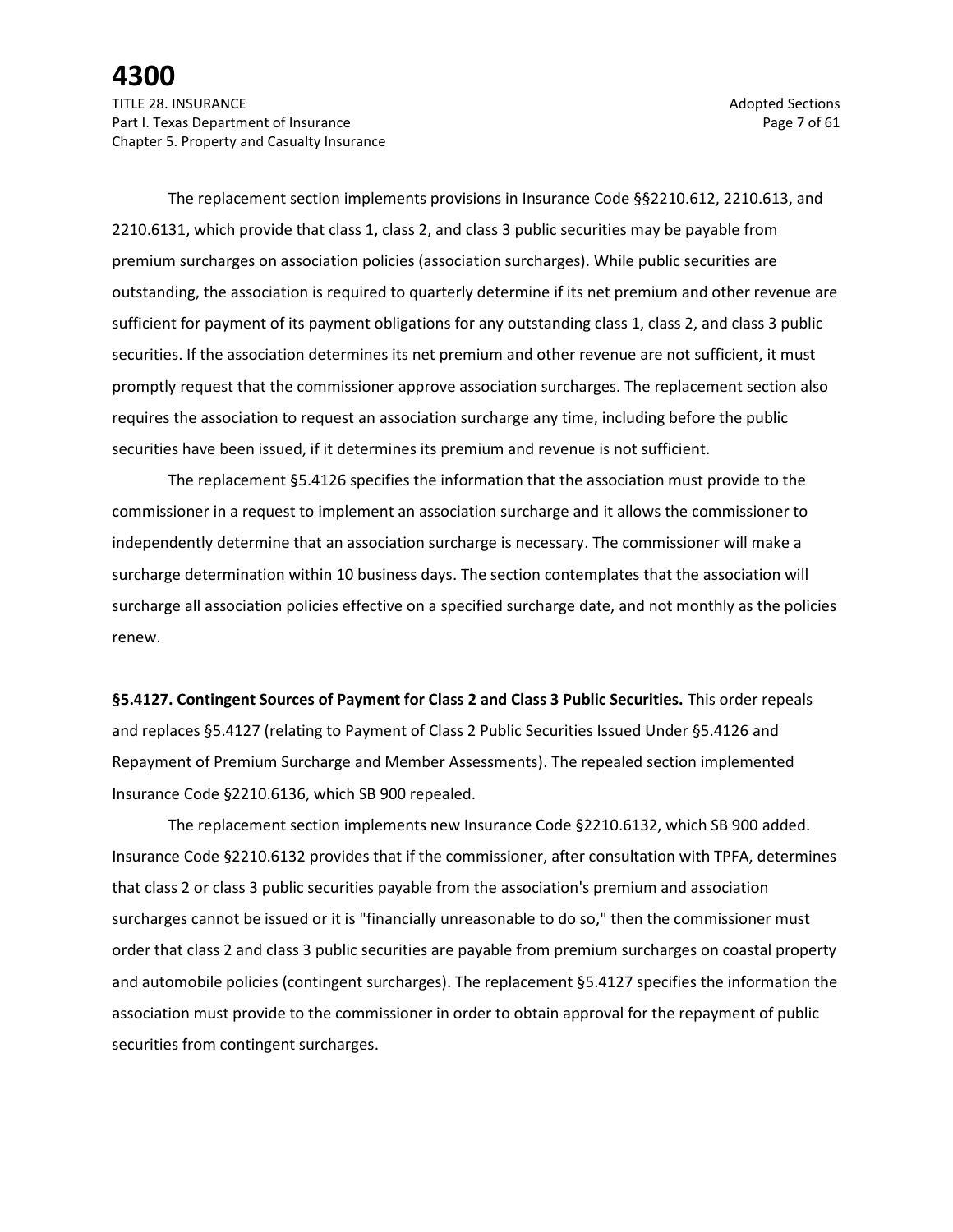**§5.4134. Excess Public Security Proceeds.** Section 5.4134 states how excess public security proceeds may be used and the conditions under which public securities may be paid before their full term. This section is amended with minor conforming and stylistic changes.

**§5.4135. Marketable Public Securities; the Amount of Class 1 Public Securities that Cannot be Issued; Market Conditions and Requirements; and Cost-Benefit Analysis.** Section 5.4135 is amended to add the effect of depopulation under Insurance Code Chapter 2210, Subchapter O, which SB 900 added, to the list of items the association must consider when determining the amount of class 1 public securities that cannot be issued. The section is also amended to reflect TDI's current writing style guidelines, and to delete references to the association's premium surcharge and member assessment repayment obligations because these relate to the implementation of Insurance Code §2210.6136, which SB 900 repealed. The section also deletes references to reinsurance or alternative risk financing as alternatives to funding through public securities because SB 900 requires that reinsurance and alternative risk financing be used to provide funding only after all funding provided for under Subchapter B-1 of Chapter 2210 has been accessed.

**§5.4136. Association Rate Filing.** Section 5.4136 outlines what the association's rates must consider while public securities payable from the association's net premium and other revenue are outstanding. Conforming changes are made to this section to reflect changes SB 900 made to the association's funding structure. Under the new funding structure, class 1, class 2, or class 3 public securities may be paid from the association's net premium and other revenue. Under the pre-SB 900 funding structure, only class 1 public securities could be paid from the association's net premium and other revenue. The section is also amended to make clear that the section's requirements apply to the Series 2014 Pre-Event Class 1 Public Securities issued before the enactment of SB 900.

**§5.4141. Class 1 Public Security Trust Fund.** The association must deposit revenues pledged for the payment of class 1 public securities into a trust fund. Section 5.4141 is amended to conform it to changes made by SB 900 regarding this fund. SB 900 eliminated the "Obligation Revenue Fund" into which the association deposited net premium and other revenue for the payment of class 1 public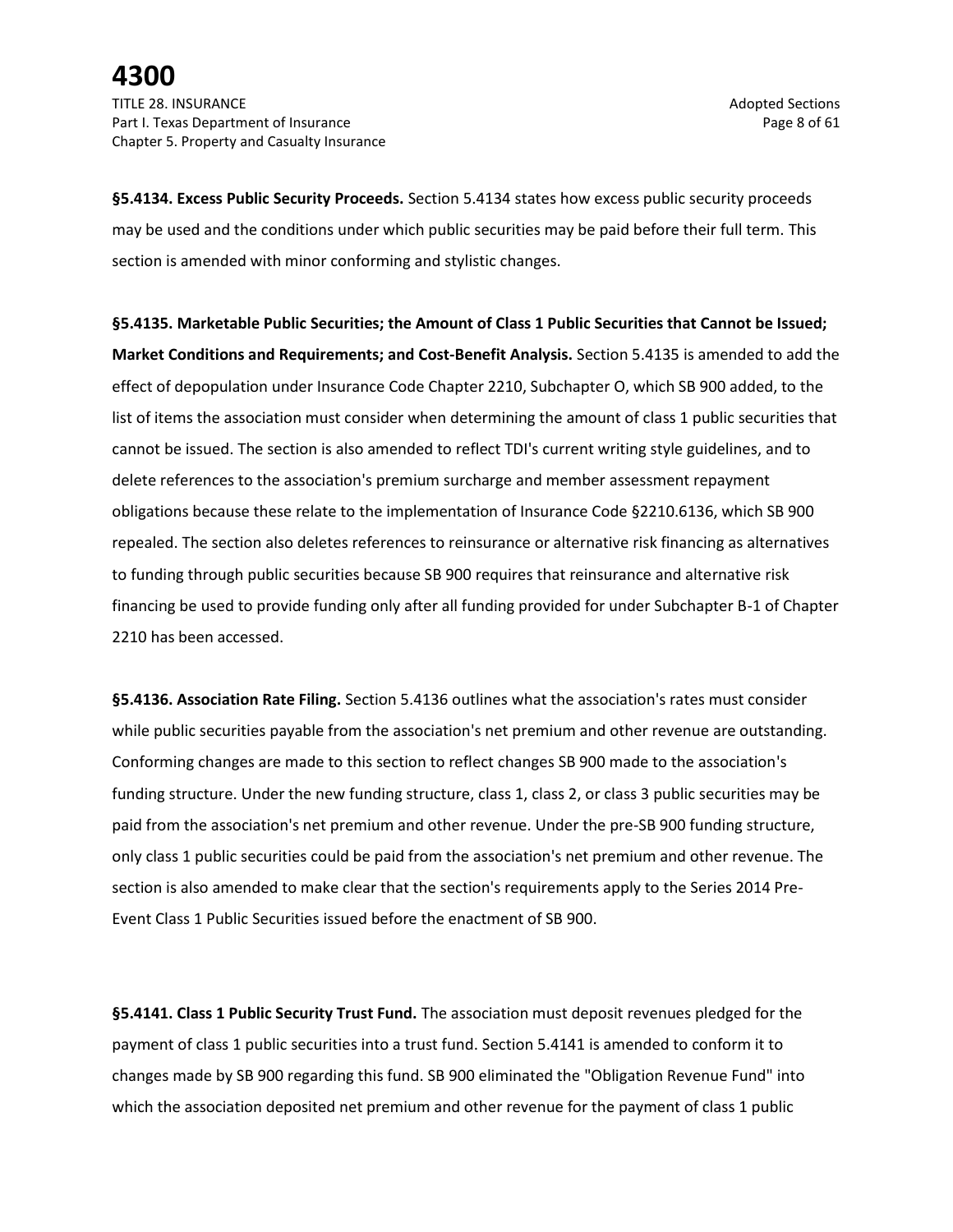TITLE 28. INSURANCE Adopted Sections and the section of the section of the section of the sections of the sections of the sections of the sections of the sections of the sections of the sections of the sections of the sect Part I. Texas Department of Insurance **Page 9** of 61 Chapter 5. Property and Casualty Insurance

securities, and created the "Class 1 Public Security Trust Fund" into which the association must deposit new premium, other revenue, and association surcharges for the payment of class 1 public securities. The section is also amended to state that the association may not use or encumber association surcharges used to pay for class 1 public securities.

**§5.4142. Class 2 and Class 3 Public Security Trust Funds.** This order repeals and replaces §5.4142 (relating to Excess Obligation Revenue Fund Amounts). Excess funds are addressed in amended §5.4144 and replacement §5.4145 (relating to Excess Premium Surcharge Revenue, and Excess Net Premium and Other Revenue, respectively). The replacement §5.4142 implements SB 900's amendments to Insurance Code §2210.609, which create the class 2 and class 3 public security trust funds for the deposit of the association's net premium, other revenue, and association surcharges.

**§5.4143. Premium Surcharge Trust Fund.** This order repeals and replaces §5.4143 (relating to Trust Fund for the Payment of Class 2 Public Securities). The repealed §5.4143 addressed the deposit of premium surcharges collected under Insurance Code §2210.613, which SB 900 amended. The replacement §5.4143 provides for the trust fund, or funds, where the association and other insurers must deposit contingent surcharges, which may be required to pay for class 2 or class 3 public securities. This replacement section incorporates large sections of existing §5.4143, as both address the deposit of surcharges on non-association, coastal policies by insurers.

**§5.4144. Excess Premium Surcharge Revenue.** Conforming changes are made to Section 5.4144 to reflect that under SB 900, the association may impose association surcharges to help pay for class 1, class 2, or class 3 public securities, and the commissioner may order contingent surcharges to pay for class 2 or class 3 public securities.

**§5.4145. Excess Net Premium and Other Revenue.** This order repeals and replaces §5.4145 (relating to Excess Class 2 Member Assessment Revenue). The repealed §5.4145 is no longer necessary because SB 900 amended Insurance Code Chapter 2210, Subchapter M, so that insurer member assessments are used to pay for association losses directly, rather than being used to pay for public securities. The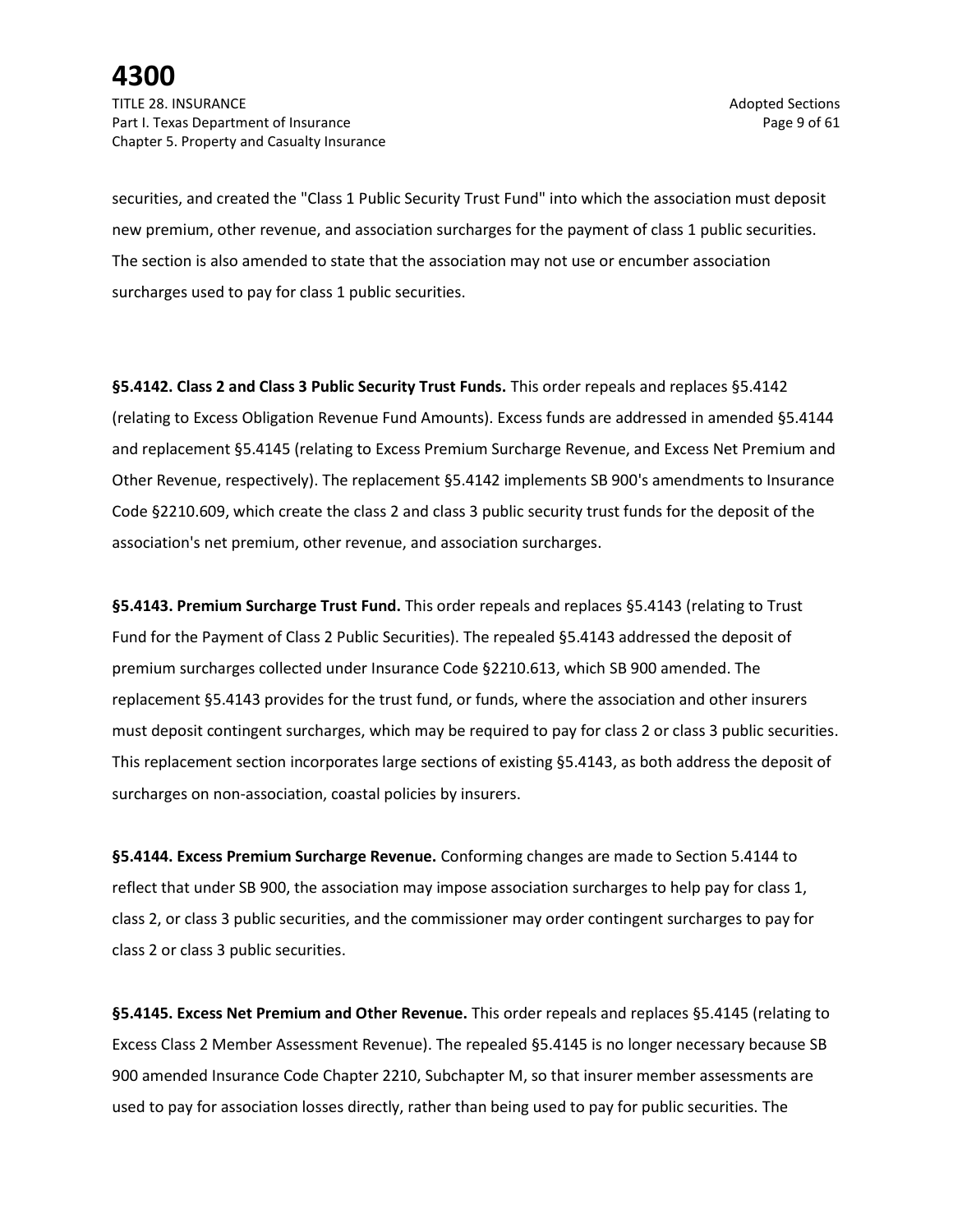TITLE 28. INSURANCE Adopted Sections and the section of the section of the section of the sections of the sections of the sections of the sections of the sections of the sections of the sections of the sections of the sect Part I. Texas Department of Insurance **Page 10** of 61 Chapter 5. Property and Casualty Insurance

replacement §5.4145 addresses what may be done with excess net premium and other revenue because the statute does not address this directly. Under replacement §5.4145, excess net premium and other revenue collected in the public security trust funds is an association asset and may be used for any purpose authorized in Insurance Code §2210.056 or deposited in the Catastrophe Revenue Trust Fund (CRTF). The replacement section largely follows existing §5.4142 (Excess Obligation Revenue Fund Amounts), which addresses what happens to excess net premium and other revenue used to pay for class 1 public securities under pre-SB 900 law.

**§5.4146. Member Assessment Trust Fund for the Repayment of Class 3 Public Securities.** This order repeals, without replacing, §5.4146. This section is no longer necessary because SB 900 amended Insurance Code Chapter 2210, Subchapter M, so that insurer member assessments are used to pay for association losses directly, rather than being used to pay for public securities.

**§5.4147. Excess Class 3 Member Assessment Revenue.** This order repeals, without replacing, §5.4147. This section is no longer necessary because SB 900 amended Insurance Code Chapter 2210, Subchapter M, so that insurer member assessments are used to pay for association losses directly, rather than being used to pay for public securities.

**§5.4148. Repayment Obligation Trust Fund for the Payment of Amounts Owed Under §5.4127.** This order repeals, without replacing, §5.4148. This section is no longer necessary because it relates to the implementation of Insurance Code §2210.6136, which SB 900 repealed.

**§5.4149. Excess Repayment Obligation Trust Fund Amounts.** This order repeals, without replacing, §5.4149. This section is no longer necessary because it relates to the implementation of Insurance Code §2210.6136, which SB 900 repealed.

**§5.4161. Member Assessments.** Amendments to §5.4161 reflect changes SB 900 made to the association's funding structure. SB 900 amended the association's funding provisions to provide loss funding through six alternating layers of public securities and assessments on association member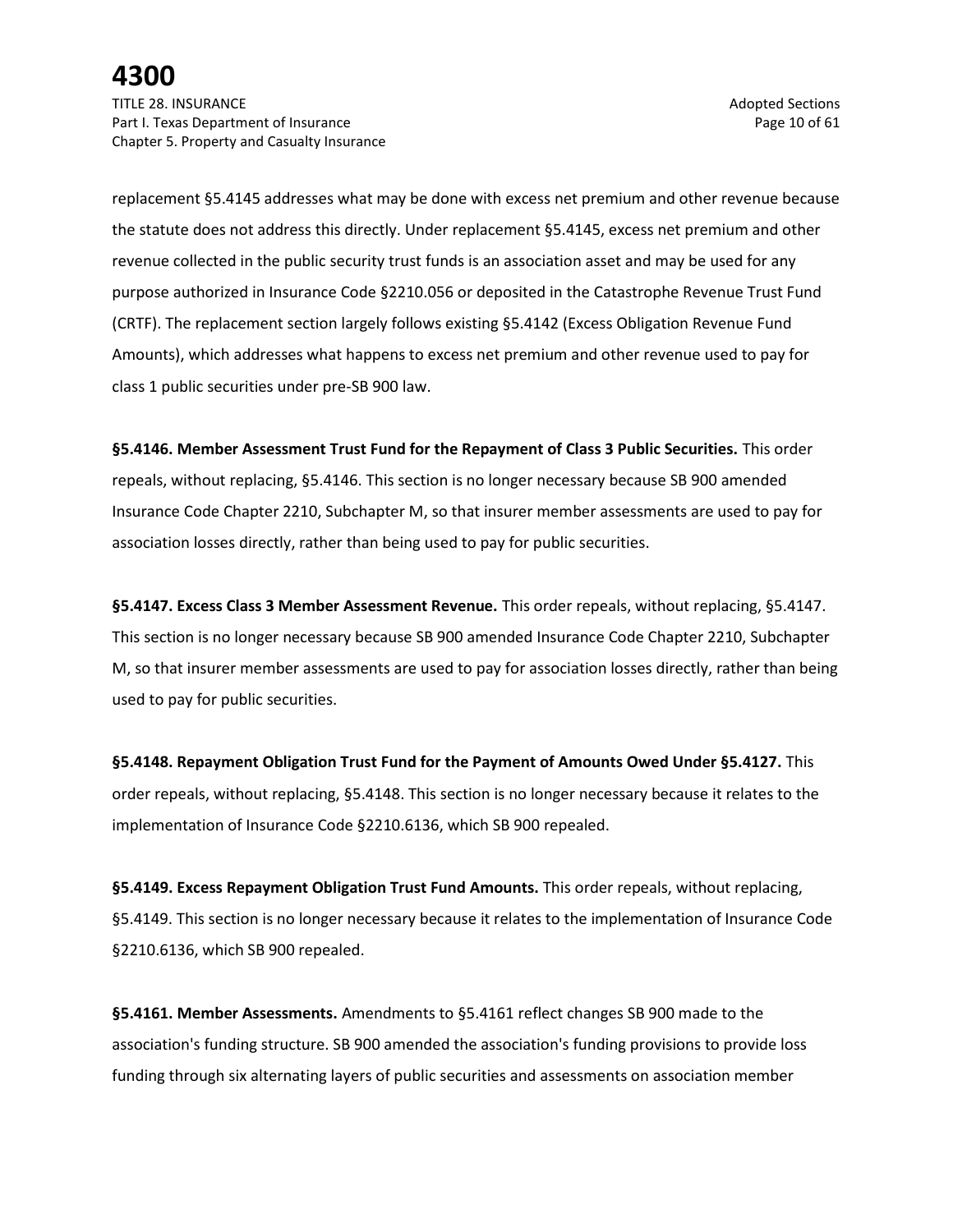TITLE 28. INSURANCE Adopted Sections and the section of the section of the section of the sections of the sections of the sections of the sections of the sections of the sections of the sections of the sections of the sect Part I. Texas Department of Insurance **Page 11** of 61 Chapter 5. Property and Casualty Insurance

insurers. The amendments specify the information the association must provide when requesting the commissioner approve a member insurer assessment.

Section 5.4161(c) provides that if TPFA cannot issue all or any portion of the authorized amount of class 1 public securities, the association may request and the commissioner may approve the imposition of a class 1 assessment on the association's member insurance companies under Insurance Code §2210.0725. This addresses what happens if, for a catastrophe year, TPFA cannot issue all of the class 1 public securities authorized by Insurance Code §2210.072. The amendments also make clear that if the commissioner approves a class 1 assessment under subsection (c), subsequent layers of public securities and assessments must be issued and ordered as provided for in statute.

Section 5.4161(i) is revised from the text as proposed by inserting the words "Insurance Code" before a citation to "Chapter 2210." This revision is necessary to clarify which code the cited chapter is in.

**§5.4171. Premium Surcharge Requirements.** Amendments to this section reflect the fact that SB 900 created two distinct types of premium surcharges. One type, association surcharges, may be assessed on association policies under Insurance Code §§2210.612, 2210.613, or 2210.6131. The other type, contingent surcharges, may be assessed under Insurance Code §2210.6132 on certain property and casualty policies, and all association and Texas FAIR Plan Association policies, insuring property located in the catastrophe area. The amendments distinguish between the two types of premium surcharges.

Section 5.4171(c) as adopted is revised from the proposed text to add the words "of this section" following a reference to "subsection (a)." In addition, subsection (c) is revised from the proposed text to add a section heading in the parenthetical listing of sections cited in the subsection.

**§5.4172. Premium Surcharge Definitions.** Amendments to §5.4172 include new definitions to distinguish between the two distinct types of premium surcharges created by SB 900. Some definitions for terms that are used in §§5.4121 – 5.4167 of Division 3 are also moved from §5.4172 to §5.4102.

In response to a comment, the definition of "association-insured property" is amended to mean immovable property at a fixed location in a catastrophe area or corporeal movable property located in that immovable property, as designated in the association's plan of operation.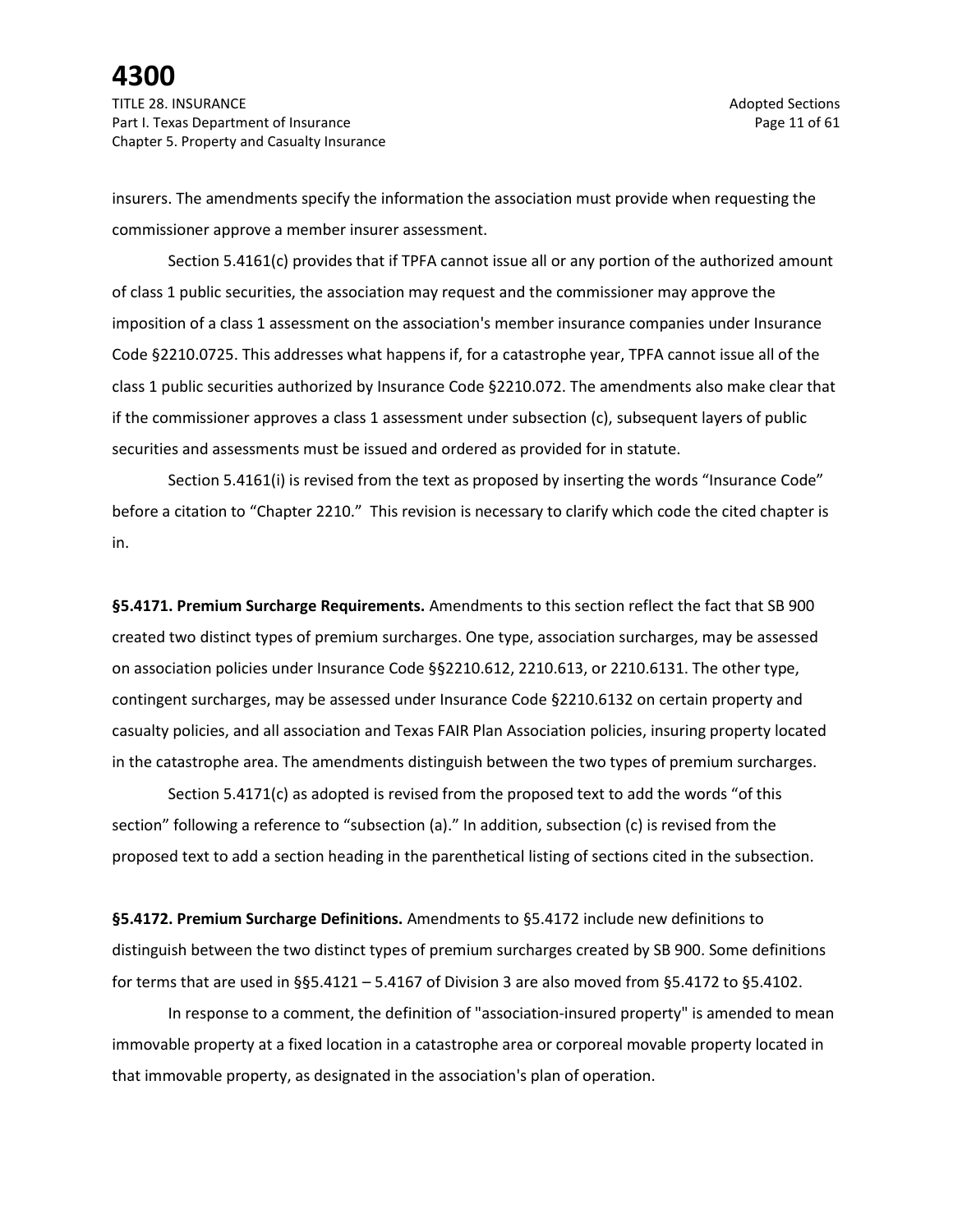**§5.4173. Determination of the Contingent Surcharge Percentage.** Amendments to §5.4173 address the determination of only the contingent surcharge percentage, which the commissioner will determine if approving a contingent surcharge as authorized under Insurance Code §2210.6132. Replacement §5.4126 addresses the determination of the association surcharge percentage.

Section 5.4173(c) as adopted is revised from the proposed text to correct a reference to the section heading for §5.4188 (Association Surcharges not Subject to Commissions or Premium Taxes; Contingent Surcharges not Subject to Commissions).

**§5.4181. Premiums to be Surcharged.** Amendments to §5.4181 reflect that SB 900 created two distinct types of premium surcharges.

**§5.4182. Method for Determining the Premium Surcharges.** Section 5.4182 describes the method for determining the premium surcharges and lists the policies to which the method will apply. Amendments to this section reflect that SB 900 created two distinct types of premium surcharges and to add the method for determining the contingent surcharge.

**§5.4184. Application of the Premium Surcharges.** Amendments to §5.4184 reflect that SB 900 created two distinct types of premium surcharges.

The amendments also describe how association surcharges must be applied to association policies depending on whether the policies have been updated as required by newly adopted §5.4912. Under the amendments, association policies that are in effect on the surcharge date specified in the commissioner's order in §5.4126(d) and that meet the requirements of newly adopted §5.4912—and which therefore are immediately subject to any surcharge the commissioner may order under §5.4126 are subject to a premium surcharge on the date specified in the commissioner's order. Association policies that do not meet the requirements of newly adopted §5.4912 are subject to surcharge when they are issued or renewed during the surcharge period described in paragraphs (9) and (10) of §5.4126(b).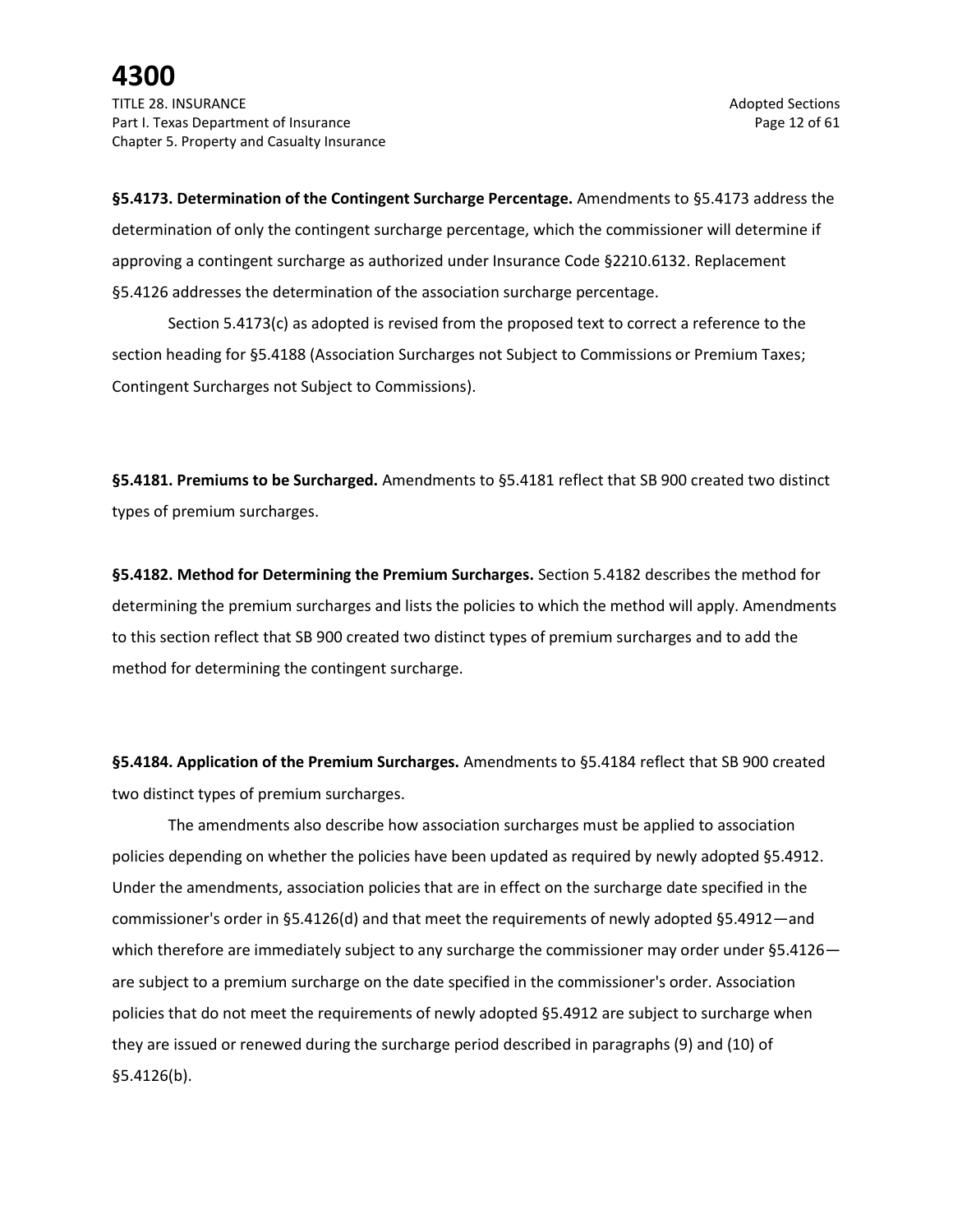The amendments also state that only contingent surcharges are refundable; association surcharges are nonrefundable.

**§5.4185. Mandatory Premium Surcharge Collection.** Amendments to §5.4185 reflect that SB 900 created two distinct types of premium surcharges and remove references to repealed §5.4127. The amendments also describe how the association must collect association surcharges depending on whether association policies have been updated as required by newly adopted §5.4912. The association must collect association surcharges in full when due for policies compliant with §5.4912. For policies not yet compliant with §5.4912, the association must collect association surcharges in full no later than the effective date of the policy.

Section 5.4185 is also amended to state that failure to pay an association surcharge constitutes failure to pay premium for purposes of policy cancellation.

In response to comments, the adopted amendments in §5.4185 differ from the proposed amendments in that subsection (e) is revised to require insurers to either: 1) apply funds in a given payment to any contingent surcharges due in that payment before the insurer may apply funds in the same payment to premiums; or 2) apply funds in a given payment to any contingent surcharges due in that payment in proportion to the amount of contingent surcharges due in that payment, before the insurer may apply funds in the same payment to premiums. For example, if an insurer choosing to apply 1) above received \$250 for a payment in which \$250 was due for premium and \$10 was due for a surcharge, the insurer would apply \$10 to surcharges and \$240 to premium. If that same insurer chose to apply 2), the insurer would apply \$9.62 {\$9.62 = (10/260) x \$250} to surcharges and \$240.38 {\$240.38 = (250/260) x \$250} to premium. This is because surcharges represent 10/260, or 1/26th of the total payment due and \$9.62 is 1/26th of the total payment received.

**§5.4186. Remittance of Contingent Surcharges.** Amendments to §5.4186 reflect that SB 900 created two distinct types of premium surcharges and remove the section heading of repealed §5.4143, and replace it with the section heading of the replacement §5.4143.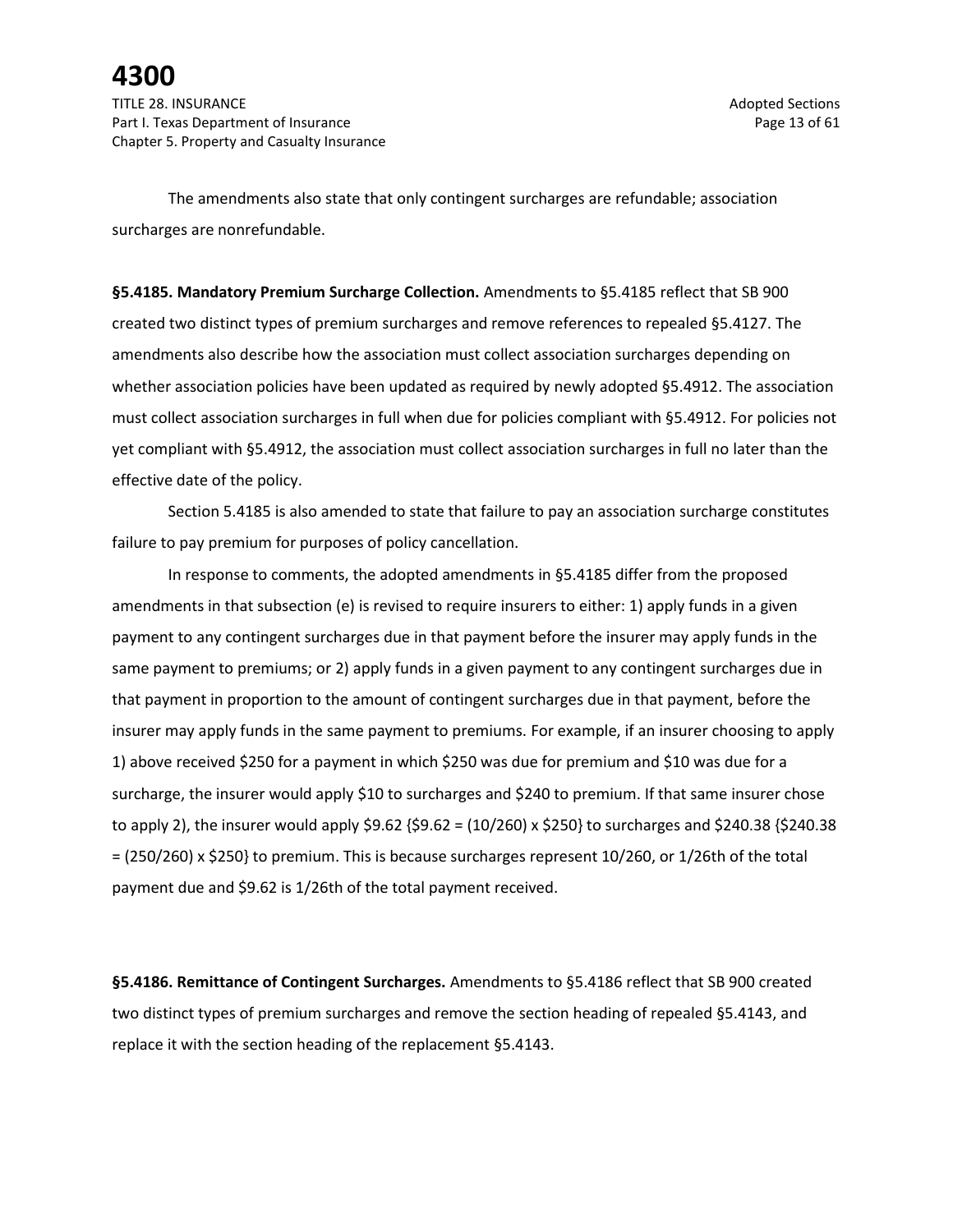**§5.4187. Offsets.** Amendments to §5.4187 reflect that SB 900 created two distinct types of premium surcharges.

In response to comments, §5.4187 is amended to allow an insurer to refund surcharges, and offset those refunded surcharges, if the insurer rescinds a policy for fraud.

**§5.4188. Association Surcharges not Subject to Commissions or Premium Taxes; Contingent Surcharges Not Subject to Commissions.** Amendments to §5.4188 reflect that SB 900 created two distinct types of premium surcharges. The amendments state that the association may not increase association surcharges to pay for premium taxes or agent commissions, but that insurers may increase contingent surcharges in an amount equal to any premium or maintenance tax attributable to the contingent surcharge and owed to the comptroller.

**§5.4189. Notification Requirements.** Amendments to §5.4189 reflect that SB 900 created two distinct types of premium surcharges. The amendments require the association to provide a notice to policyholders receiving an association surcharge. The notice is similar to the one insurers must provide to policyholders receiving a contingent surcharge, but states that an association surcharge will not be refunded in the event of policy cancellation.

**§5.4190. Annual Premium Surcharge Report.** Amendments to §5.4190 reflect that SB 900 created two distinct types of premium surcharges. One of the amendments requires the association to provide TDI with an annual premium surcharge report following the end of a calendar year in which an association surcharge was in effect. This requirement is the same as the existing requirement for other insurers.

**§5.4912. Filing and Issuance of Policy Forms Relating to Premium Surcharges under Insurance Code §§2210.612, 2210.613, and 2210.6131.** New §5.4912 appears in Division 10 of Subchapter E of Chapter 5, Title 28, Texas Administrative Code. The section requires the association to file new policy forms that provide that the policy is immediately subject to any surcharge the commissioner may determine under §5.4126 and the deadline by which policyholders must pay the surcharge. The declarations page must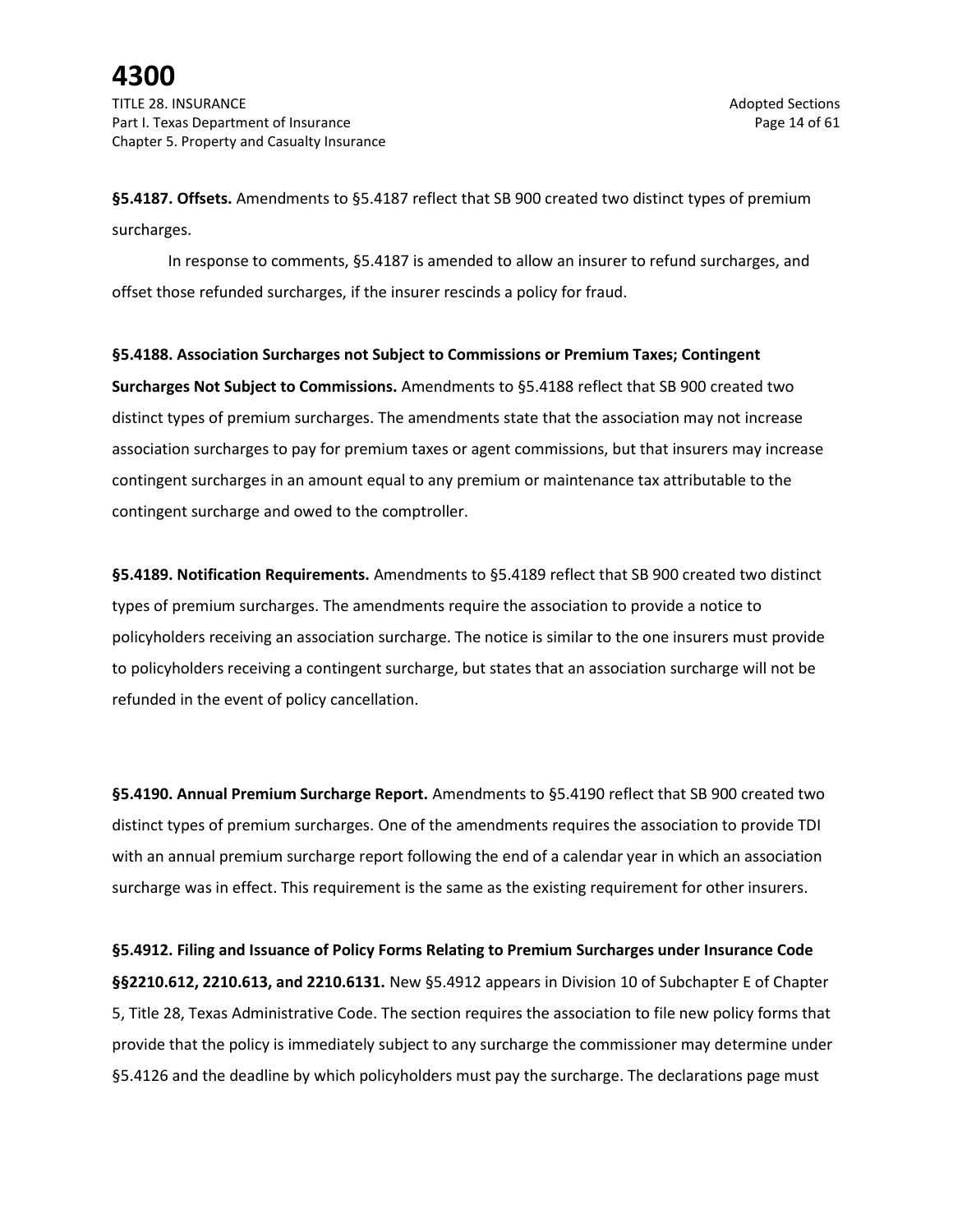TITLE 28. INSURANCE Adopted Sections and the section of the section of the section of the sections of the sections of the sections of the sections of the sections of the sections of the sections of the sections of the sect Part I. Texas Department of Insurance **Page 15** of 61 Chapter 5. Property and Casualty Insurance

notify the policyholder of the possibility of surcharge and that failure to pay any surcharge will result in policy cancellation.

Section 5.4912(b) as adopted is revised from the proposed text to add the words "of this section" following two references to "subsection (a)."

### **SUMMARY OF COMMENTS AND AGENCY RESPONSE.**

**Commenters:** TDI received written comments from the Hartford Financial Services Group, Inc., the Insurance Council of Texas (ICT), and the Texas Windstorm Insurance Association and oral comments from the Insurance Council of Texas. ICT's comments were in support of the proposal, with changes; comments from the Hartford and the association recommended changes, but did not specify support or opposition.

**Comment on §5.4124 and §5.4125.** A commenter suggests amending proposed §5.4124(e) and §5.4125(d) to clarify that in these subsections, the word "proceeds" refers to "public security proceeds." **Agency Response.** The adopted amendments clarify §5.4124(e) and §5.4125(d) as suggested.

**Comment on §5.4172.** A commenter suggests amending the definition of "association-insured property" in proposed §5.4172(3) to mean "immovable property at a fixed location in a catastrophe area or corporeal movable property located in that immovable property, as designated in the association's plan of operation," to be consistent with Insurance Code §2210.004.

**Agency Response.** The adopted §5.4172(3) defines "association-insured property" as suggested.

**Comment on §5.4184.** A commenter notes that under proposed §5.4184, contingent surcharges are refundable, but that association surcharges are not. The commenter states that nothing in the statute requires that contingent surcharges be refundable and suggests that if contingent surcharges are refundable, then association surcharges should also be refundable.

The commenter expresses concern over the fact that proposed §5.4184 requires insurers to refund contingent surcharges to policyholders after the insurer has remitted the funds to the association or the public security trust fund. Although the rules allow insurers to claim an "offset" for surcharges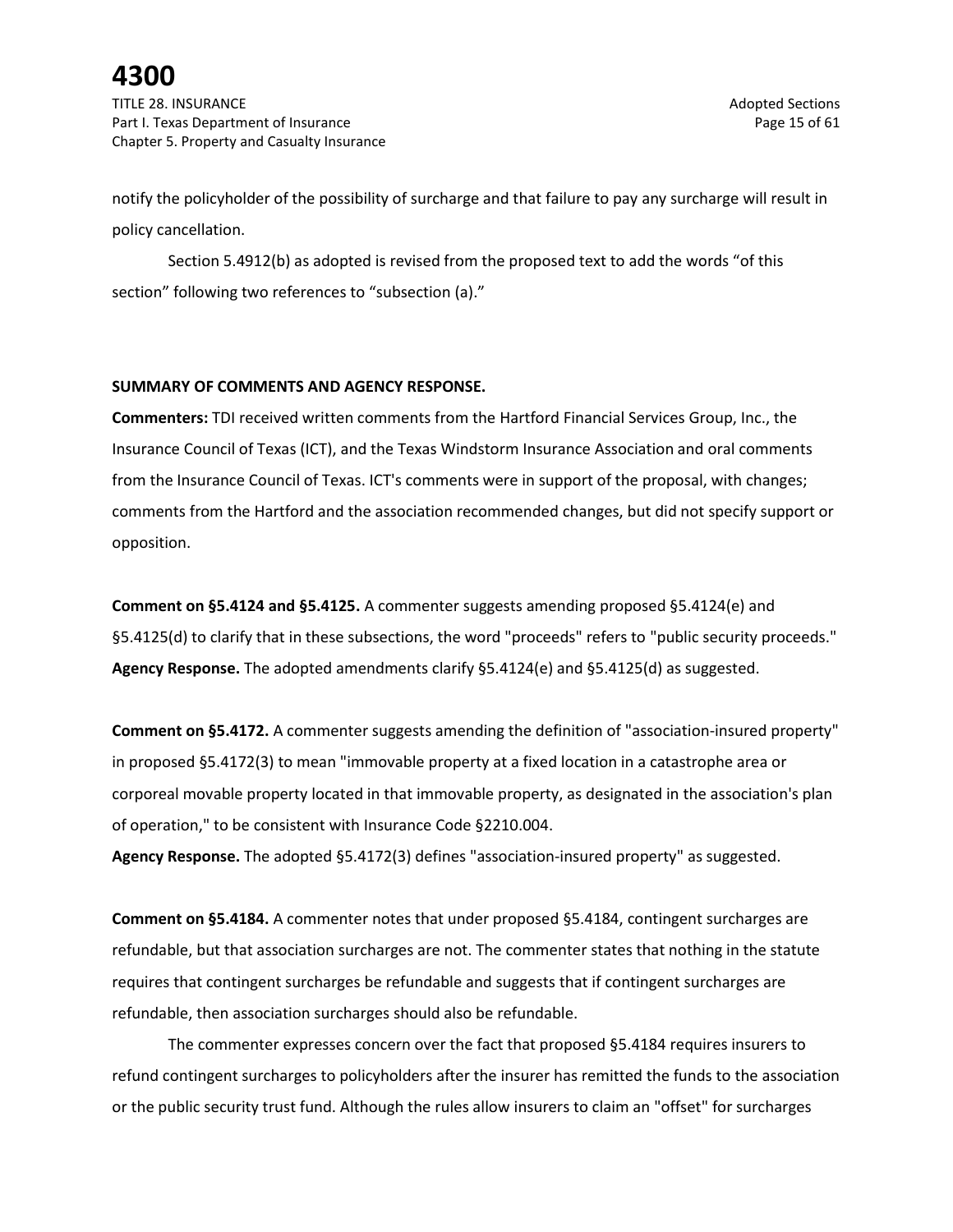TITLE 28. INSURANCE Adopted Sections and the section of the section of the section of the sections of the sections of the sections of the sections of the sections of the sections of the sections of the sections of the sect Part I. Texas Department of Insurance **Page 16** of 61 Chapter 5. Property and Casualty Insurance

that were refunded to policyholders after the funds were remitted to the association, there can be cases where insurers cannot recoup these amounts through offsets. In these cases, the insurer will have to refund a policyholder from its own funds. The commenter suggests that §5.4184 either provide for insurers to remit premium surcharges as they are earned, or require the association or the applicable trust fund to make refunds to the insurer if the insurer cannot offset.

**Agency Response.** TDI declines to make changes to the proposed rule. While TDI agrees that under the rule as proposed and adopted there may be instances where offsets are unavailable to insurers, TDI expects unrecoverable amounts to be small. This is because these instances will involve insurers with small numbers of policies and surcharges near the end of the lifespan of the public securities.

In addition, both options the commenter suggests as solutions present problems. Requiring insurers to remit surcharges as they are earned would require insurers to calculate the earned portion of each surcharge each month. These costs are not described in the proposal's cost note. Requiring the association or trust fund to refund the insurer would give insurers a claim to funds in the public security trust fund while the public securities are outstanding, and it would impose costs on the association not contemplated in the proposed rules.

As to the refundability of surcharges, the commenter is correct that the statute does not state that contingent surcharges must be refundable. TDI amended §5.4184 to provide for refunds of premium surcharges because HB 3, 82nd Legislature, First Called Session (2011), removed a prohibition on refunds in Insurance Code §2210.613. Now that SB 900 has created two distinct types of surcharges, with association surcharges, along with net premium and other revenue, as the first source of repayment for all classes of public securities, the rules are amended so that association surcharges are collected in full when due. This process of collection is easier for the association to implement when association surcharges are nonrefundable.

**Comment on §5.4185.** A commenter suggests that proposed §5.4185 should be amended to provide that failure to pay contingent surcharges would also constitute failure to pay premium for purposes of policy cancellation. The commenter also states that proposed §5.4185(e), which states that all policyholder payments must be applied to surcharges, before being applied to premium, appears to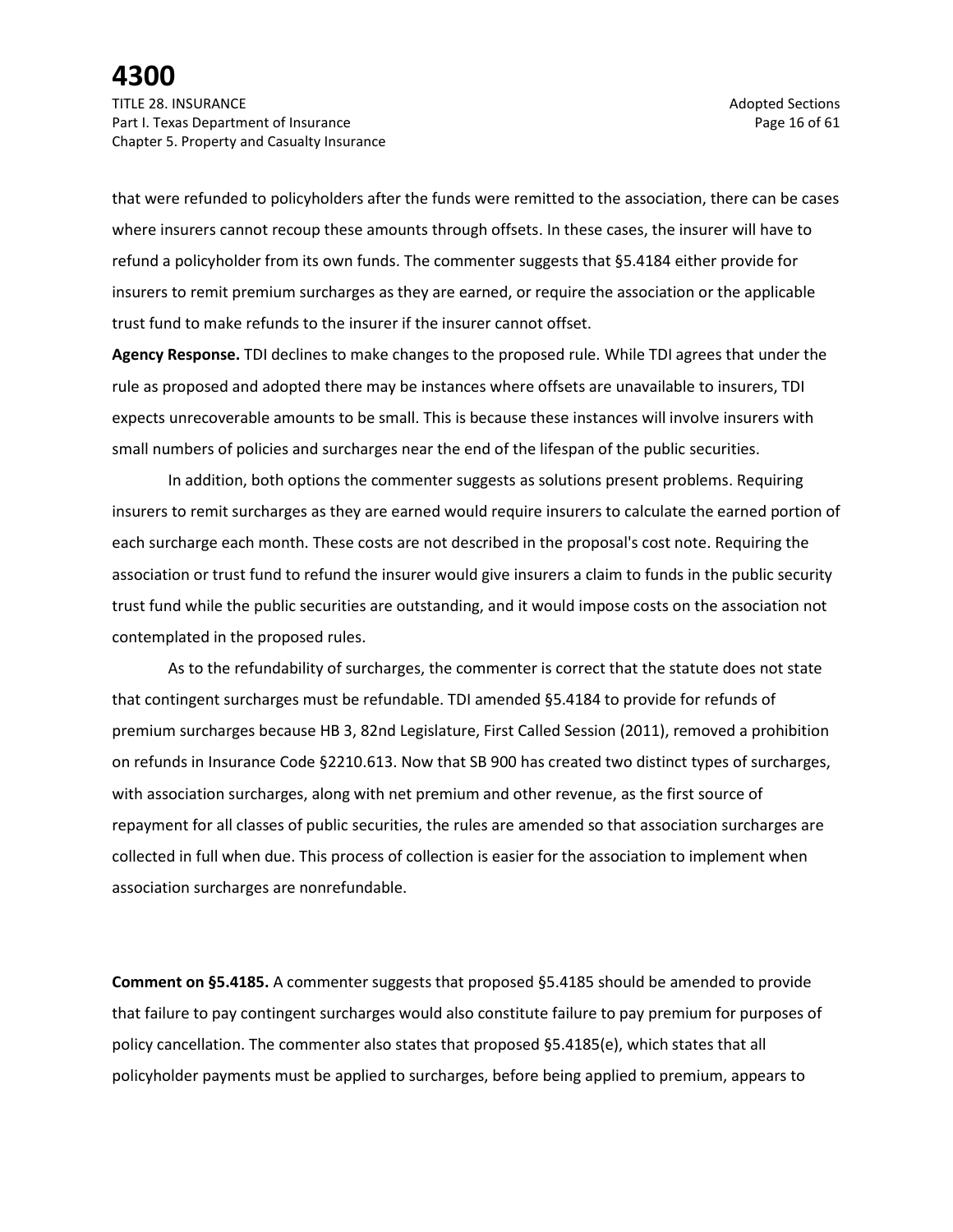TITLE 28. INSURANCE Adopted Sections and the section of the section of the section of the sections of the sections of the sections of the sections of the sections of the sections of the sections of the sections of the sect Part I. Texas Department of Insurance **Page 17** of 61 Chapter 5. Property and Casualty Insurance

contradict proposed §5.4185(b), which states that surcharges must be collected proportionately as the insurer collects premium. The commenter suggests that TDI either delete or clarify subsection (e). **Agency Response.** TDI declines the commenter's first suggestion because there is no indication that the legislature intended that failure to pay contingent surcharges constitute failure to pay premium for purposes of policy cancellation. Insurance Code §2210.6132 does not include such a provision, while the statutes on association surcharges, Insurance Code §§2210.612, 2210.613, and 2210.6131, explicitly do.

In response to the commenter's second suggestion, the adopted amendments in §5.4185 differ from the proposed amendments in that subsection (e) is amended to require insurers to either: 1) apply funds in a given payment to any contingent surcharges due in that payment before the insurer may apply funds in the same payment to premiums; or 2) apply funds in a given payment to any contingent surcharges due in that payment in proportion to the amount of contingent surcharges due in that payment, before the insurer may apply funds in the same payment to premiums.

**Comment on §5.4186.** A commenter suggests amending proposed §5.4186 so that instead of remitting contingent surcharges "not later than the last day of the month following the month in which the corresponding written premium transaction was effective," insurers must remit monthly only the earned portion of surcharges collected during the month.

**Agency Response.** TDI declines to amend proposed §5.4186. In cases where surcharges are collected in full up front (because that is how premium is collected), it is not clear how earned surcharges could be remitted as collected. When surcharges are collected in full, they are still earned over the policy period. In addition, as discussed in response to comments on §5.4184, requiring insurers to remit surcharges as they are earned will require insurers to track how each surcharge is earned each month, and may impose additional costs to insurers not contemplated in the rule proposal.

**Comment on §5.4187.** A commenter suggests that proposed §5.4187 be amended to allow an insurer to refund contingent surcharges, and offset those refunded surcharges, if the insurer rescinds a policy for fraud.

**Agency Response.** Amended §5.4187 allows insurers to refund and offset contingent surcharges in instances where the policy is rescinded for fraud.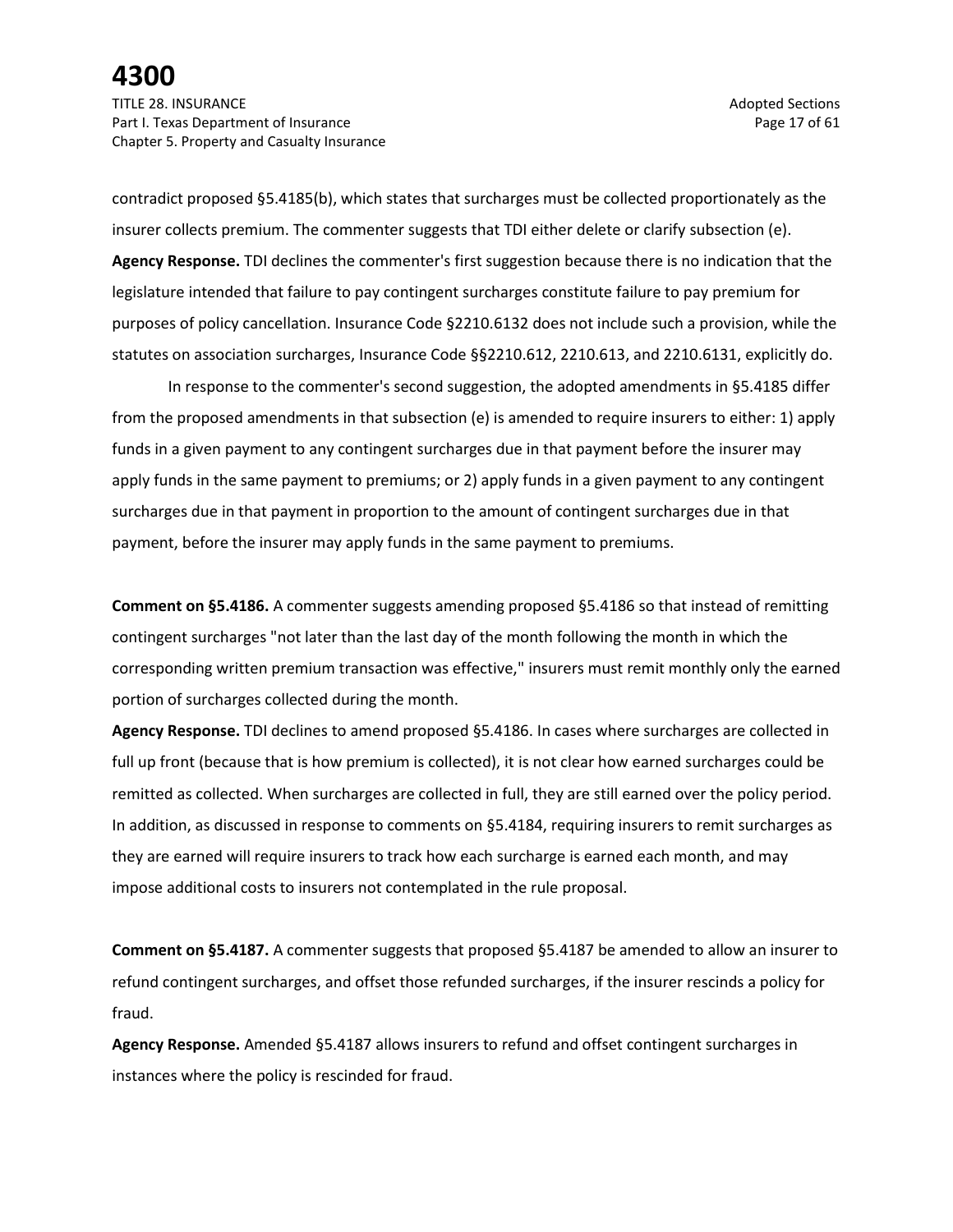TITLE 28. INSURANCE Adopted Sections and the section of the section of the section of the sections of the sections of the sections of the sections of the sections of the sections of the sections of the sections of the sect Part I. Texas Department of Insurance **Page 18 of 61** Page 18 of 61 Chapter 5. Property and Casualty Insurance

**Comment on §5.4188.** A commenter suggests that proposed §5.4188(d) be amended to state that contingent surcharges are not subject to premium or maintenance taxes. The commenter states that contingent surcharges are not taxable premiums under Insurance Code §221.002. Under Insurance Code §§252.003, 253.003, and 254.003, maintenance taxes are based on correctly reported gross premiums, and contingent surcharges should not be reported as gross premiums. Finally, the commenter states that because SB 900 did not originate in the Texas House of Representatives, treating the premium surcharges as part of a revenue-raising measure would be unconstitutional.

**Agency Response.** TDI declines to amend proposed §5.4188(d). The adopted subsection does not state or imply that contingent surcharges will be subject to premium and maintenance taxes. Instead, the rule provides a means for insurers to recoup any premium taxes due on the surcharges if the comptroller determines that the surcharges are subject to premium or maintenance taxes.

**Comment.** A commenter suggests amending the rules to give insurers specific instruction as to how to determine the surcharge when the insurer is unable to reasonably determine whether automobiles insured under a commercial automobile policy are garaged within the catastrophe area. The commenter clarified that garaging location may be difficult to determine when a vehicle is garaged in a ZIP code that is not completely within, or completely outside, a Tier 1 county. The commenter requested that in these situations the rules allow insurers to surcharge policies based on the insured's address.

**Agency Response.** TDI declines to amend the proposed rules according to this suggestion because insurers will have the same problem if the insured's address is in a split ZIP code. In addition, insurers must report rating territory for territorially rated risks under the Texas Commercial Lines Statistical Plan, so they must determine territory for risks located in ZIP codes divided by two counties. Further, this issue exists for all ZIP code-rated risks, not only commercial automobile. Finally, §5.4192 has required insurers to make this determination since it became effective on February 16, 2011.

### **DIVISION 3. LOSS FUNDING, INCLUDING CATASTROPHE RESERVE TRUST FUND, FINANCING ARRANGEMENTS, AND PUBLIC SECURITIES**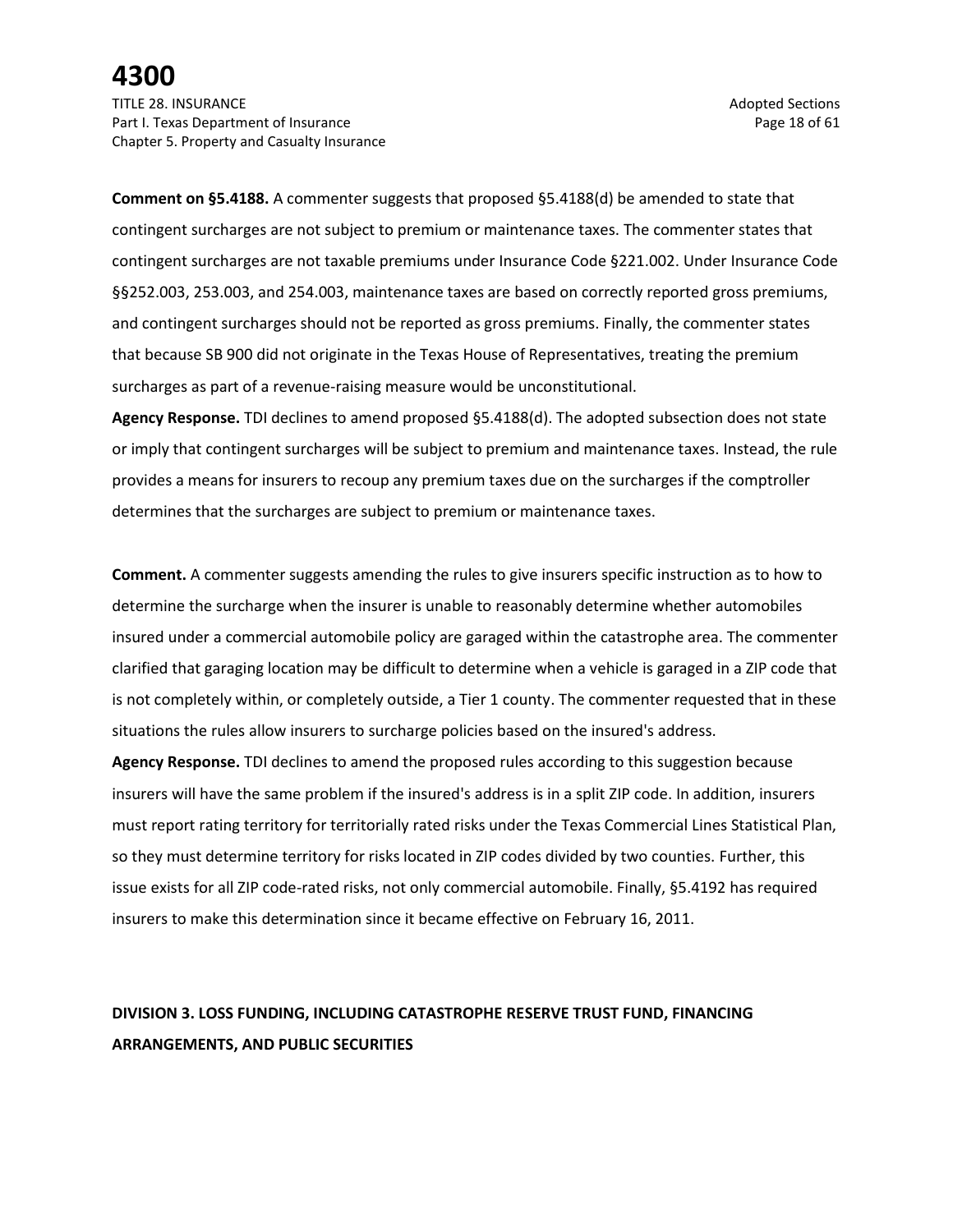### **28 TAC §§5.4101, 5.4102, 5.4121, 5.4123 – 5.4127, 5.4134 – 5.4136, 5.4141 – 5.4145, 5.4161, 5.4171 – 5.4173, 5.4181, 5.4182, 5.4184 – 5.4190**

**STATUTORY AUTHORITY.** TDI amends 28 TAC §§5.4101, 5.4102, 5.4121, 5.4123 – 5.4125, 5.4134 – 5.4136, 5.4141, 5.4144, 5.4161, 5.4171 – 5.4173, 5.4181, 5.4182, 5.4184 – 5.4190, and replaces 28 TAC §§5.4126, 5.4127, 5.4142, 5.4143, and 5.4145. The amendments and replacement sections are adopted under Insurance Code §§2210.008, 2210.056, 2210.071, 2210.0715, 2210.072, 2210.0725, 2210.073, 2210.074, 2210.0741, 2210.0742, 2210.151, 2210.152, 2210.602, 2210.604, 2210.608 – 2210.613, 2210.6131, 2210.6132, and 36.001.

Section 2210.008(b) authorizes the commissioner to adopt reasonable and necessary rules in the manner prescribed by Insurance Code Chapter 36, Subchapter A.

Section 2210.056 establishes allowable uses for the association's assets.

Section 2210.071 provides that if an occurrence or series of occurrences in a catastrophe area results in insured losses and operating expenses of the association in excess of premium and other revenue of the association, the excess losses and operating expenses must be paid as provided by Insurance Code Chapter 2210, Subchapter B-1. Section 2210.0715(a) requires the association to pay losses in excess of premium and other revenue from available reserves and available amounts in the catastrophe reserve trust fund. Section 2210.0715(b) provides that the proceeds of class 1 public securities issued before the date of any occurrence or series of occurrences resulting in insured losses may not be included in available reserves for the purposes of §2210.0715.

Section 2210.072 authorizes the association to use the proceeds of class 1 public securities before, on, or after an occurrence or series of occurrences and establishes \$500 million as the maximum principal amount of class 1 public securities that may be issued before, on, or after an occurrence or series of occurrences to pay losses not paid under Insurance Code §2210.0715. Section 2210.072 requires that the proceeds of any outstanding class 1 public securities issued on or before June 1, 2015, be depleted before the proceeds of any securities issued after an occurrence or series of occurrences may be used, and that those proceeds count against the limit on class 1 public securities in the catastrophe year in which the proceeds must be depleted. Section 2210.0725 authorizes the association, with the approval of the commissioner, to pay for losses in a catastrophe year not paid under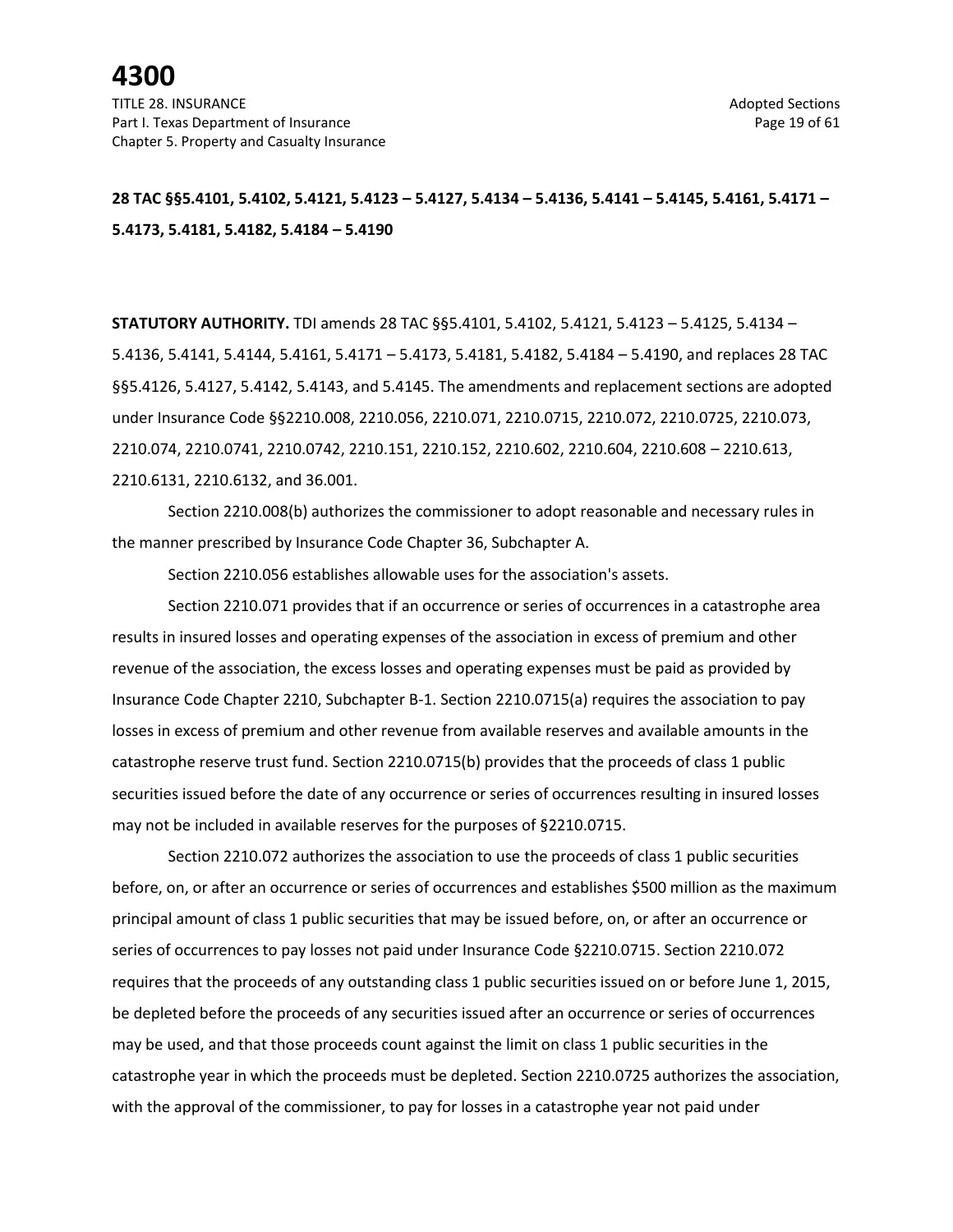TITLE 28. INSURANCE Adopted Sections and the section of the section of the section of the sections of the sections of the sections of the sections of the sections of the sections of the sections of the sections of the sect Part I. Texas Department of Insurance **Page 20 of 61** and the Page 20 of 61 Chapter 5. Property and Casualty Insurance

§2210.0715 and §2210.072 from class 1 member assessments, establishes \$500 million as the maximum amount of class 1 member assessments for a catastrophe year, and provides the manner by which each member's assessment is determined.

Section 2210.073 authorizes the association to use the proceeds of class 2 public securities issued on or after the date of an occurrence or series of occurrences to pay for losses not paid under §§2210.0715, 2210.072, and 2210.0725, and establishes \$250 million as the maximum principal amount of class 2 public securities. Section 2210.074 authorizes the association, with the approval of the commissioner, to pay for losses in a catastrophe year not paid under §§2210.0715, 2210.072, 2210.0725, and 2210.073 from class 2 member assessments; establishes \$250 million as the maximum amount of class 2 member assessments for a catastrophe year; and provides the manner by which each member's assessment is determined.

Section 2210.0741 authorizes the association to use the proceeds of class 3 public securities issued on or after the date of an occurrence or series of occurrences to pay for losses not paid under §§2210.0715, 2210.072, 2210.0725, 2210.073, and 2210.074, and it establishes \$250 million as the maximum principal amount of class 3 public securities.

Section 2210.0742 authorizes the association, with the approval of the commissioner, to pay for losses in a catastrophe year not paid under §§2210.0715, 2210.072, 2210.0725, 2210.073, 2210.074, and 2210.0741 from class 3 member assessments; establishes \$250 million as the maximum amount of class 3 member assessments for a catastrophe year; and provides the manner by which each member's assessment is determined.

Section 2210.151 authorizes the commissioner to adopt the association's plan of operation by rule to provide windstorm and hail insurance coverage in the catastrophe area.

Section 2210.152 requires that the association's plan of operation provide for the efficient, economical, fair, and nondiscriminatory administration of the association and include both underwriting standards and other provisions that TDI considers necessary to implement the purposes of Insurance Code Chapter 2210.

Section 2210.602 provides that the TPFA board must establish, with the Texas Treasury Safekeeping Trust Company, dedicated public security trust funds into which premium surcharges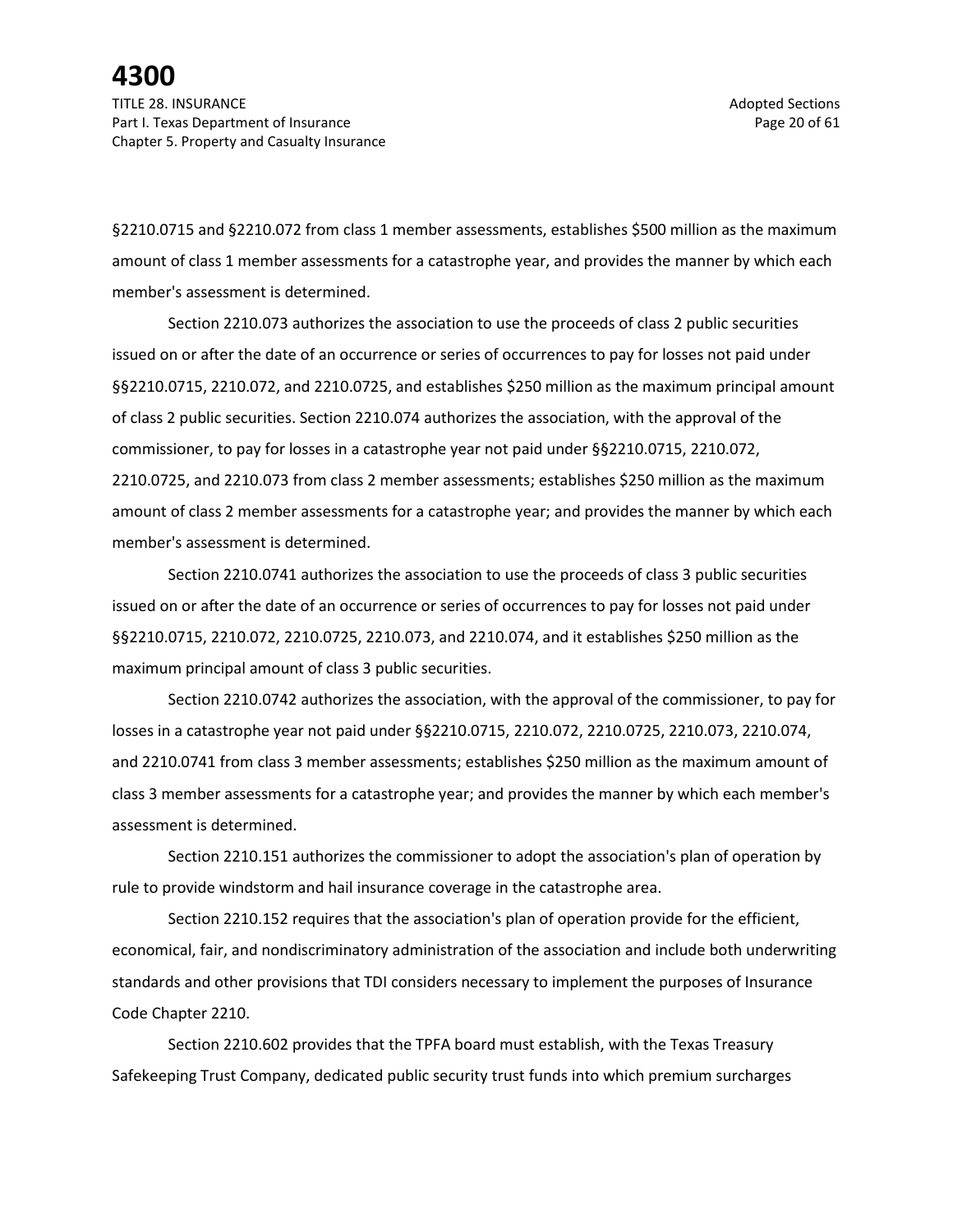collected under §§2210.612, 2210.613, and 2210.6131, for the purpose of paying class 1, class 2, and class 3 public securities, respectively, must be deposited.

Section 2210.604 requires commissioner approval of the association's request to TPFA to issue class 1, class 2, or class 3 public securities prior to issuance. The association must submit a cost-benefit analysis of various financing methods and funding structures with its request.

Section 2210.608 provides for how the association may use public security proceeds and excess public security proceeds.

Section 2210.609 provides that the association must pay all public security obligations from available funds and, if the association determines the funds are insufficient, it must pay these obligations and expenses in accordance with Insurance Code §§2210.612, 2210.613, and 2210.6131, as applicable. Section 2210.609 further provides that the association must deposit all premium surcharge revenues collected under §§2210.612, 2210.613, and 2210.6131 for the purpose of paying class 1, class 2, and class 3 public securities into the respective public security trust funds dedicated for this purpose. Section 2210.609 requires the association to provide for payment of public security obligations and public security administrative expenses by irrevocably pledging revenues received from premiums, premium surcharges, and amounts on deposit in the dedicated public security trust funds and any public security reserve funds.

Section 2210.610 provides that revenues received by the association from premium surcharges collected under §§2210.612, 2210.613, and 2210.6131 may be applied only as provided by Insurance Code Chapter 2210, Subchapter M.

Section 2210.611 authorizes the association to use premium surcharges collected under §§2210.612, 2210.613, and 2210.6131 for the purpose of paying class 1, class 2, and class 3 public securities, respectively. Section 2210.611 provides that if, in any calendar year, the premium surcharge revenue collected for class 1, class 2, or class 3 public securities exceeds the amount of the public security obligations and public security administrative expenses payable in that calendar year and interest earned on those funds for each respective class, the association may use the excess to: (i) pay the applicable public security obligations for the class payable in the subsequent year; (ii) redeem or purchase outstanding public securities of the class; or (iii) make a deposit in the CRTF.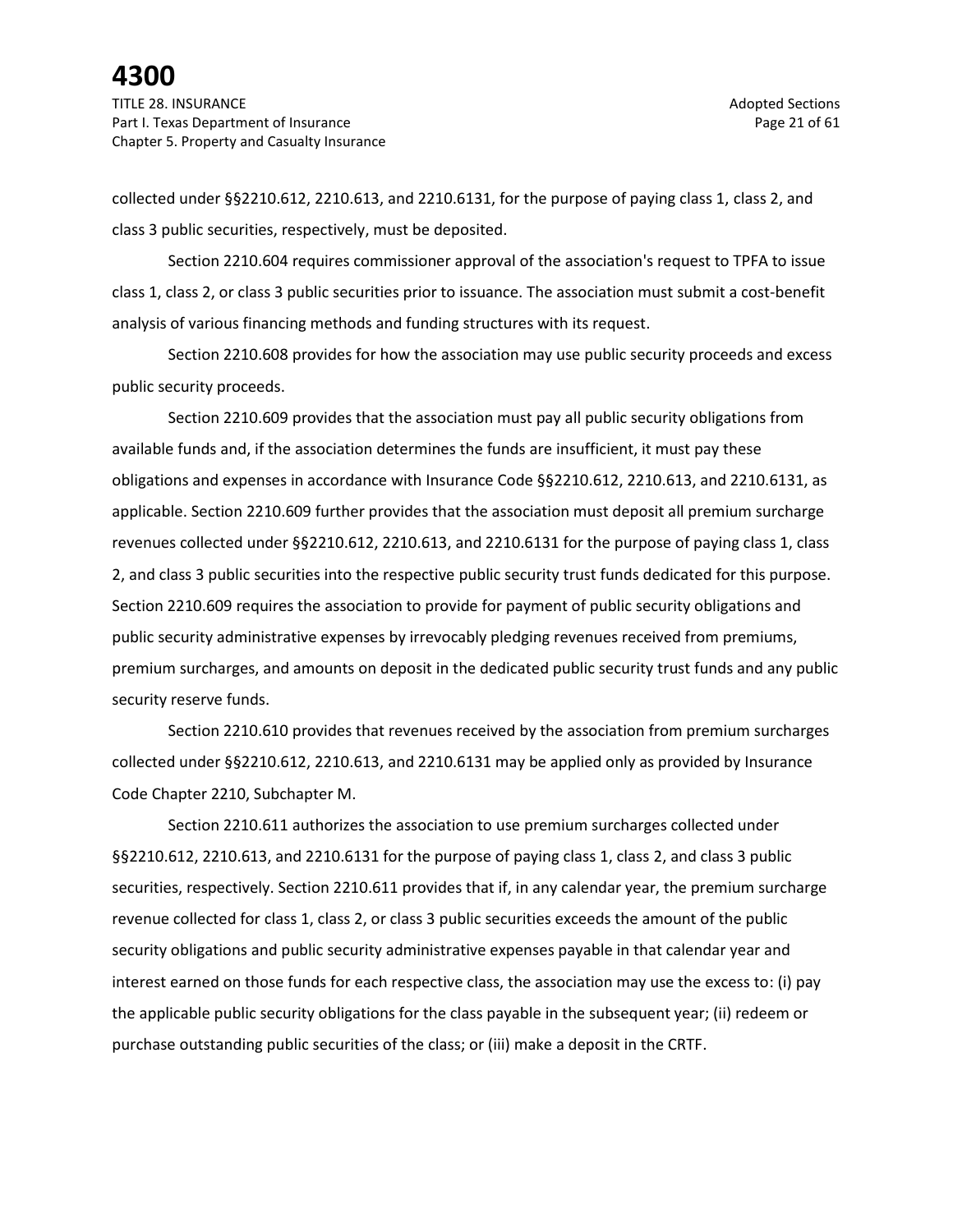Chapter 5. Property and Casualty Insurance

Section 2210.612 provides that the association must pay class 1 public securities issued under §2210.072 from its net premium and other revenue, and if these funds are not sufficient to pay the securities, and on approval by the commissioner, the association may assess a premium surcharge on each association policy issued under Insurance Code Chapter 2210.

Section 2210.613 provides that the association must pay class 2 public securities issued under §2210.073 from its net premium and other revenue, and if these funds are not sufficient to pay the securities, and on approval by the commissioner, the association may assess a premium surcharge on each association policy issued under Insurance Code Chapter 2210.

Section 2210.6131 provides that the association shall pay class 3 public securities issued under §2210.0741 from its net premium and other revenue, and if these funds are not sufficient to pay the securities, and on approval by the commissioner, the association may assess a catastrophe area premium surcharge to each policyholder on each association policy issued under Insurance Code Chapter 2210.

Section 2210.6132 provides that the commissioner, in consultation with the board and TPFA, may determine that the authority is unable to issue class 2 or class 3 public securities, to be payable under §2210.613 or §2210.6131, as applicable, or may determine that the issuance of class 2 or class 3 public securities payable under §2210.613 or §2210.6131 is financially unreasonable. Following either determination, the commissioner must order the issuance of class 2 or class 3 public securities to be paid by a premium surcharge assessed on certain property and casualty policies, and all association and Texas FAIR Plan Association policies, insuring property located in the catastrophe area.

Section 36.001 provides that the commissioner may adopt any rules necessary and appropriate to implement the powers and duties of TDI under the Insurance Code and other laws of the state.

#### **§5.4101. Applicability.**

(a) This section and §§5.4102, 5.4111 – 5.4114, 5.4121, 5.4123 – 5.4127, 5.4133 – 5.4136, and 5.4141 – 5.4145 (relating to Definitions, Operation of the Catastrophe Reserve Trust Fund, Termination of the Catastrophe Reserve Trust Fund, Investments of Catastrophe Reserve Trust Fund, Duties and Responsibilities, Financing Arrangements, Public Securities Request, Approval, and Issuance, Issuance of Class 1 Public Securities before a Catastrophic Event, Issuance of Public Securities after a Catastrophic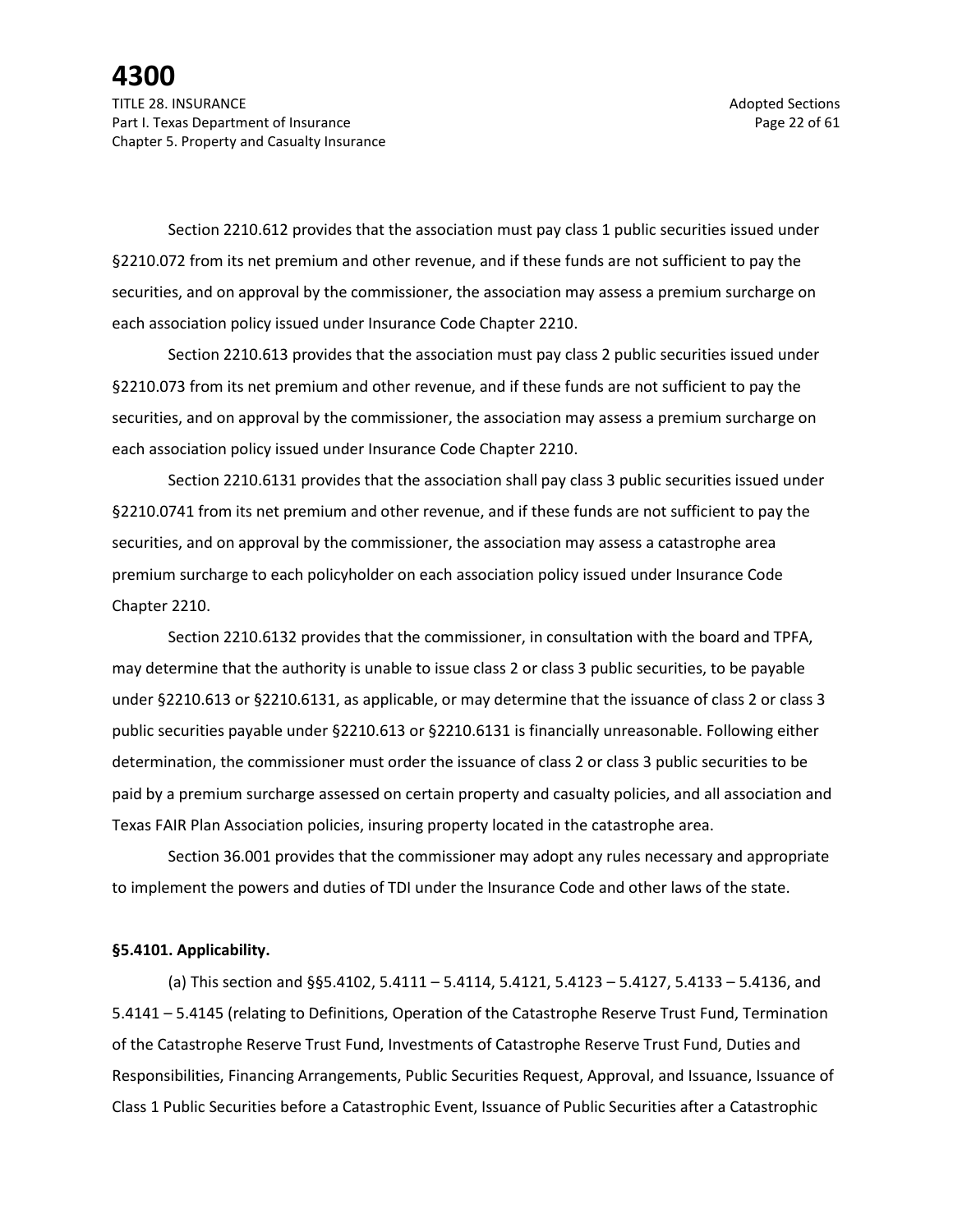TITLE 28. INSURANCE Adopted Sections and the section of the section of the section of the sections of the sections of the sections of the sections of the sections of the sections of the sections of the sections of the sect Part I. Texas Department of Insurance **Page 23** of 61 Chapter 5. Property and Casualty Insurance

Event, Determination of the Association Surcharge Percentage, Contingent Sources of Payment for Class 2 and Class 3 Public Securities, Public Security Proceeds, Excess Public Security Proceeds, Marketable Public Securities; the Amount of Class 1 Public Securities that Cannot be Issued; Market Conditions and Requirements; and Cost-Benefit Analysis, Association Rate Filings, Class 1 Public Securities Trust Fund, Class 2 and Class 3 Public Securities Trust Funds, Premium Surcharge Trust Fund, Excess Premium Surcharge Revenue, and Excess Net Premium and Other Revenue) of this division are a part of the Texas Windstorm Insurance Association's plan of operation and will control over any conflicting provision in §5.4001 of this subchapter (relating to Plan of Operation). If a court of competent jurisdiction holds that any provision of this division is inconsistent with any statutes of this state, is unconstitutional, or is invalid for any reason, the remaining provisions of the sections in this division will remain in effect.

(b) Notwithstanding any provision in this subchapter, the department retains regulatory oversight of the association as required by Insurance Code Chapter 2210, including periodic examinations of the accounts, books, and records of the association, and no provision in this subchapter should be interpreted as negating or limiting the department's regulatory oversight of the association.

### **§5.4102. Definitions.**

The following words and terms when used in this division will have the following meanings unless the context clearly indicates otherwise:

(1) Association--Texas Windstorm Insurance Association.

(2) Association program--The funding of any or all of the purposes authorized to be funded with the public securities under Insurance Code Chapter 2210, Subchapter M.

(3) Association surcharge--premium surcharges on policyholders of association policies under Insurance Code §§2210.612, 2210.613, or 2210.6131.

(4) Association surcharge percentage--The percentage amount determined by the commissioner under §5.4127(c) or (d) of this division (relating to Determination of the Association Surcharge Percentage).

(5) Authorized representative of the department--Any officer or employee of the department, empowered to execute instructions and take other necessary actions on behalf of the department as designated in writing by the commissioner.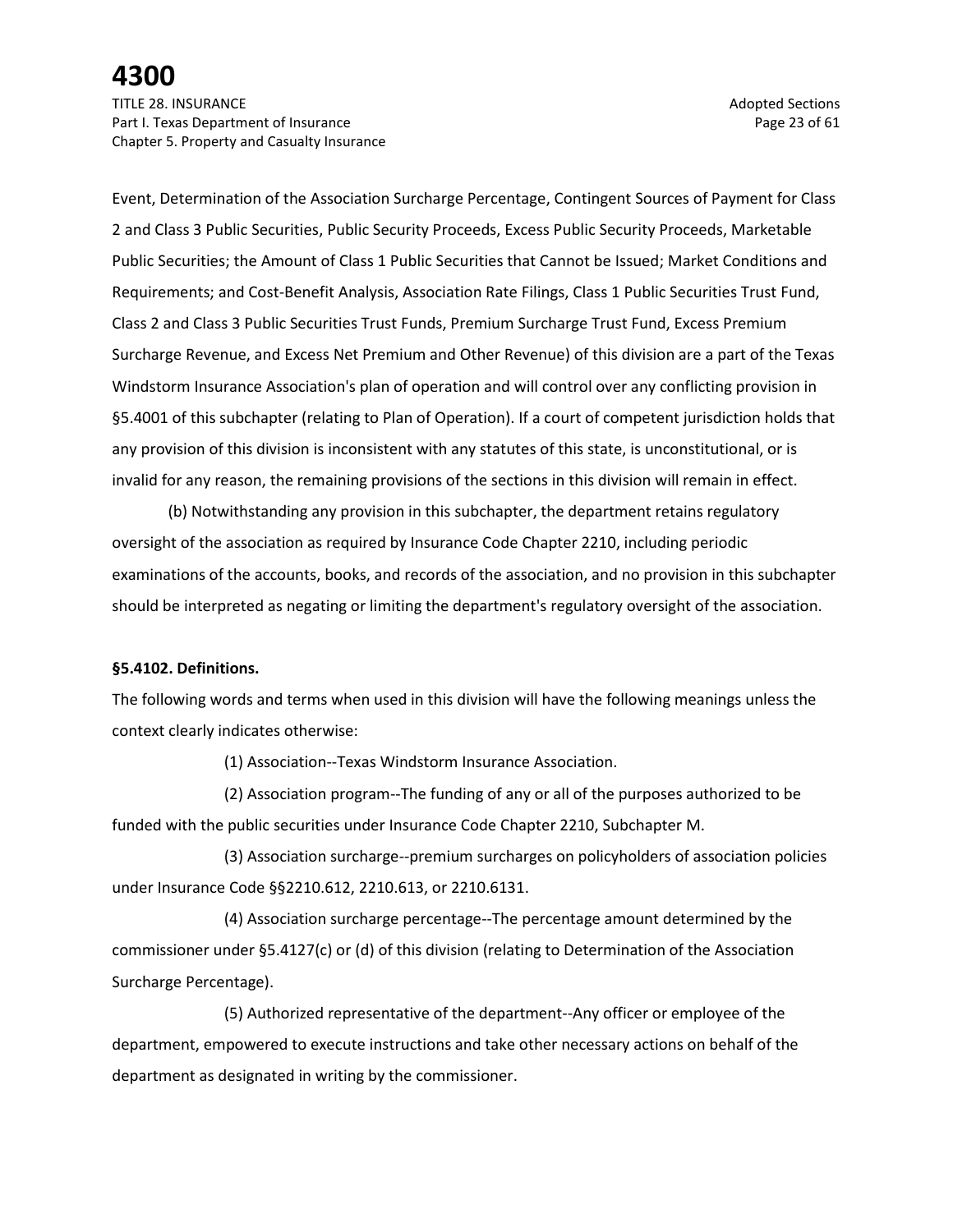(6) Authorized representative of the trust company--Any officer or employee of the comptroller or the trust company who is designated in writing by the comptroller as an authorized representative.

(7) Budgeted operating expenses--All operating expenses as budgeted for and approved by the association's board of directors, excluding expenses related to catastrophic losses.

(8) Catastrophe area--A municipality, a part of a municipality, a county, or a part of a county designated by the commissioner under Insurance Code §2210.005.

(9) CRTF--Catastrophe Reserve Trust Fund. A statutorily created trust fund established with the trust company under Insurance Code Chapter 2210, Subchapter J.

(10) Catastrophic event--An occurrence or a series of occurrences in a catastrophe area resulting in insured losses and operating expenses of the association in excess of premium and other revenue of the association.

(11) Catastrophic losses--Losses resulting from a catastrophic event.

(12) Class 1 payment obligation--The contractual amount of net premium and other revenue and association surcharges that the association must deposit in the class 1 public security trust fund at specified periods for the payment of class 1 public security obligations, public security administrative expenses, and contractual coverage amount as required by class 1 public security agreements.

(13) Class 2 payment obligation--The contractual amount of net premium and other revenue and either association surcharges or contingent surcharges that the association must deposit in the class 2 public security trust fund, or in the case of contingent surcharges, the premium surcharge trust fund, at specified periods for the payment of class 2 public security obligations, public security administrative expenses, and contractual coverage amount as required by class 2 public security agreements.

(14) Class 3 payment obligation--The contractual amount of net premium and other revenue and either association surcharges or contingent surcharges that the association must deposit in the class 3 public security trust fund, or in the case of contingent surcharges, the premium surcharge trust fund, at specified periods for the payment of class 3 public security obligations, public security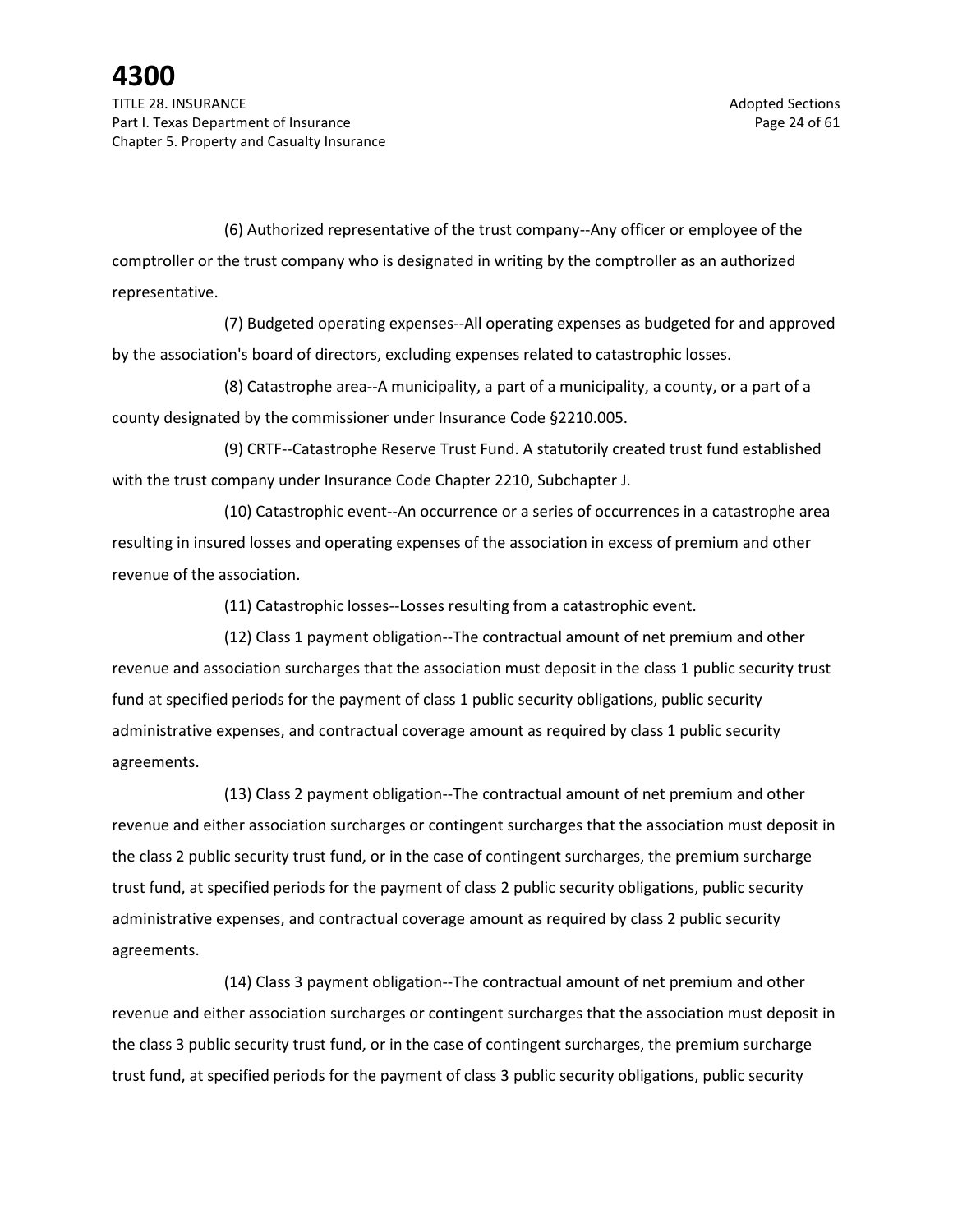TITLE 28. INSURANCE Adopted Sections and the section of the section of the sections of the sections of the sections of the sections of the sections of the sections of the sections of the sections of the sections of the sec Part I. Texas Department of Insurance **Page 25 of 61** Page 25 of 61 Chapter 5. Property and Casualty Insurance

administrative expenses, and contractual coverage amount as required by class 3 public security agreements.

(15) Class 1 public securities--A debt instrument or other public security that TPFA may issue as authorized under Insurance Code §2210.072 and Insurance Code Chapter 2210, Subchapter M.

(16) Class 2 public securities--A debt instrument or other public security that TPFA may issue as authorized under Insurance Code §2210.073 and Insurance Code Chapter 2210, Subchapter M.

(17) Class 3 public securities--A debt instrument or other public security that TPFA may issue as authorized under Insurance Code §2210.0741 and Insurance Code Chapter 2210, Subchapter M.

(18) Commercial paper notes--A debt instrument that the association may issue as a financing arrangement or that TPFA may issue as any class of public security.

(19) Commissioner--The Commissioner of Insurance.

(20) Comptroller--The Comptroller of the State of Texas.

(21) Contingent surcharge--Premium surcharges on policyholders of policies that cover insured property that is located in a catastrophe area and which may be necessary as provided under Insurance Code §2210.6132.

(22) Contractual coverage amount--Minimum amount over scheduled debt service that the association is required to deposit in the applicable public security trust fund or premium surcharge trust fund, as security for the payment of debt service on the public securities, administrative expenses on public securities, or other payments the association must pay in connection with public securities.

(23) Credit agreement--An agreement described by Government Code Chapter 1371 that TPFA may enter into as authorized under Insurance Code Chapter 2210, Subchapter M.

(24) Department--The Texas Department of Insurance.

(25) Earned premium--That portion of gross premium that the association has earned because of the portion of time during which the insurance policy has been in effect.

(26) Financing arrangement--An agreement between the association and any market source under which the market source makes interest-bearing loans or provides other financial instruments to the association to enable the association to pay losses or obtain public securities under Insurance Code §2210.072.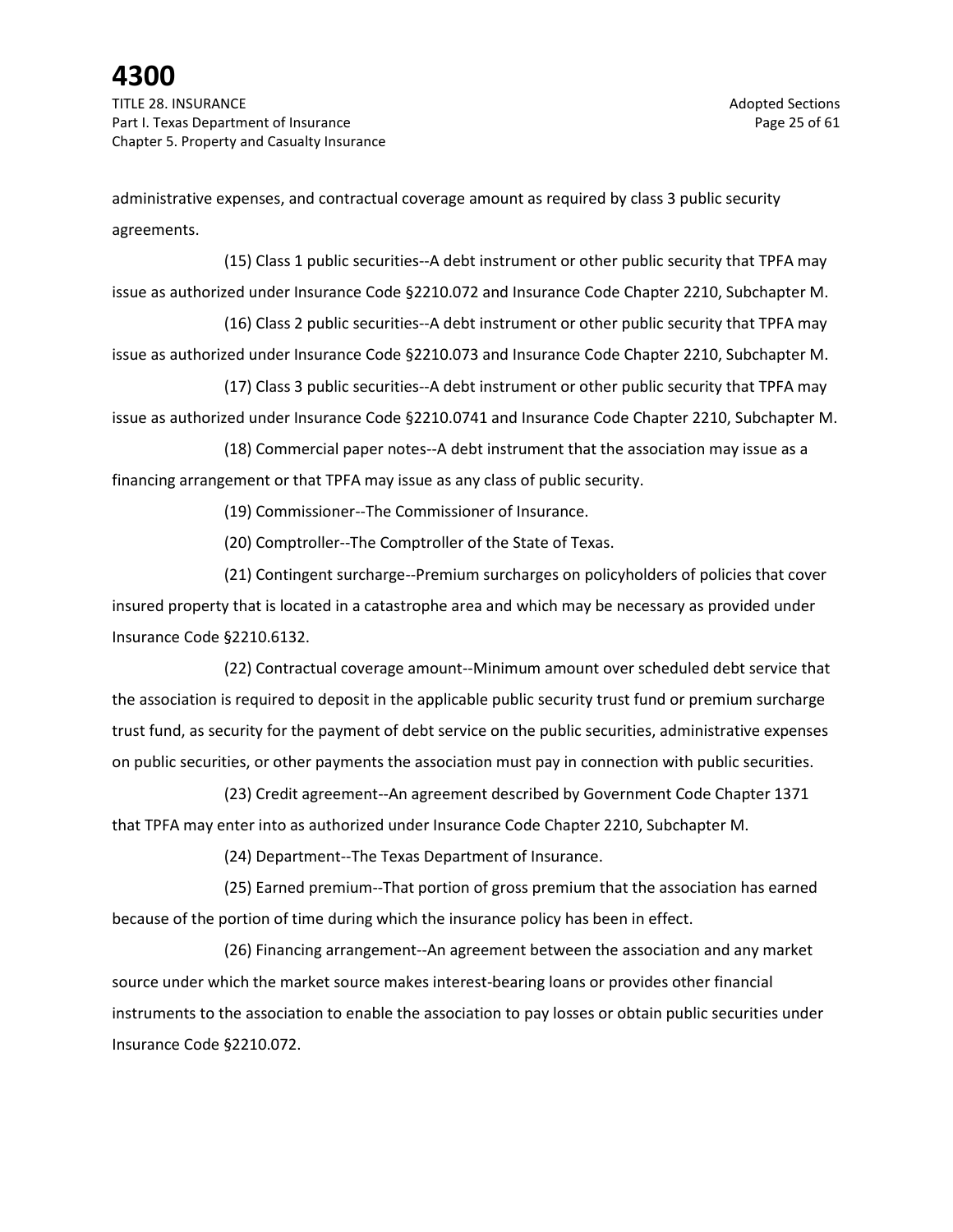(27) Gross premium--The amount of premium the association receives, less premium returned to policyholders for canceled or reduced policies.

(28) Insured property--Real property, or tangible or intangible personal property including automobiles, covered under an insurance policy issued by an insurer. Insured property includes motorcycles, recreational vehicles, and all other vehicles eligible for coverage under a private passenger automobile or commercial automobile policy.

(29) Investment income--Income from the investment of funds.

(30) Letter of instruction--The commissioner's or authorized department representative's signed written authorization and direction to an authorized representative of the trust company.

(31) Losses--Amounts paid or expected to be paid on association insurance policy claims, including adjustment expenses, litigation expenses, other claims expenses, and other amounts that are incurred in resolving a claim for indemnification under an association insurance policy.

(32) Net gain from operations--Net income reported during a calendar year equal to the amount of all earned premium, other revenue of the association, and distributions of excess net premium and other revenue from the class 1, class 2, and class 3 public security trust funds that are in excess of: incurred losses; operating expenses; reinsurance premium; current year financial arrangement obligations; current year net premium payment obligations; and current year public security administrative expenses.

(33) Net investment income--Investment income less associated fees and expenses charged by the trust company, or others, for managing or investing the assets.

(34) Net premium--Gross premium less unearned premium. Following the issuance of public securities, net premium may be pledged for the payment of class 1, class 2, and class 3 payment obligations.

(35) Net premium payment obligations--Public security obligations that are paid in whole or in part from net premium and other revenue for public securities repayable under Insurance Code §§2210.612, 2210.613, and 2210.6131. The term does not include public security obligations, or the portion of public security obligations that are paid from association surcharges.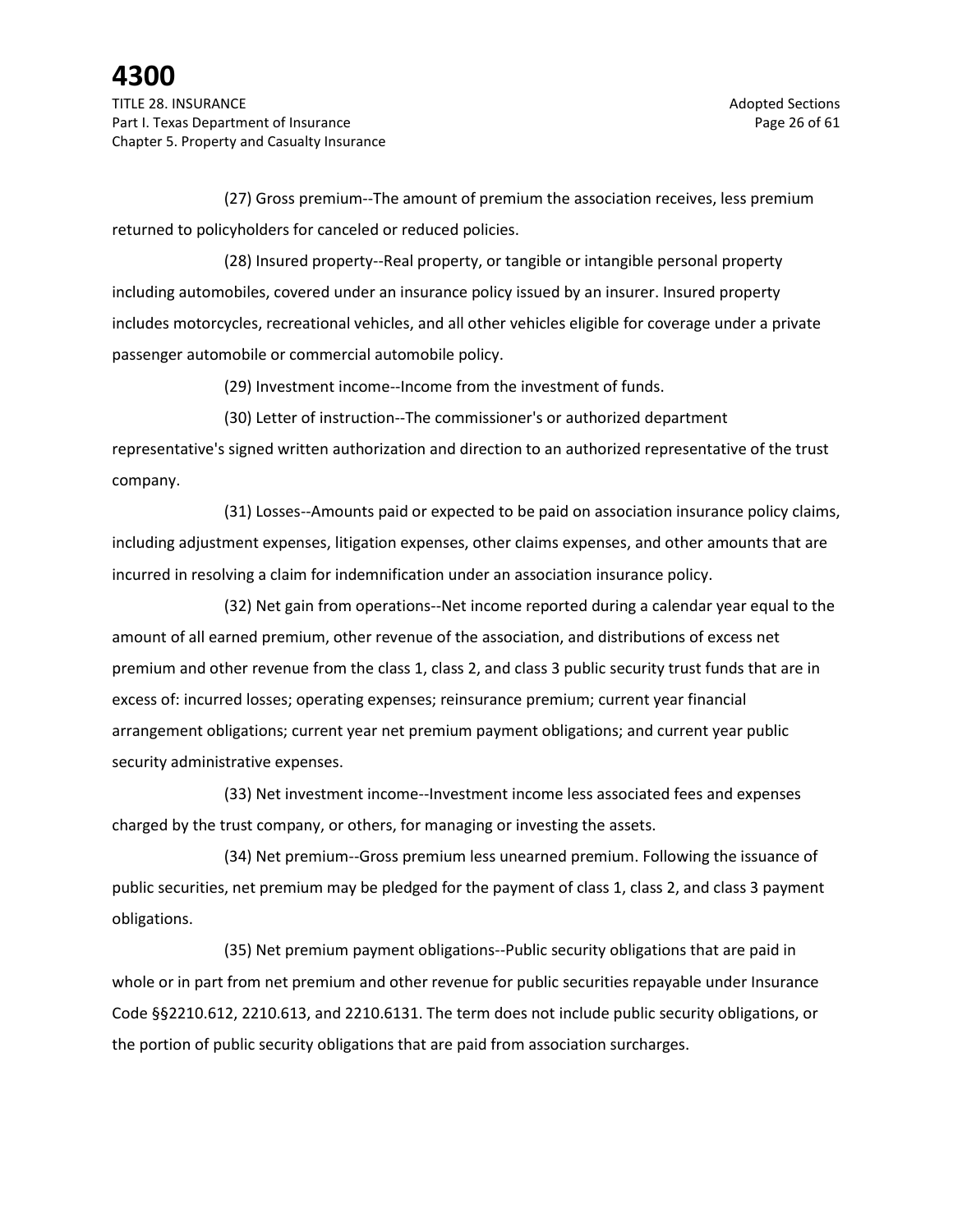(36) Net revenues--Net premium plus other revenue, less scheduled policy claims, less budgeted operating expenses, less net premium payment obligations for that calendar year, less amounts necessary to fund or replenish any reserve fund required by a public security agreement.

(37) Operating reserve fund--Association or trust company held fund for the payment of budgeted scheduled policy claims and budgeted operating expenses.

(38) Other revenue--Revenue of the association from any source other than premium. Other revenue includes net investment income on association assets. Other revenue does not include premium surcharges collected under Insurance Code §§2210.259, 2210.612, 2210.613, 2210.6131, or 2210.6132 or member assessments collected under Insurance Code §§2210.0725, 2210.074, or 2210.0742, and interest income on those amounts.

(39) Plan of operation--The association's plan of operation as adopted by the commissioner under Insurance Code §2210.151 and §2210.152.

(40) Premium--Amounts received in consideration for the issuance of association insurance coverage. The term does not include premium surcharges collected by the association under Insurance Code §§2210.259, 2210.612, 2210.613, 2210.6131, and 2210.6132.

(41) Premium surcharge trust fund(s)--The dedicated trust fund or funds established by TPFA and held by the trust company in which the association or insurers must deposit contingent surcharges. TPFA may establish separate trust funds or separate accounts for class 2 and class 3 contingent surcharges.

(42) Public securities--Collective reference to class 1 public securities, class 2 public securities, and class 3 public securities.

(43) Public security administrative expenses--Expenses incurred by the association, TPFA, or TPFA consultants to administer public securities issued under Insurance Code Chapter 2210, including fees for credit enhancement, paying agents, trustees, attorneys, and other professional services.

(44) Public security obligations--The principal of a public security and any premium and interest on a public security issued under Insurance Code Chapter 2210, Subchapter M, together with any amount owed under a related credit agreement.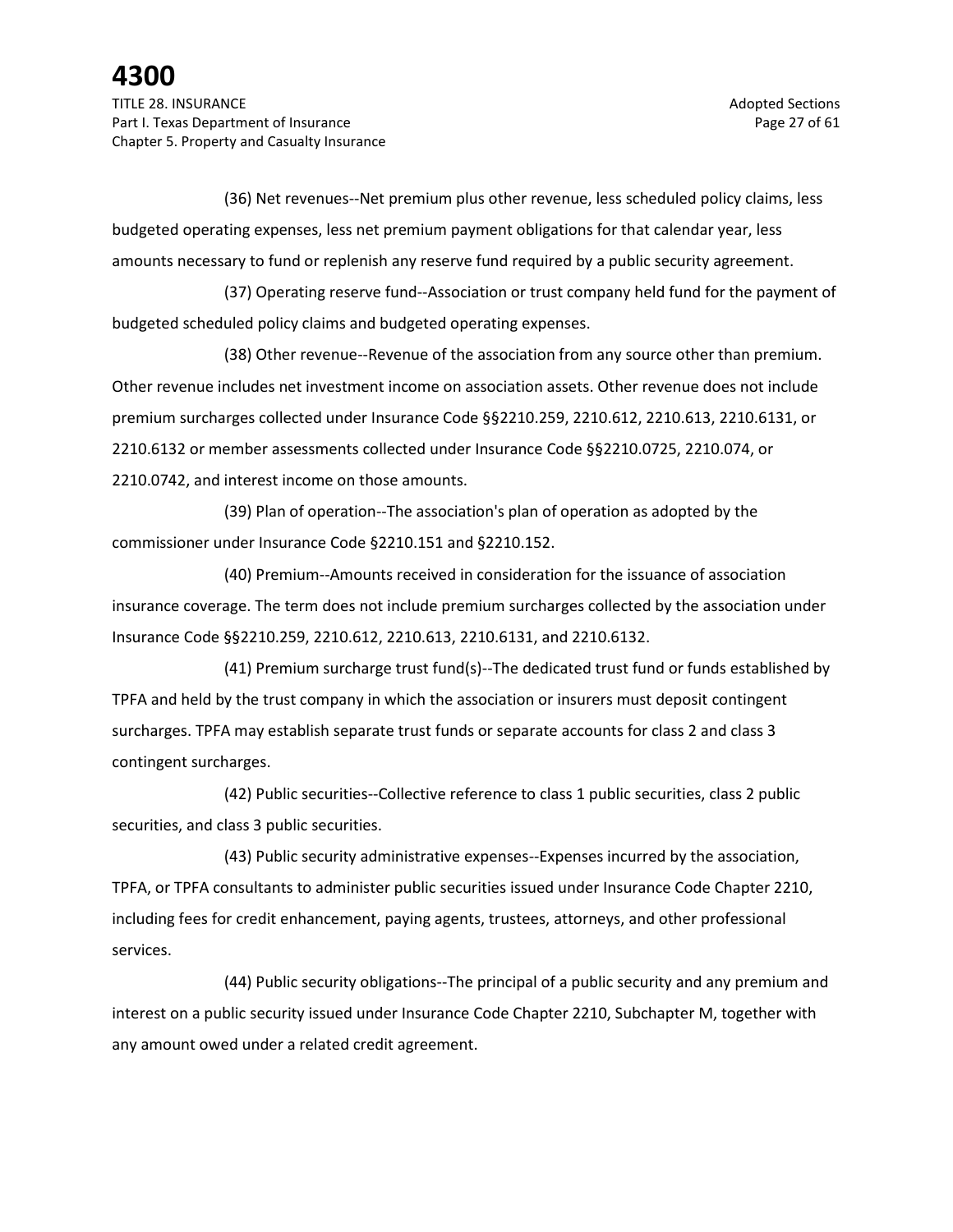TITLE 28. INSURANCE Adopted Sections and the section of the section of the sections of the sections of the sections of the sections of the sections of the sections of the sections of the sections of the sections of the sec Part I. Texas Department of Insurance **Page 28 of 61** Page 28 of 61 Chapter 5. Property and Casualty Insurance

(45) Scheduled policy claims--That portion of the association's earned premium and other revenue expected to be paid in connection with the disposition of losses that do not result from a catastrophic event.

(46) Trust company--The Texas Treasury Safekeeping Trust Company managed by the comptroller under Government Code §404.101, et seq.

(47) Trust company representative--Any individual employed by the trust company who is designated by the trust company as its authorized representative for purposes of any agreement related to the CRTF or the public securities.

(48) TPFA--The Texas Public Finance Authority.

(49) Unearned premium--That portion of gross premium that has been collected in advance for insurance that the association has not yet earned because of the unexpired portion of the time for which the insurance policy has been in effect.

### **§5.4121. Financing Arrangements.**

(a) The association may enter into financing arrangements. The financing arrangement must:

(1) enable the association to:

(A) pay losses under Insurance Code §2210.072, or

(B) obtain public securities under Insurance Code §2210.072; and

(2) be approved by the association's board of directors before the association enters into the financing arrangement.

(b) The association may pay a financing arrangement with any or all:

(1) net premium and other revenue of the association that is not required for payment

of class 1, class 2, or class 3 payment obligations;

(2) reinsurance proceeds;

(3) the proceeds of any financing arrangement;

(4) the proceeds of any class of public security issued under Insurance Code Chapter

2210; or

(5) any other association asset.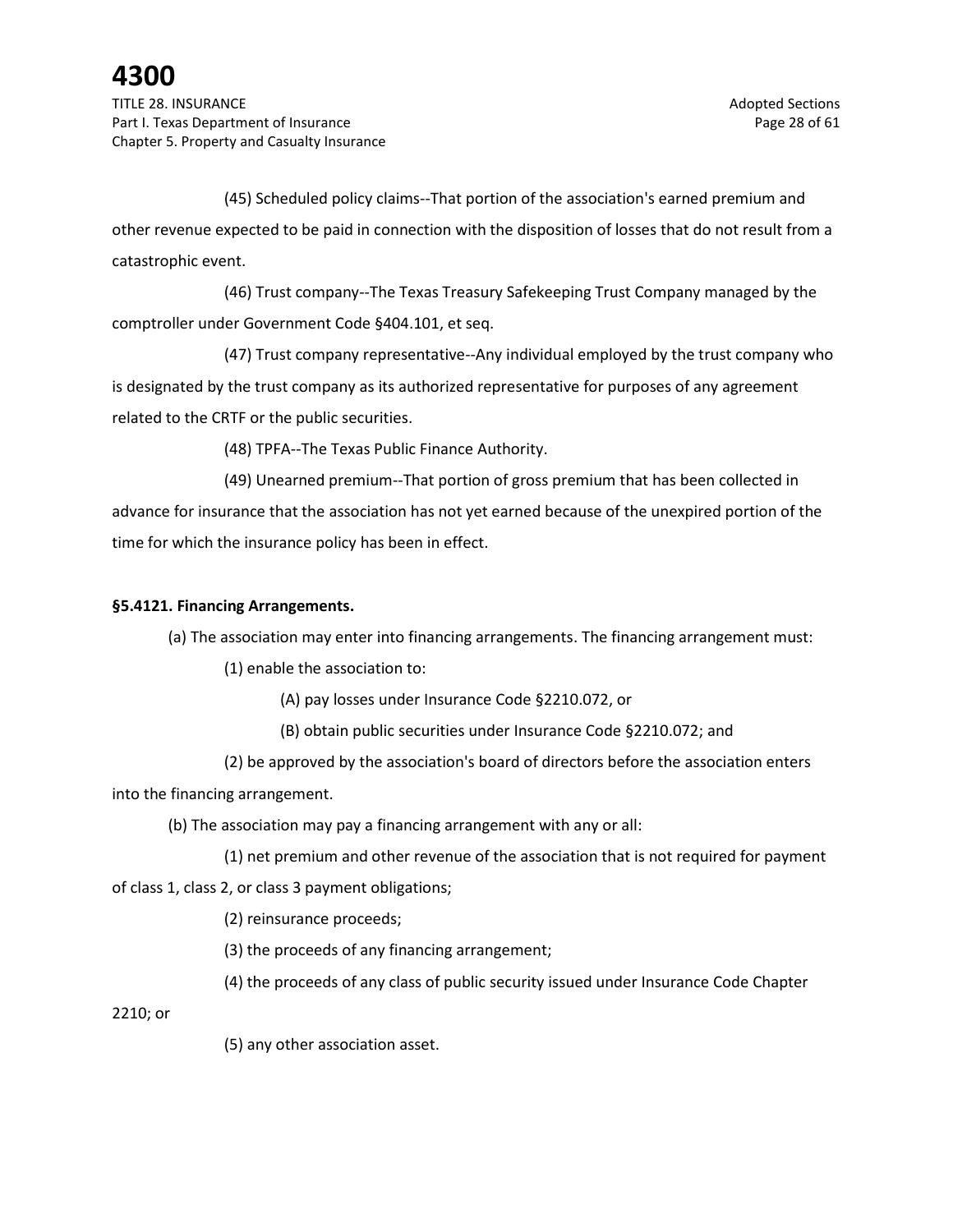(c) As collateral security for these financial arrangements, including interest-bearing loans or other financial instruments, the association may grant in favor of the applicable market source a collateral assignment and security interest in and to all or any portion of the association's assets, including without limitation, all or any portion of the association's right, title, and interest in and to all proceeds of any class of public security issued under Insurance Code Chapter 2210.

### **§5.4123. Public Securities Request, Approval, and Issuance.**

(a) The association's board of directors must request the issuance of public securities as prescribed in §5.4124 and §5.4125 of this division (relating to Issuance of Class 1 Public Securities before a Catastrophic Event and Issuance of Public Securities after a Catastrophic Event).

(1) The request must be submitted to the commissioner for approval with all required supporting documentation prescribed in §5.4124 and §5.4125 of this division.

(2) The association's board of directors may request public securities as often as necessary.

(3) If multiple classes of public securities are combined into a single request, the request must separately identify and provide supporting documentation for the issuance of each class of public securities.

(4) The association's board of directors may at any time submit a request for issuance of public securities to be issued after a catastrophic event. If the request for the issuance of public securities after a catastrophic event is submitted before a catastrophic event, the association's request must specify that the requested public securities may only be issued after a catastrophic event.

(b) The commissioner must approve the request before TPFA may issue the requested public securities.

(1) If the supporting documentation is incomplete, the commissioner or the department may request additional documentation without rejecting the request.

(2) In considering the association's request, the commissioner may rely on any statements or notifications of definitive or estimated losses, association revenue, and any other related or supporting information from any source, including from the general manager of the association and from TPFA and its consultants and legal counsel.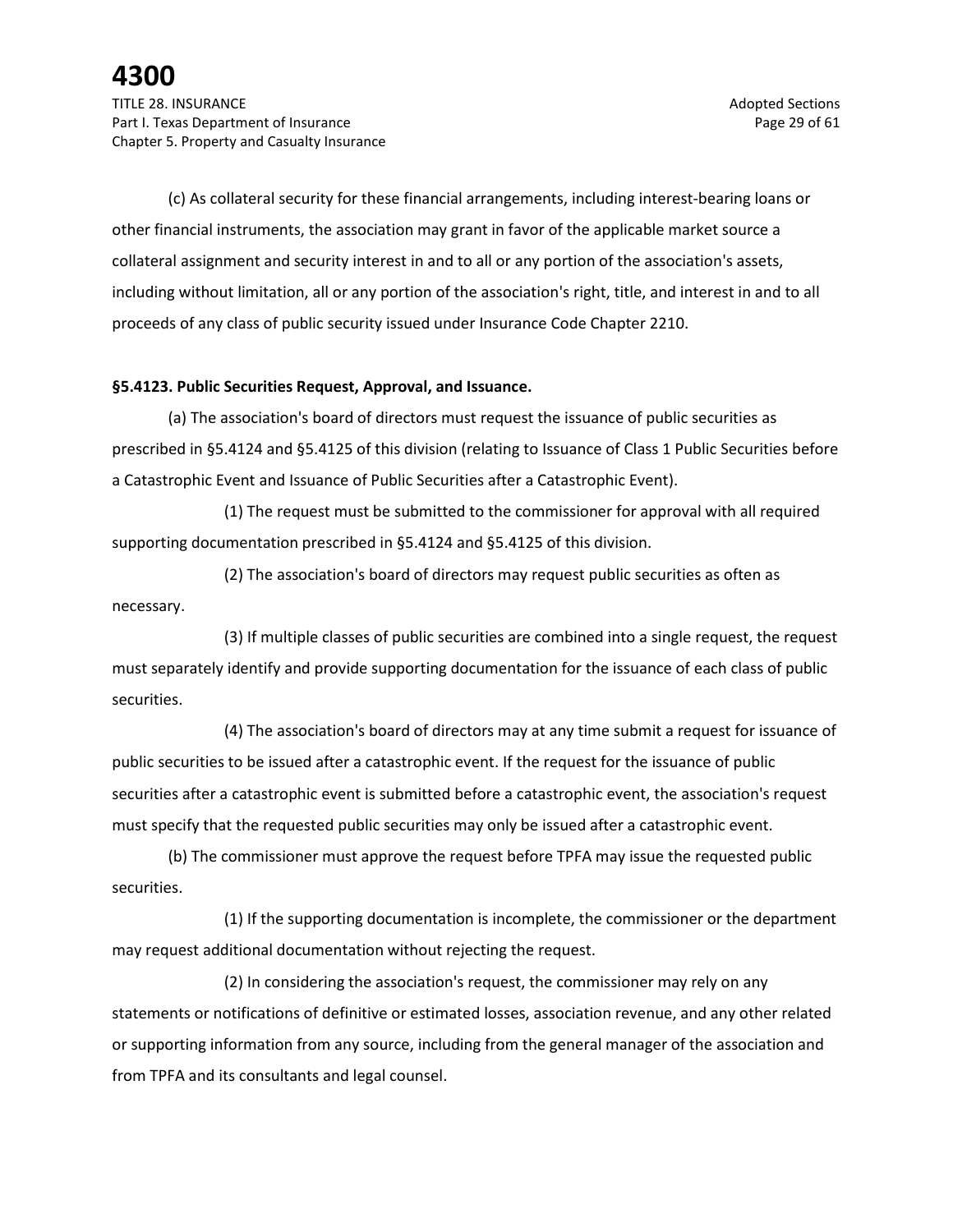TITLE 28. INSURANCE Adopted Sections and the section of the section of the sections of the sections of the sections of the sections of the sections of the sections of the sections of the sections of the sections of the sec Part I. Texas Department of Insurance **Page 30** of 61 Chapter 5. Property and Casualty Insurance

(3) If the commissioner disapproves the request, the association's board of directors may reconsider the matter and submit another request under subsection (a) of this section.

(4) The department must provide the commissioner's written approval of the request to the association and TPFA.

(c) Following the commissioner's written approval of the request, TPFA may issue public securities and credit agreements on behalf of the association, as authorized in Insurance Code Chapter 2210 and §5.4124 and §5.4125 of this division, for the issuance, reissuance, refinancing, and payment of public security obligations and public security administrative expenses.

(d) The association must provide to the department and the commissioner any requested information concerning public securities or the pending issuance of public securities, including information TPFA, a TPFA consultant, or TPFA legal counsel provides to the association.

(e) A request for issuance of public securities under subsection (a) of this section includes a request for the reissuance and refinancing of public security obligations.

### **§5.4124. Issuance of Class 1 Public Securities before a Catastrophic Event.**

(a) The association's board of directors may request that TPFA issue class 1 public securities before a catastrophic event, if the association's board of directors determines that class 1 public security proceeds may become necessary and the commissioner approves the request.

(b) The association must submit its board of directors' written request under subsection (a) of this section to the commissioner. The request must include the following information:

(1) the reason why the requested class 1 public securities may become necessary;

(2) the amount of premium and other revenue that the association expects will be available to pay loss claims in the current calendar year;

(3) reinsurance coverage that the association expects will be available to pay claims in the current calendar year;

(4) the amount in the CRTF that the association expects will be available to pay loss claims in the current calendar year;

(5) the principal amount of class 1 public securities that are authorized and available to be issued before a catastrophic event, and that are requested;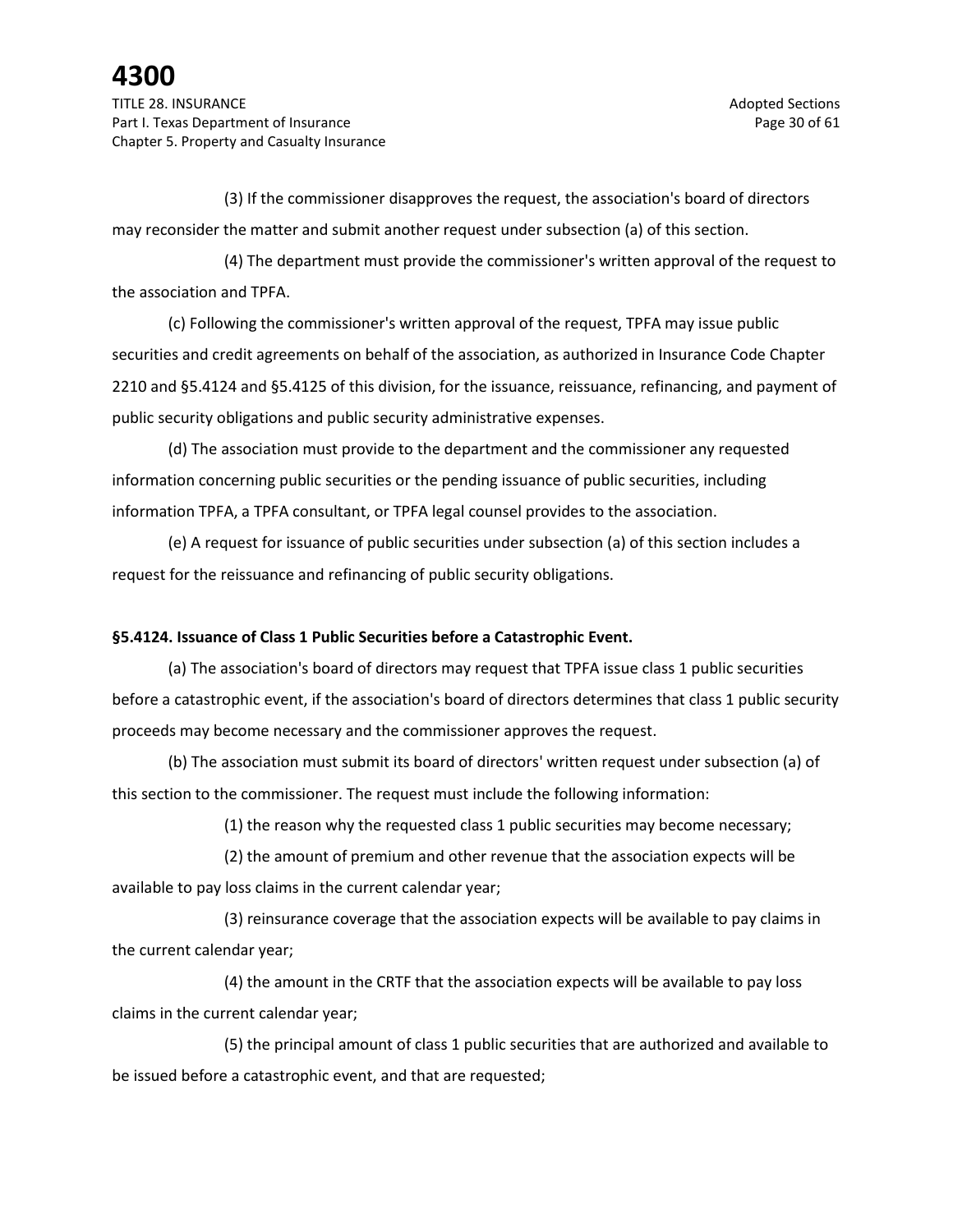TITLE 28. INSURANCE Adopted Sections and the section of the section of the section of the sections of the sections of the sections of the sections of the sections of the sections of the sections of the sections of the sect Part I. Texas Department of Insurance **Page 31** of 61 Chapter 5. Property and Casualty Insurance

(6) the estimated amount of debt service for the public securities, including any contractual coverage amount and public security administrative expenses;

(7) the structure and terms of the public securities, including any terms that may change as a result of a catastrophic event or the use of any proceeds of class 1 public securities issued before a catastrophic event;

(8) market conditions and requirements necessary to sell marketable public securities;

(9) a cost-benefit analysis as described in §5.4135 of this division (relating to Marketable Public Securities; the Amount of Class 1 Public Securities that Cannot be Issued; Market Conditions and Requirements; and Cost-Benefit Analysis);

(10) a three-year pro forma financial statement consisting of a balance sheet, income statement, and a statement of cash flow, reflecting the financial impact of issuing class 1 public securities before a catastrophic event that assumes the proceeds will be used in the event of a catastrophe; and

(11) any other relevant information requested by the commissioner.

(c) The association may make one or more requests under this section.

(d) The association may request class 1 public securities up to an aggregate principal amount not to exceed \$500 million outstanding at any one time, regardless of the calendar year or years in which the securities are issued, except that class 1 public securities that are issued before a catastrophic event, including the proceeds of any outstanding class 1 public securities issued on or before June 1, 2015, and that have been depleted to pay for the association program will not continue to count against the combined \$500 million aggregate limit described in this subsection. This section does not authorize the association to request class 1 public securities in an amount in excess of the catastrophe year limit prescribed in §5.4125(c) of this division (relating to Issuance of Public Securities after a Catastrophic Event).

(e) For the purposes of determining the authorized amount of class 1 public securities, public security proceeds used to pay for public security issuance costs, establish a public security reserve fund, capitalize interest, or provide for contractual coverage amounts, are considered depleted in the same catastrophe year as, and in proportion to, the public security proceeds used to pay for losses or operating expenses, or used to pay principal on the public securities.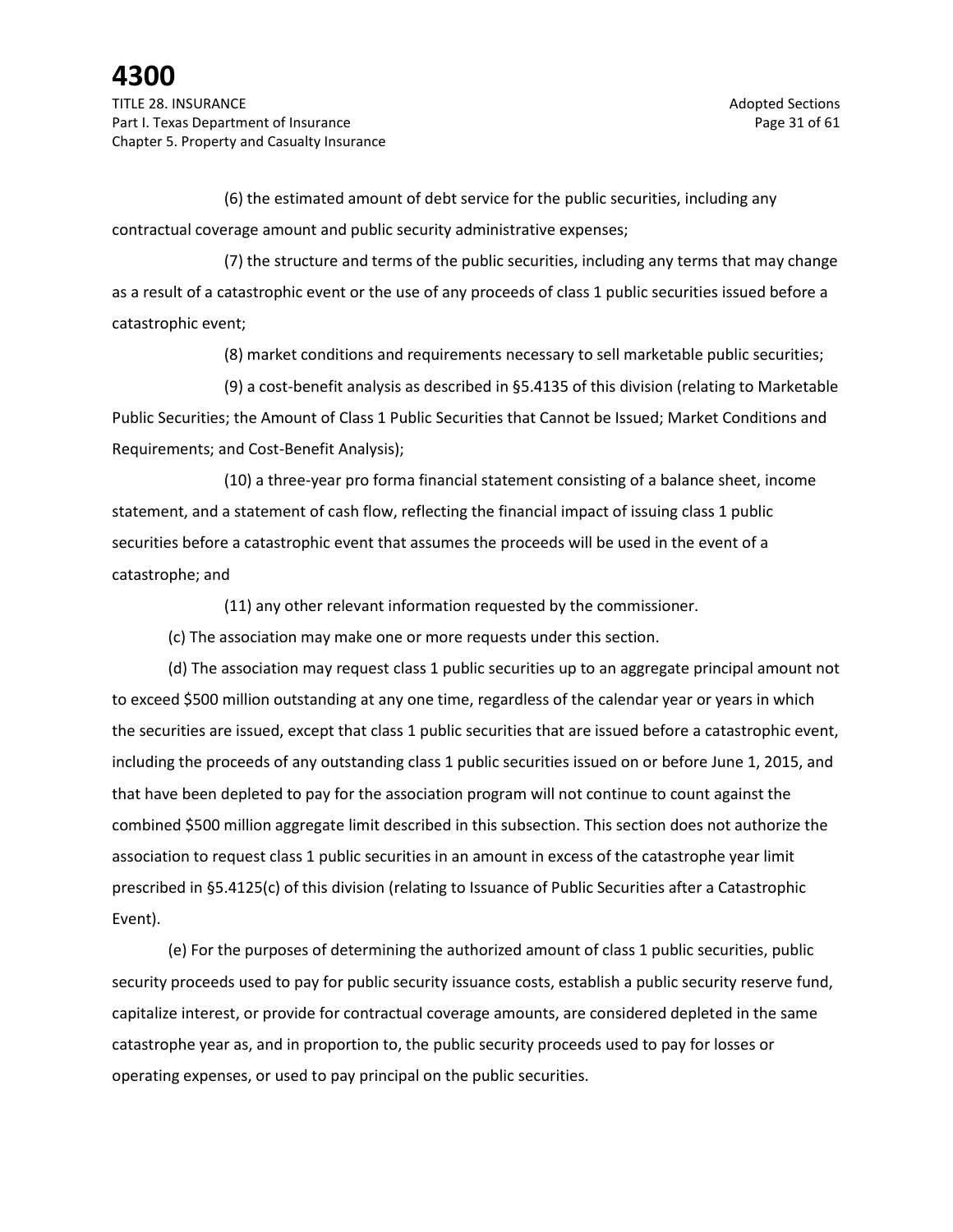#### **§5.4125. Issuance of Public Securities after a Catastrophic Event.**

(a) As provided in §5.4123 of this division (relating to Public Securities Request, Approval, and Issuance) and subject to the commissioner's approval, the association's board of directors may request that TPFA issue public securities after a catastrophic event has occurred. The association's board of directors may make the request:

(1) after the catastrophic event if the association's board of directors determines that actual catastrophic losses are estimated to exceed currently available net premium, other revenue, and money in the CRTF; or

(2) before the catastrophic event if the association's board of directors determines that public security proceeds may become necessary to fund potential catastrophic losses. This paragraph does not affect the requirements for issuing public securities that are issued after a catastrophic event or the use of proceeds from public securities issued after a catastrophic event.

(b) The association must submit its board of directors' written request under subsection (a) of this section to the commissioner. The request must include the following information:

(1) an estimate of the actual or potential losses and expenses from the catastrophic

event;

(2) the association's current premium and other revenue;

(3) the association's current net revenues;

(4) the sources and amount of loss funding other than public securities, including:

(A) the amount of the loss paid from premium and other revenue;

(B) the amount requested from the CRTF; and

(C) amounts available from other financing arrangements and the association's obligations for other financing arrangements, including whether the amounts must be repaid from public security proceeds or from other means;

(5) the principal amount of each requested class of public securities that is authorized and available to be issued and that is requested;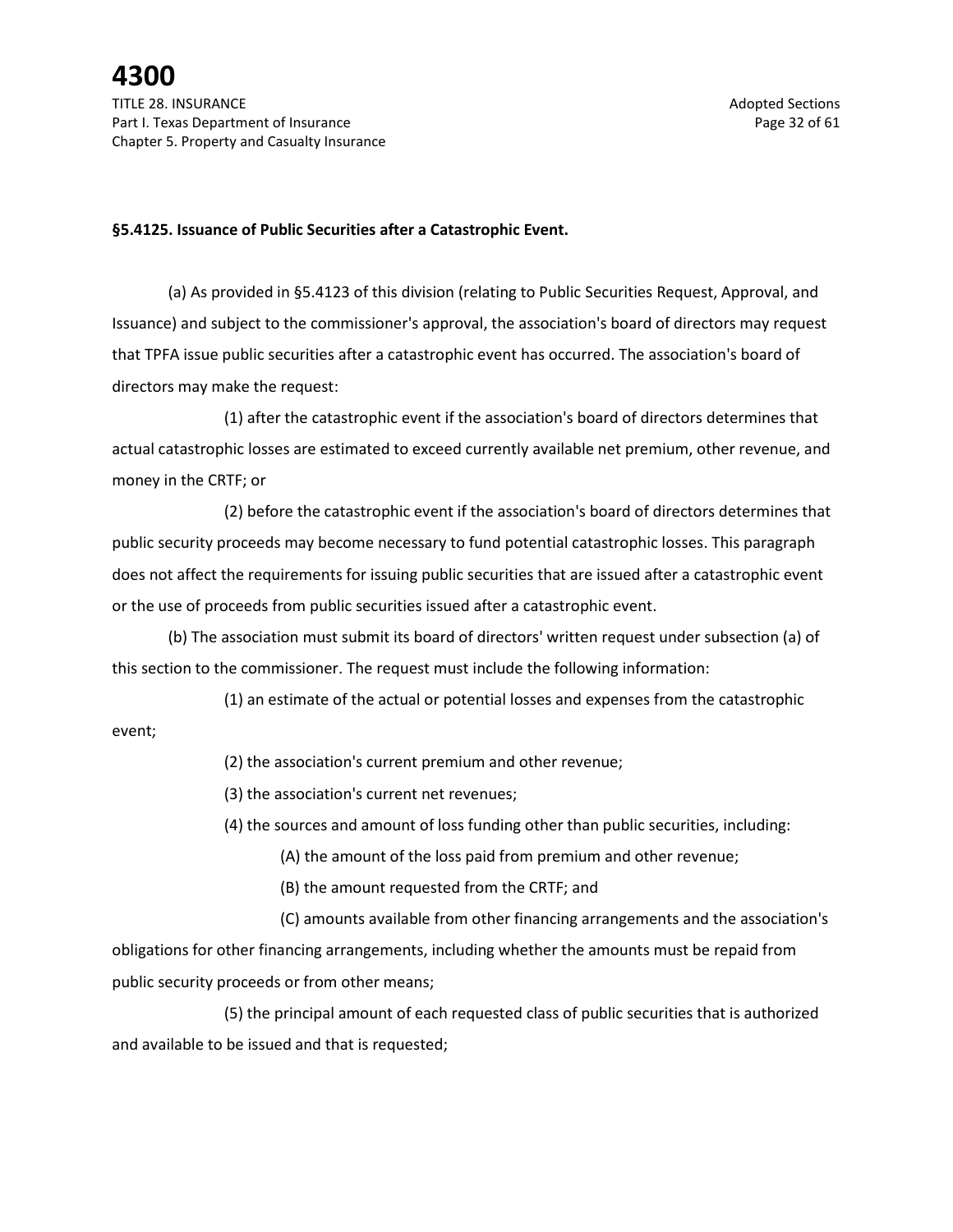TITLE 28. INSURANCE Adopted Sections and the section of the section of the section of the sections of the sections of the sections of the sections of the sections of the sections of the sections of the sections of the sect Part I. Texas Department of Insurance **Page 33** of 61 Chapter 5. Property and Casualty Insurance

(6) the estimated costs associated with each requested amount and class of public securities under this section, including any contractual coverage requirement and public security administrative expenses;

(7) the structure and terms of the public securities;

(8) market conditions and requirements necessary to sell marketable public securities;

(9) a cost-benefit analysis as described in §5.4135 of this division (relating to Marketable Public Securities; the Amount of Class 1 Public Securities that Cannot be Issued; Market Conditions and Requirements; and Cost-Benefit Analysis); and

(10) any other relevant information requested by the commissioner.

(c) For each class of public securities requested under this section, the association must determine and submit as part of its request the authorized amount of public securities. This amount must be the lesser of:

(1) the statutorily authorized principal amount for that class, less any principal amount of that class of public security that was issued in the catastrophe year, less, in the case of class 1 public securities, the proceeds of class 1 public securities issued under §5.4124 of this division (relating to Issuance of Class 1 Public Securities before a Catastrophic Event), including the proceeds of any outstanding Class 1 public securities issued on or before June 1, 2015, that were not depleted to pay for the association program as of the beginning of the catastrophe year for which the class 1 public securities are requested under this section; or

(2) the amount of the estimated loss payable from proceeds of that particular class, and estimated costs including the costs associated with the issuance of that class of public security.

(d) For the purposes of determining the amount of proceeds of class 1 public securities that were not depleted as described in subsection  $(c)(1)$  of this section, public security proceeds used to pay for public security issuance costs, establish a public security reserve fund, capitalize interest, or provide for contractual coverage amounts, are considered depleted in the same catastrophe year as, and in proportion to, the public security proceeds used to pay for losses or operating expenses, or used to pay principal on the public securities.

(e) The association must, in aggregate for each catastrophe year: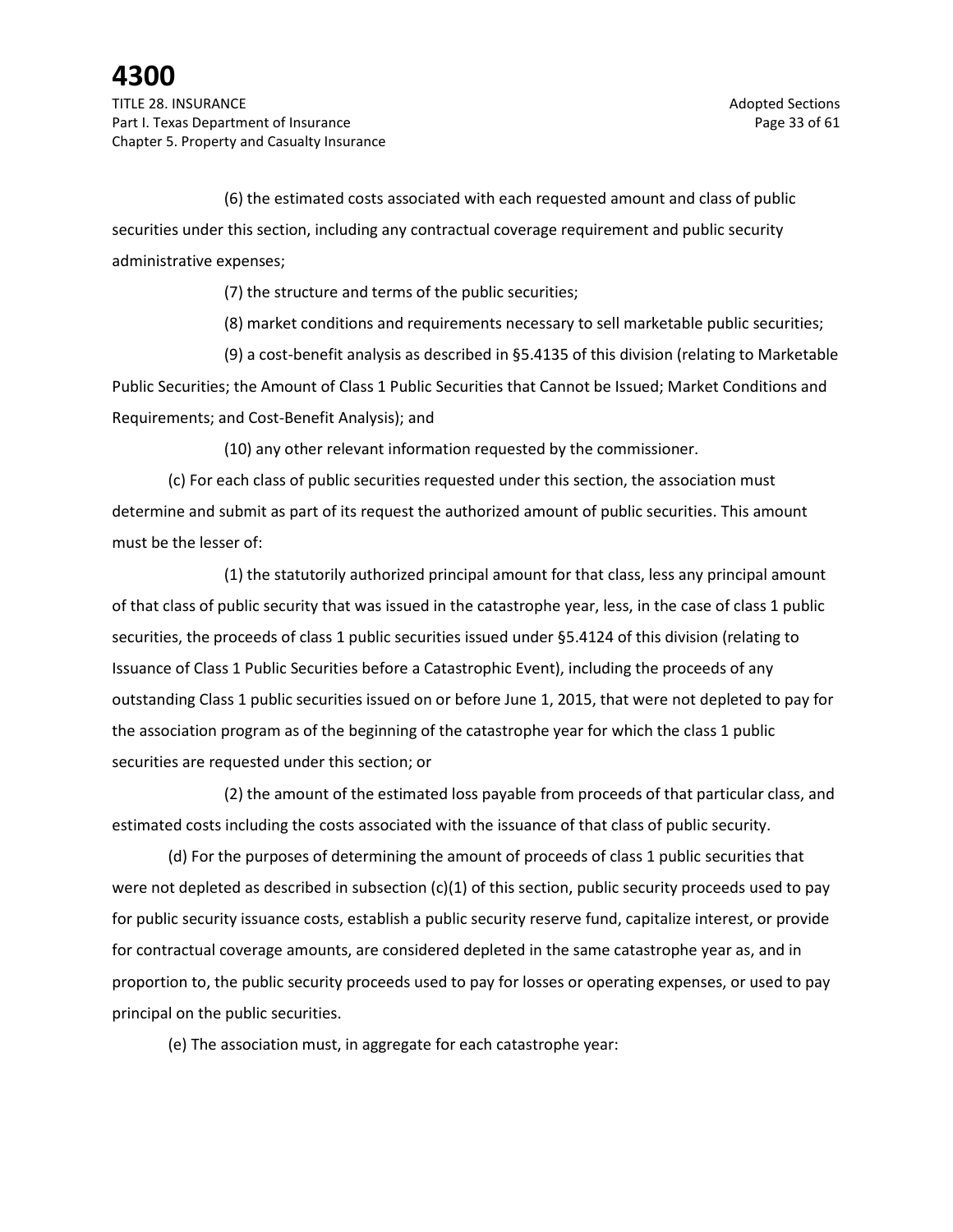TITLE 28. INSURANCE Adopted Sections and the section of the section of the section of the sections of the sections of the sections of the sections of the sections of the sections of the sections of the sections of the sect Part I. Texas Department of Insurance **Page 34 of 61** and 200 and 200 and 200 and 200 and 200 and 200 and 200 and 200 and 200 and 200 and 200 and 200 and 200 and 200 and 200 and 200 and 200 and 200 and 200 and 200 and 200 Chapter 5. Property and Casualty Insurance

(1) impose an assessment of the statutorily authorized amount of class 1 assessments under Insurance Code §2210.0725 and §5.4161 of this division (relating to Member Assessments) before class 2 public securities may be issued; and

(2) impose an assessment of the statutorily authorized amount of class 2 assessments under Insurance Code §2210.074 and §5.4161 of this division before class 3 public securities may be issued.

(f) The association:

(1) may make one or more requests under this section;

(2) may, following a catastrophic event, request the issuance of class 1 public securities under this section, before the exhaustion of any remaining proceeds from class 1 public securities issued before a catastrophic event, including the proceeds of any outstanding class 1 public securities issued on or before June 1, 2015;

(3) must deplete the proceeds of any outstanding class 1 public securities issued before a catastrophic event, including the proceeds of any outstanding class 1 public securities issued on or before June 1, 2015, before using the proceeds of class 1 public securities requested under this section; and

(4) may request the issuance of class 2 and class 3 public securities under this section, before the exhaustion of all class 1 or class 2 assessments, respectively.

(g) For the issuance of class 2 or class 3 public securities payable under Insurance Code §2210.6132, the association must make a separate request under §5.4127 (relating to Contingent Sources of Payment for Class 2 and Class 3 Public Securities) of this division.

#### **§5.4126. Determination of the Association Surcharge Percentage.**

(a) If, at any time the association, after consultation with TPFA, determines that net premium and other revenue are not sufficient to pay class 1, class 2, or class 3 public securities payable under Insurance Code §§2210.612, 2210.613, and 2210.6131, respectively, the association must promptly submit a request to the commissioner to approve an association surcharge. While the public securities are outstanding, at least quarterly, the association must determine if its net premium and other revenue is sufficient to pay for securities payable under Insurance Code §§2210.612, 2210.613, and 2210.6131.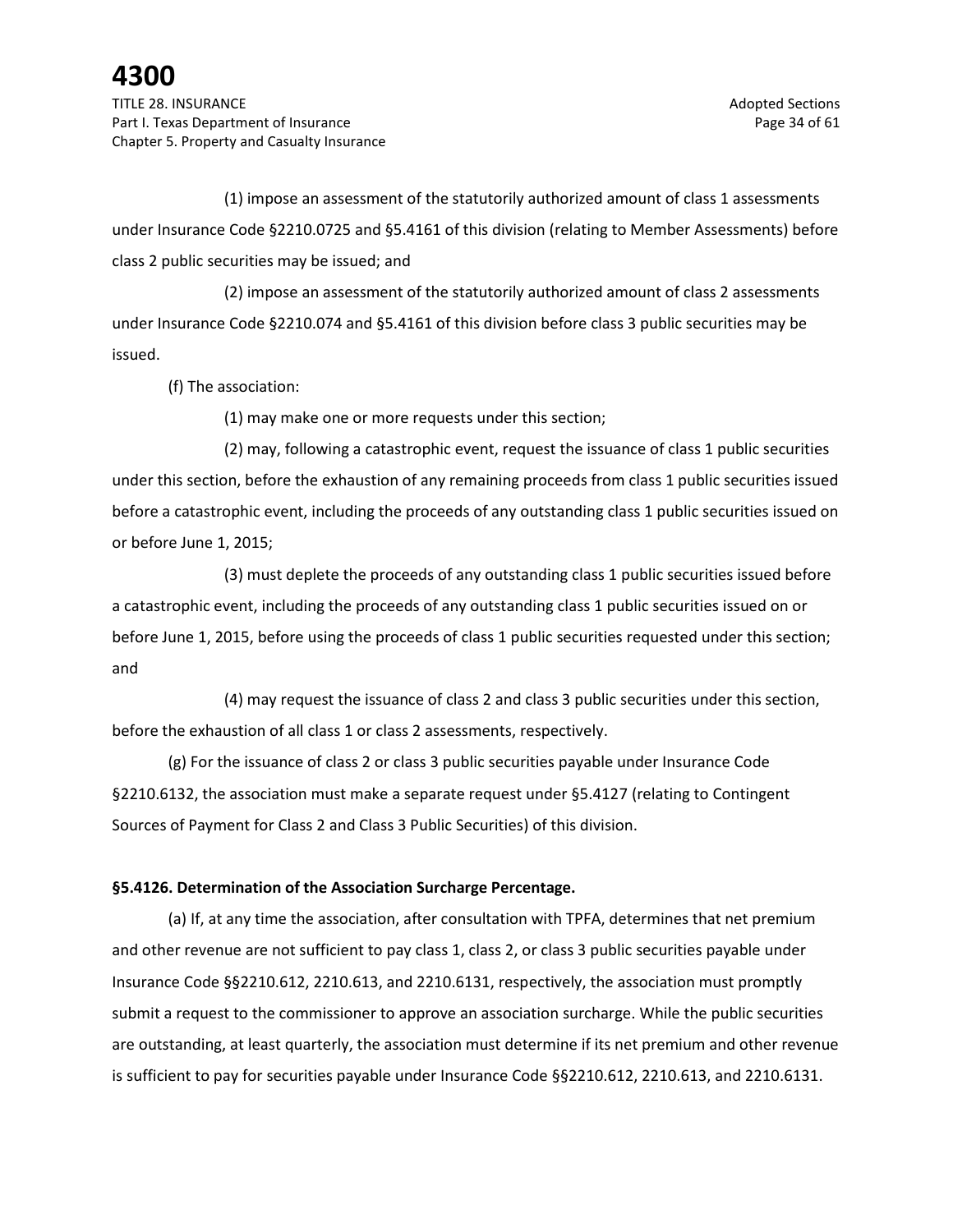(b) A request described by subsection (a) of this section must include the following information for each class of public securities for which an association surcharge is required:

(1) the proposed association surcharge percentage;

(2) the amount the association has determined, after consultation with TPFA, is the debt service and all related expenses on the public securities for the applicable period;

(3) the amount that the association has determined is the debt service not already covered by available funds and all related expenses on the public securities for the applicable period;

(4) for policies that comply with the requirements of §5.4912 of Division 10 of this subchapter (relating to Filing and Issuance of Policy Forms Relating to Premium Surcharges under Insurance Code §§2210.612, 2210.613, and 2210.6131), the association's best estimate of its anticipated gross premium for policies in effect on the date described by paragraph (8) of this subsection;

(5) for policies that do not yet comply with the requirements of §5.4912 of Division 10 of this subchapter, the association's best estimate of its anticipated gross premium for the period described by paragraphs (9) and (10) of this subsection;

(6) all relevant data the association relied upon when determining the amounts in paragraphs (2) - (5) of this subsection;

(7) an explanation of the methodology, including all material assumptions, the association used to determine the amounts in paragraphs (2) - (5) of this subsection;

(8) the date, which must be no more than 90 days after the date the request is received by the commissioner, on which the association surcharge applies to policies that are in force and compliant with §5.4912 of Division 10 of this subchapter;

(9) the date on which the association surcharge begins to apply to policies not compliant with §5.4912 of Division 10 of this subchapter, which must be the same date as the date in paragraph (8) of this subsection; and

(10) the date on which the association surcharge ceases to apply to policies not compliant with §5.4912 of Division 10 of this subchapter, which must be the day after the date the last noncompliant policy expires.

(c) The commissioner will, within 10 business days of receipt of the request in subsection (b), notify the association and TPFA of the commissioner's determination on the sufficiency of the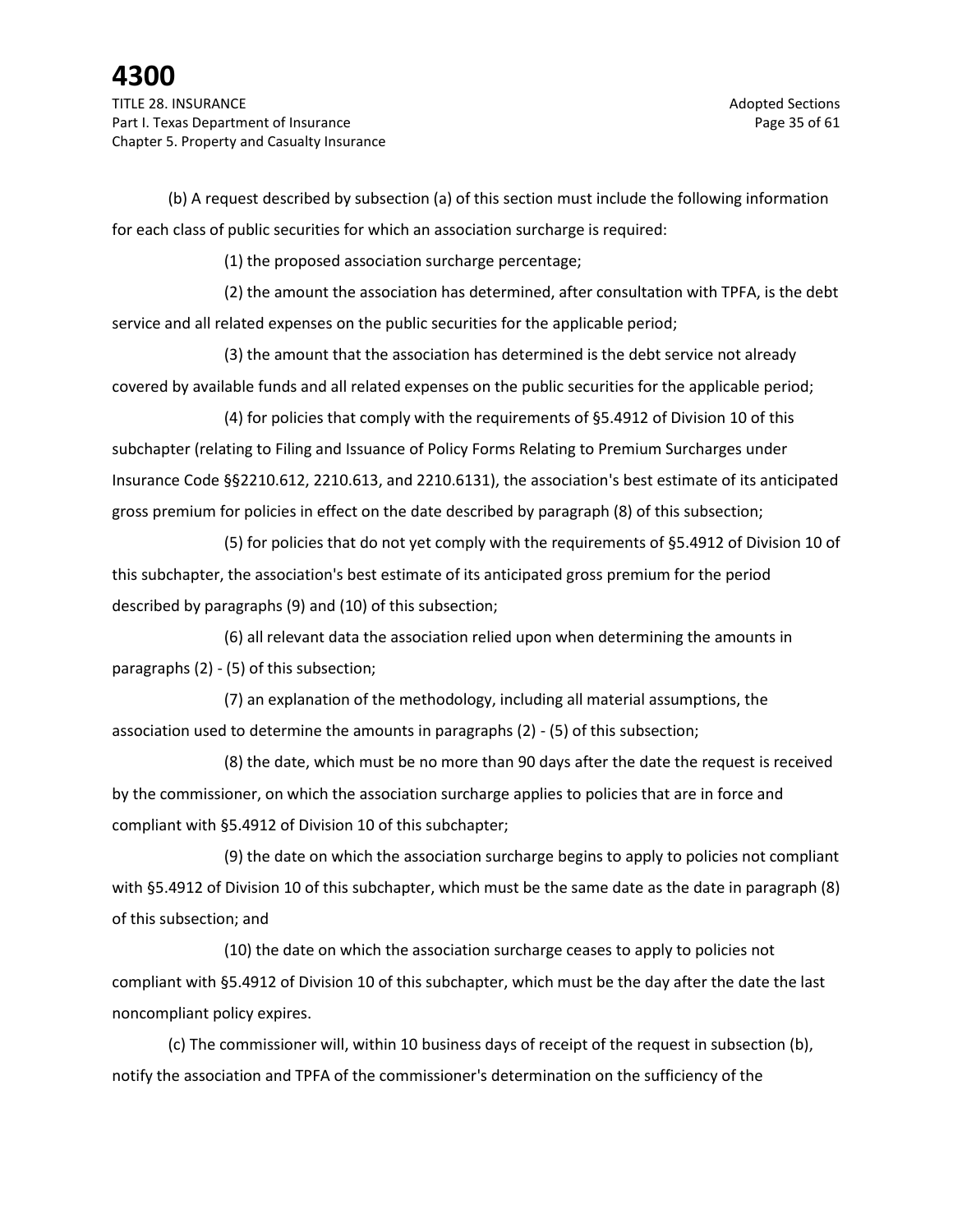TITLE 28. INSURANCE Adopted Sections and the section of the section of the section of the sections of the sections of the sections of the sections of the sections of the sections of the sections of the sections of the sect Part I. Texas Department of Insurance **Page 36 of 61** and 200 and 200 and 200 and 200 and 200 and 200 and 200 and 200 and 200 and 200 and 200 and 200 and 200 and 200 and 200 and 200 and 200 and 200 and 200 and 200 and 200 Chapter 5. Property and Casualty Insurance

association surcharge percentage requested. The association must implement the surcharge percentage the commissioner determines is sufficient.

(d) If the commissioner independently determines that net premium and other revenue are not sufficient to pay for securities payable under Insurance Code §§2210.612, 2210.613, and 2210.6131, the commissioner may order the association to assess an association surcharge. The order must specify the date on which the surcharge applies. The surcharge may not apply earlier than the 20th day following the date of the order.

### **§5.4127. Contingent Sources of Payment for Class 2 and Class 3 Public Securities.**

(a) To obtain approval for the issuance of class 2 or class 3 public securities paid from contingent surcharges, the association must first submit a written request to the commissioner.

(b) In its request to the commissioner under subsection (a) of this section, the association must include:

(1) a determination from TPFA that TPFA is unable to issue class 2 or class 3 public securities paid as provided by Insurance Code §2210.613 or §2210.6131, as applicable; or

(2) the following information:

(A) the association's estimated net premium and other revenues;

(B) the association's best estimate of the terms and conditions

necessary to issue marketable class 2 or class 3 public securities payable under Insurance Code §2210.613 or §2210.6131, as applicable, including:

(i) the estimated annual payments for principal and interest;

(ii) the estimated contractual coverage amount;

(iii) estimated reserve requirements;

(iv) the estimated amount of any other required payments for

debt service;

(v) the estimated public security administrative expenses; and

(vi) any other conditions likely necessary to issue marketable

public securities payable under Insurance Code §2210.613 or §2210.6131, as applicable, that the association determines will impact its operations; and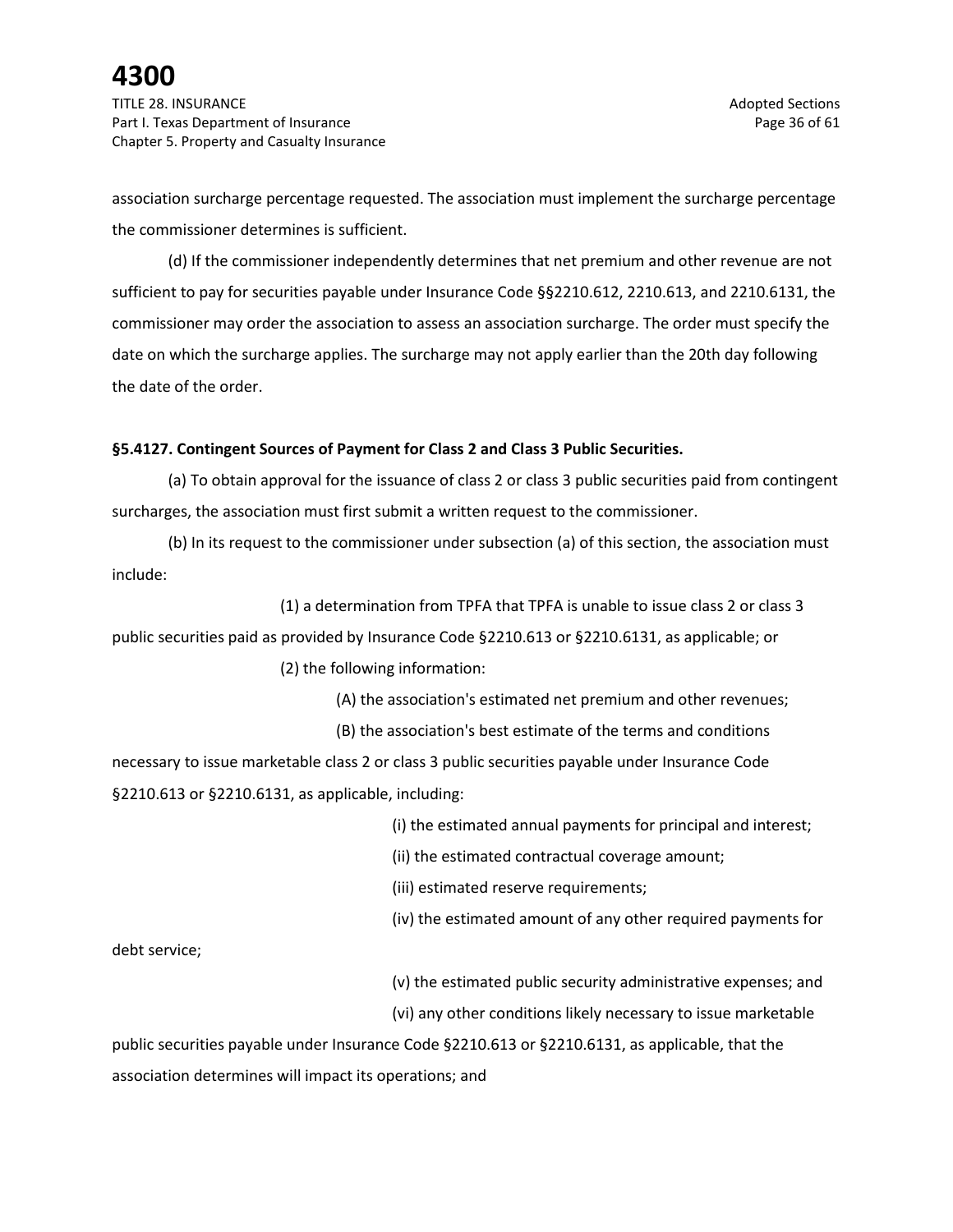TITLE 28. INSURANCE Adopted Sections and the section of the section of the sections of the sections of the sections of the sections of the sections of the sections of the sections of the sections of the sections of the sec Part I. Texas Department of Insurance **Page 37** of 61 Chapter 5. Property and Casualty Insurance

(C) the association's best estimate of the association surcharges needed

to pay the debt service required to issue marketable public securities payable under Insurance Code §2210.613 or §2210.6131.

(c) When providing information required under subsection (b)(2) of this section, the association may rely on information and advice provided by TPFA, TPFA consultants, TPFA legal counsel, and third parties retained by the association for this purpose.

(d) The commissioner, after consultation with TPFA, may order that class 2 or class 3 public securities be paid as provided by Insurance Code §2210.6132 if either:

(1) TPFA is unable to issue public securities payable under Insurance Code §2210.613 or §2210.6131, as applicable; or

(2) the issuance of public securities payable under Insurance Code §2210.613 or §2210.6131, as applicable, is financially unreasonable for the association.

### **§5.4134. Excess Public Security Proceeds.**

(a) The association may use any excess public security proceeds remaining after the purposes for which the public securities were issued are satisfied in accordance with Insurance Code §2210.608.

(b) As specified in Insurance Code §§2210.072(a), 2210.073(a), and 2210.0741(a), public securities may be repaid before their full term if the association's board of directors elects to do so and the commissioner approves.

### **§5.4135. Marketable Public Securities; the Amount of Class 1 Public Securities that Cannot be Issued; Market Conditions and Requirements; and Cost-Benefit Analysis.**

(a) Marketable public securities under this division are public securities that the association in consultation with TPFA determines:

(1) are consistent with state debt issuance policy requirements; and

(2) achieve the goals of the association.

(b) In determining the amount of class 1 public securities that can or cannot be issued, the association must consider:

(1) the association's current premium and net revenue;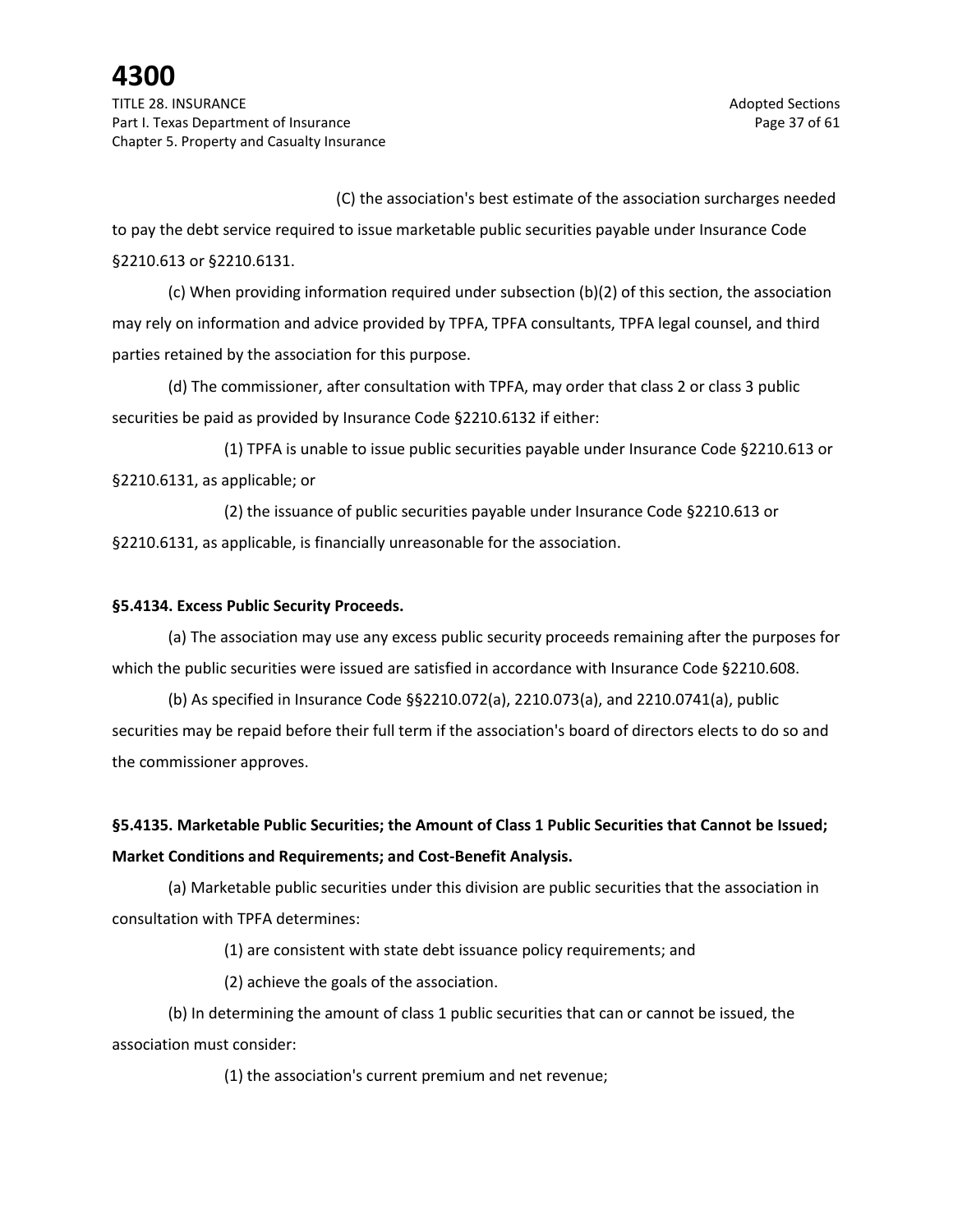TITLE 28. INSURANCE Adopted Sections and the section of the section of the sections of the sections of the sections of the sections of the sections of the sections of the sections of the sections of the sections of the sec Part I. Texas Department of Insurance **Page 38 of 61** Page 38 of 61 Chapter 5. Property and Casualty Insurance

(2) the effect of depopulation under Insurance Code Chapter 2210, Subchapter O, on anticipated net premium and other revenue and anticipated revenue from association surcharges;

(3) the estimated amount of debt service for the public securities, including any contractual coverage amount;

(4) the association's obligations for outstanding public securities, including contractual coverage requirements and public security administrative expenses;

(5) the association's obligations for other financing arrangements;

(6) any conditions precedent to issuing class 1 public security obligations contained in any applicable public security financing documents;

(7) TPFA administrative rules;

(8) applicable State of Texas debt issuance policies;

(9) administrative rules of the Office of the Attorney General of Texas that require

evidence of debt service and other obligation coverage; and

(10) market conditions and requirements necessary to sell marketable public securities, including issuing classes in installments.

(c) The association may rely on the advice and analysis of TPFA, TPFA consultants, TPFA legal counsel, and third parties the association has retained for this purpose in determining market conditions and requirements under subsection (b) of this section. The association's determination may include consideration of the following factors:

(1) interest rate spreads;

(2) municipal bond ratings of the public securities;

(3) prior issuances of catastrophe-related public securities in Texas or any other state;

(4) similar financings in the market within the preceding 12 months;

(5) news or other publications relating to the association or the issuance of catastropherelated public securities;

(6) a nationally recognized investment banking firm's confidence memorandum;

(7) legal and regulatory conditions; and

(8) any other market conditions and requirements that the association deems necessary and appropriate.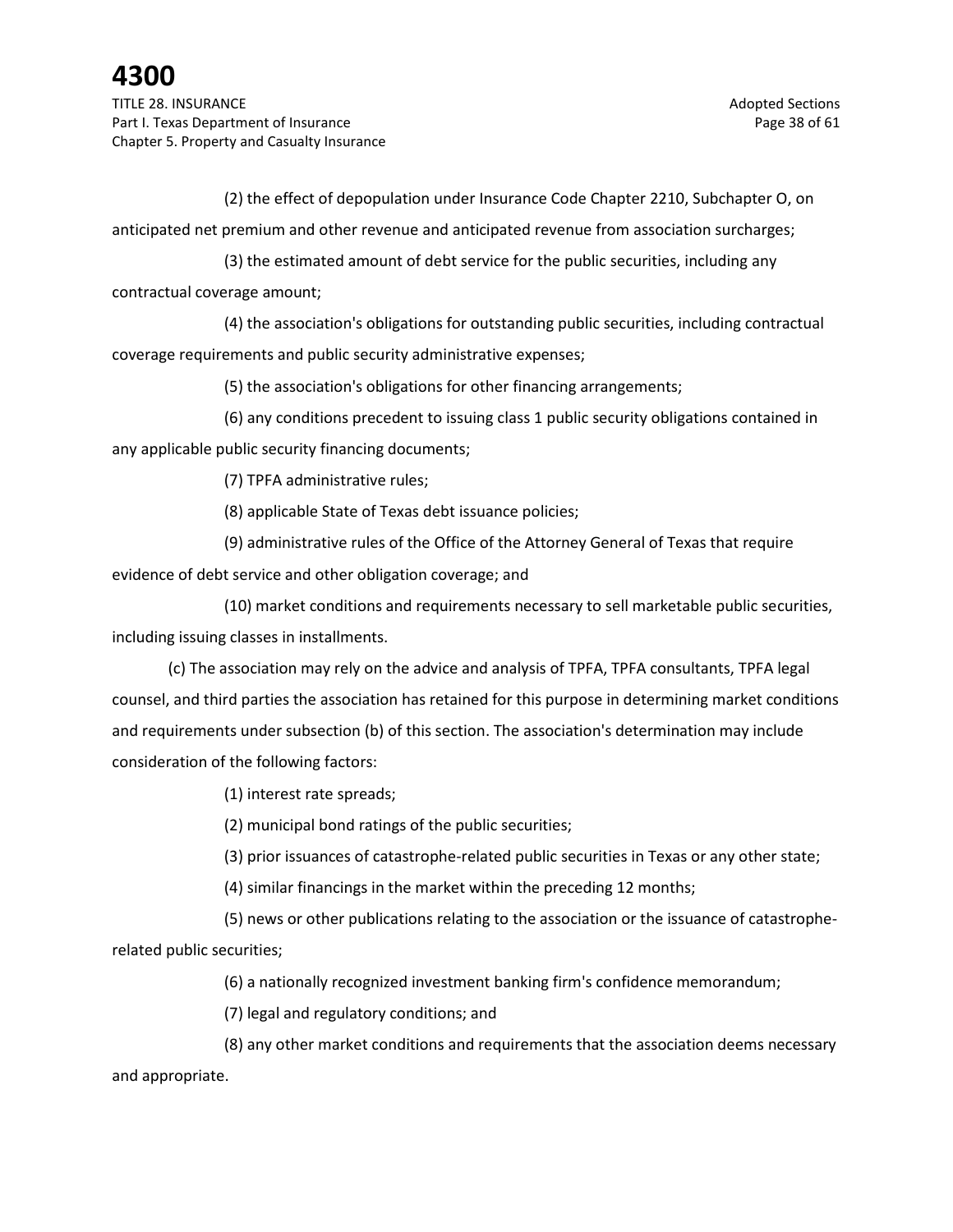(d) As part of each request for public securities, the association must submit to the commissioner a cost-benefit analysis of the various financing methods and funding structures that are available to the association. The cost-benefit analysis must include:

(1) for public securities requested under §5.4124 of this division (relating to Issuance of Class 1 Public Securities before a Catastrophic Event):

(A) estimates of the monetary costs of issuing public securities, including issuance costs, debt service costs, and any contractual coverage requirement;

(B) the benefits associated with issuing public securities, including benefits to the association's claim-paying capabilities, liquidity position, and other benefits associated with issuing public securities before a catastrophic event; and

(C) estimates of the monetary costs, associated benefits, and the availability of funding alternatives, such as providing financing arrangements or additional financing arrangements, that provide similar funding and at a similar layer;

(2) for public securities requested under this division following a catastrophic event:

(A) estimates of the monetary costs of issuing public securities, including issuance costs, debt service costs, and any contractual coverage requirement;

(B) the benefits associated with issuing public securities, including benefits to the association's claim-paying capabilities and other benefits associated with issuing public securities; and

(C) the availability of alternative funding arrangements, if any, including the monetary costs and benefits associated with any available alternative funding arrangements.

### **§5.4136. Association Rate Filings.**

While there are outstanding public securities payable under Insurance Code §§2210.612, 2210.613, or 2210.6131, or outstanding class 1 public securities issued before June 1, 2015, the association:

(1) must consider its obligations for the payment of public securities payable under Insurance Code §§2210.612, 2210.613, or 2210.6131, and class 1 public securities issued before June 1,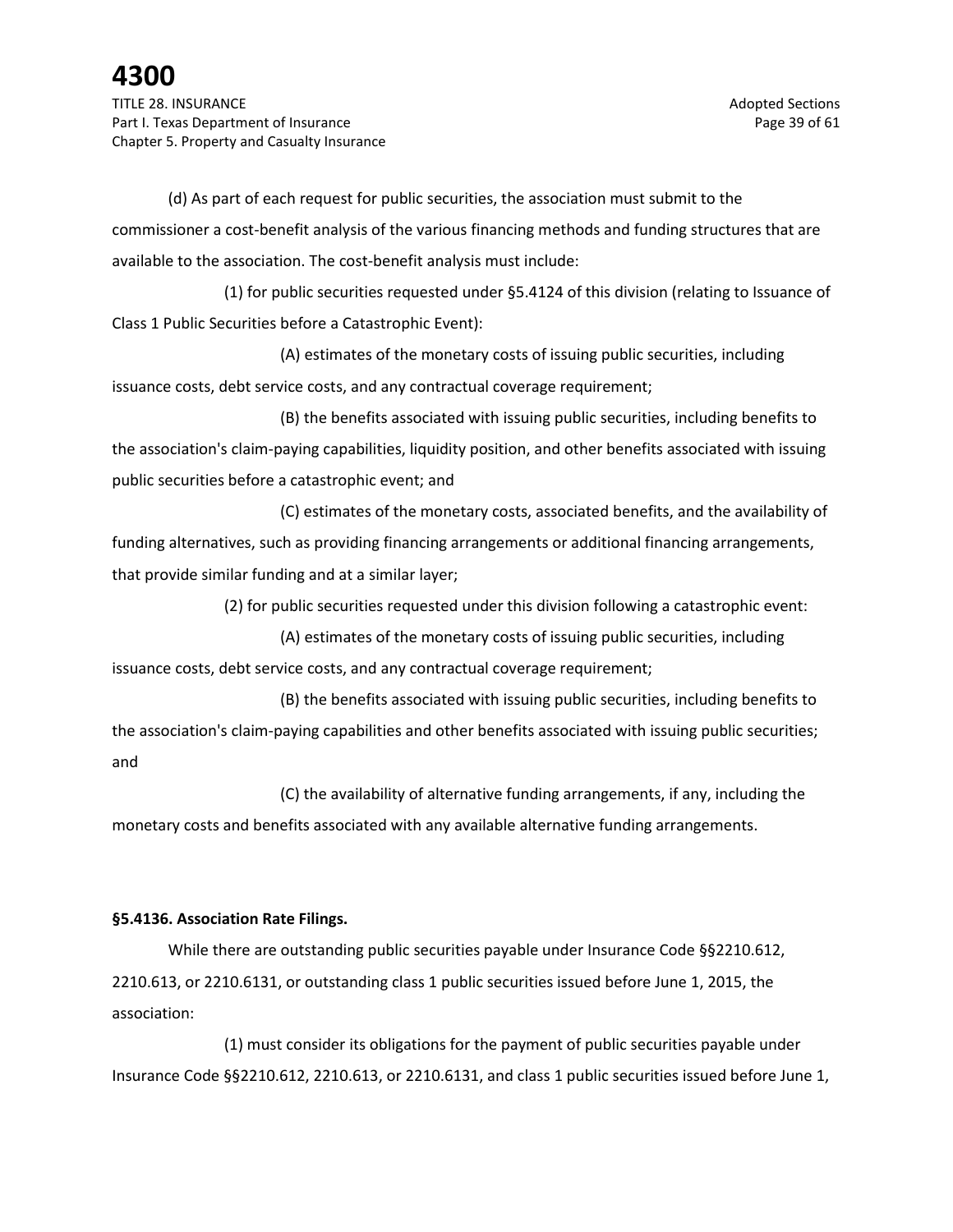2015, including the additional amount of any debt service coverage that the association determines is required for the issuance of marketable public securities in developing its rates;

(2) must include in a rate filing submitted to the department an analysis that demonstrates that the filed rates produce premium sufficient to provide for at least:

(A) the expected operating costs of the association, including expected nonhurricane wind and hail losses and loss adjustment expenses; and

(B) the expected payment of public security obligations payable under Insurance Code §§2210.612, 2210.613, or 2210.6131, and class 1 public securities issued before June 1, 2015, including any contractual coverage amount the association determines is required for the issuance of marketable public securities, during the period in which the rates will be in effect; and

(3) must include a cost component in the rates sufficient to at least provide for the expected payment of public security obligations for public securities payable under Insurance Code §§2210.612, 2210.613, or 2210.6131, and class 1 public securities issued before June 1, 2015, during the period in which the rates will be in effect.

### **§5.4141. Class 1 Public Security Trust Fund.**

(a) While class 1 public securities are outstanding, the association must deposit net premium and other revenue in the class 1 public security trust fund at periods and in amounts as required by the class 1 public security agreements to fund the class 1 payment obligation. As required by Insurance Code §2210.609(c), the association must deposit association surcharges collected under Insurance Code §2210.612 in the class 1 public security trust fund.

(b) Without limiting other options, the class 1 public security agreements may include an operating reserve fund. If the class 1 public security trust fund does not contain sufficient money to pay debt service on the class 1 public securities, administrative expenses on the class 1 public securities, or other class 1 public security obligations, the association must transfer sufficient money from any operating reserve fund or other association-held funds to the class 1 public security trust fund to make the payment.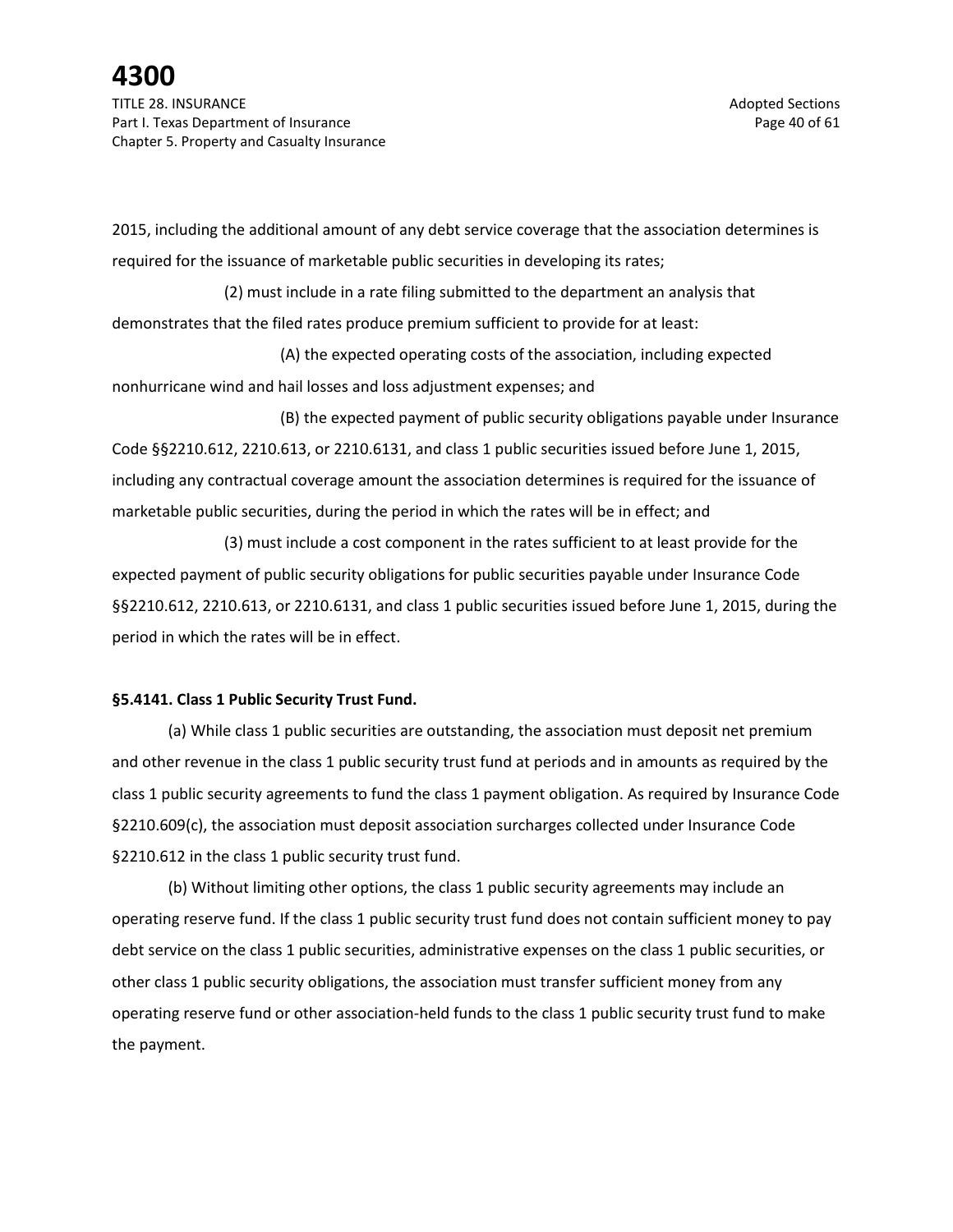(c) The association may not directly or indirectly use, borrow, or in any manner pledge or encumber association surcharges collected or to be collected, except for the payment of class 1 public security obligations and as otherwise authorized in this title.

(d) The trust company must deposit any net investment income earned on net premium and other revenue and on the association surcharges into the class 1 public security trust fund while these amounts are on deposit.

#### **§5.4142. Class 2 and Class 3 Public Security Trust Funds.**

(a) While class 2 or class 3 public securities payable under Insurance Code §2210.613 and §2210.6131, respectively, are outstanding, the association must deposit net premium and other revenue in the class 2 public security trust fund and the class 3 public security trust fund, respectively, at periods and in amounts as required by the class 2 and class 3 public security agreements to fund the class 2 and class 3 payment obligations. As required by Insurance Code §2210.609(c), the association must deposit association surcharges collected under Insurance Code §2210.613 and §2210.6131 in the class 2 public security trust fund and the class 3 public security trust fund, respectively.

(b) Without limiting other options, for public securities payable under Insurance Code §2210.613 and §2210.6131, the class 2 and class 3 public security agreements may include an operating reserve fund. If the class 2 or class 3 public security trust funds do not contain sufficient money to pay debt service on the class 2 or class 3 public securities, administrative expenses on the class 2 or class 3 public securities, or other class 2 or class 3 public security obligations, the association must transfer sufficient money from any operating reserve fund or other association-held funds to the class 2 or class 3 public security trust fund, as applicable, to make the payment.

(c) The association may not directly or indirectly use, borrow, or in any manner pledge or encumber association surcharges collected or to be collected, except for the payment of the applicable public security obligations and as otherwise authorized in this title.

(d) The trust company must deposit any net investment income earned on net premium and other revenue and on the association surcharges into the appropriate trust fund accounts while these amounts are on deposit.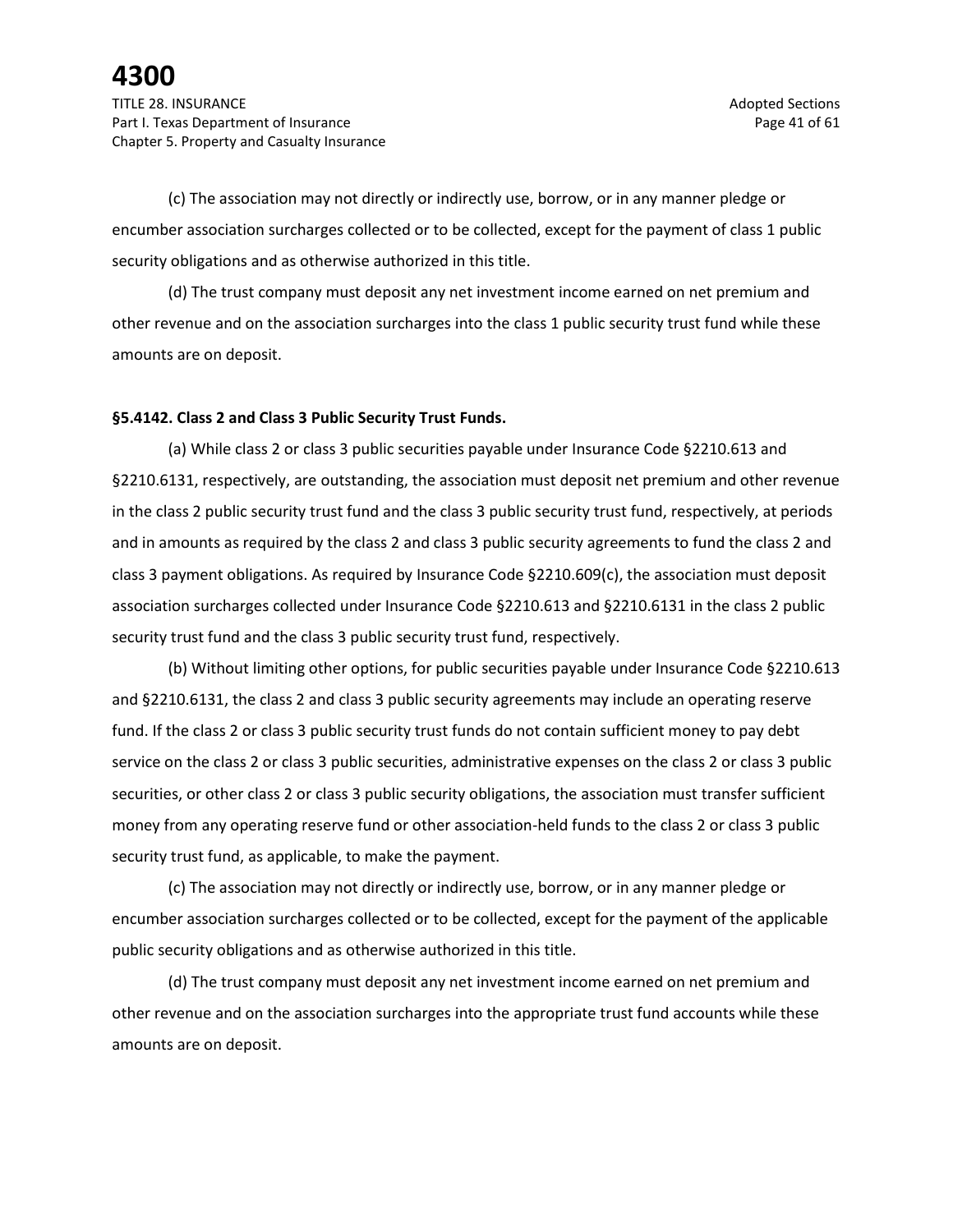#### **§5.4143. Premium Surcharge Trust Fund.**

(a) As required by any agreements between the association, TPFA, and the trust company, if public securities payable under Insurance Code §2210.6132 are outstanding, insurers may be required to deposit contingent surcharges directly into the premium surcharge trust fund or funds.

(b) If insurers are required to direct deposit under subsection (a) of this section, then the association must provide notice to the commissioner and insurers no later than 60 days before the insurers must implement the contingent surcharge.

(c) The notice under subsection (b) of this section must include all applicable deposit instructions, including any required routing information and account numbers.

(d) Insurers must deposit the funds into the appropriate accounts on the date the funds must otherwise be remitted to the association under §5.4186 of this division (relating to Remittance of Contingent Surcharges).

(e) If insurers are not required to direct deposit under subsection (a) of this section, then the association must deposit the collected contingent surcharges on receipt into the premium surcharge trust fund or funds.

(f) The association may not directly or indirectly use, borrow, or in any manner pledge or encumber contingent surcharges collected or to be collected by the association except for the payment of the applicable public security obligations and as otherwise authorized in this title.

(g) The trust company must deposit any net investment income earned on the contingent surcharges into the appropriate trust fund accounts while these amounts are on deposit.

#### **§5.4144. Excess Premium Surcharge Revenue.**

Revenue collected in any calendar year from premium surcharges under Insurance Code §§2210.612, 2210.613, 2210.6131, and 2210.6132 that exceeds the amount of class 1, class 2, or class 3 public security obligations and class 1, class 2, or class 3 public security administrative expenses payable in that calendar year from premium surcharges and interest earned on the premium surcharge trust fund deposits may, at the discretion of the association, be: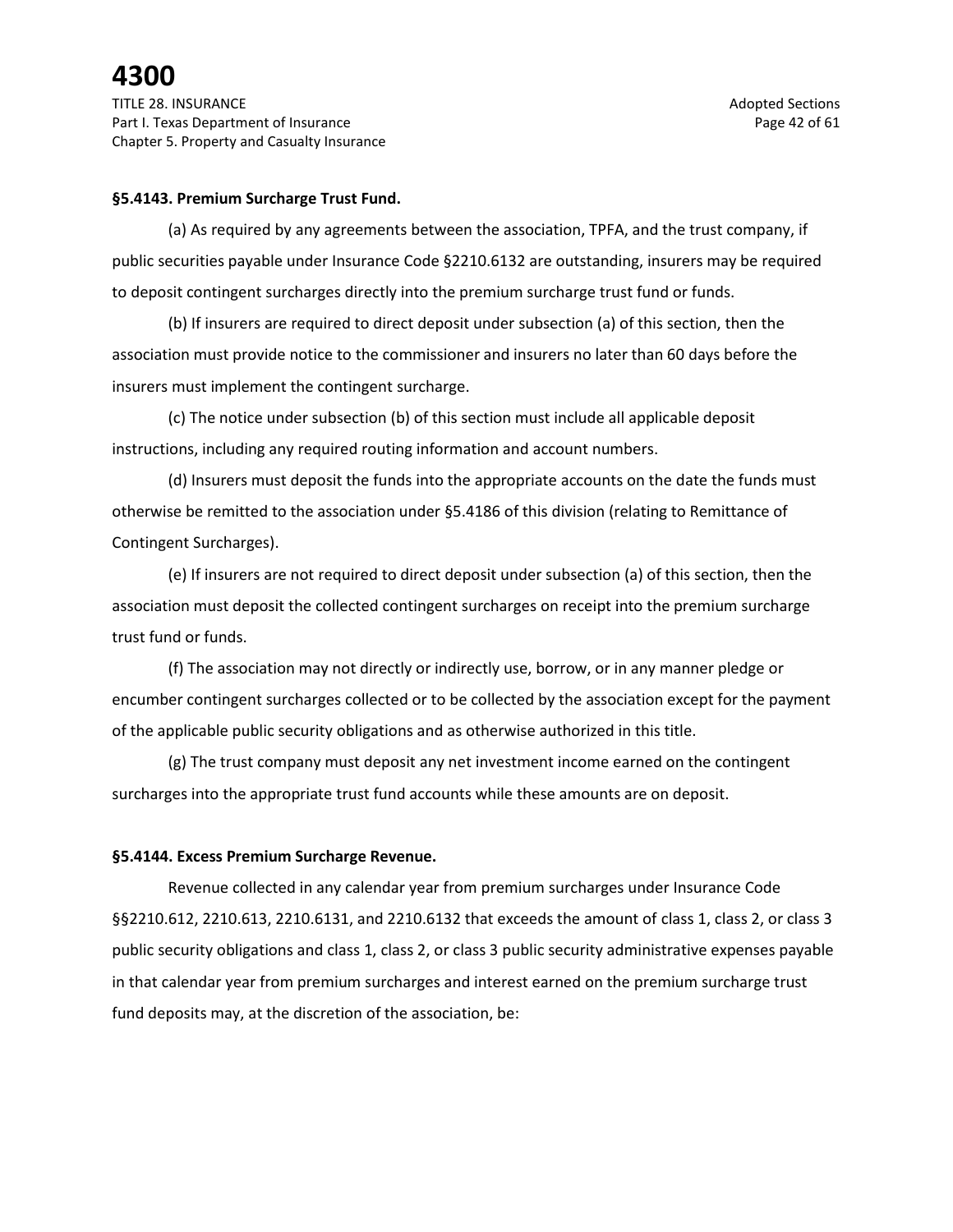TITLE 28. INSURANCE Adopted Sections and the section of the section of the sections of the sections of the sections of the sections of the sections of the sections of the sections of the sections of the sections of the sec Part I. Texas Department of Insurance **Page 43 of 61** and the Page 43 of 61 Chapter 5. Property and Casualty Insurance

(1) used to pay class 1, class 2, or class 3 public security obligations payable in the following calendar year, respectively, offsetting the amount of the premium surcharge that would otherwise be required to be levied for the year under Insurance Code Chapter 2210, Subchapter M;

(2) used to redeem or purchase outstanding class 1, class 2, or class 3 public securities, respectively; or

(3) deposited in the CRTF.

**§5.4145. Excess Net Premium and Other Revenue**. Excess net premium and other revenue collected in the class 1, class 2, and class 3 public security trust funds that is disbursed to the association is an asset of the association and may be used for any purpose authorized in Insurance Code §2210.056, or deposited in the CRTF.

### **§5.4161. Member Assessments.**

(a) The association, with the approval of the commissioner, must assess members as provided by Insurance Code Chapter 2210.

(b) The association must provide, in the aggregate for the catastrophe year, the following information when requesting the commissioner to approve a class 1, class 2, or class 3 assessment under Insurance Code §§2210.0725, 2210.074, and 2210.0742, as applicable:

(1) the association's best estimate of the amount of losses expected to be paid as a result of the event, or series of events, that caused the need for the assessment requested;

(2) the amount of losses paid, or expected to be paid, from premium and other revenue of the association;

(3) the amount of losses paid, or expected to be paid, from available reserves of the association and available amounts in the CRTF;

(4) the amount of losses paid, or expected to be paid, from the proceeds of class 1 public securities issued, or expected to be issued;

(5) the amount of class 1 assessments previously approved and the amount of class 1 assessments now requested;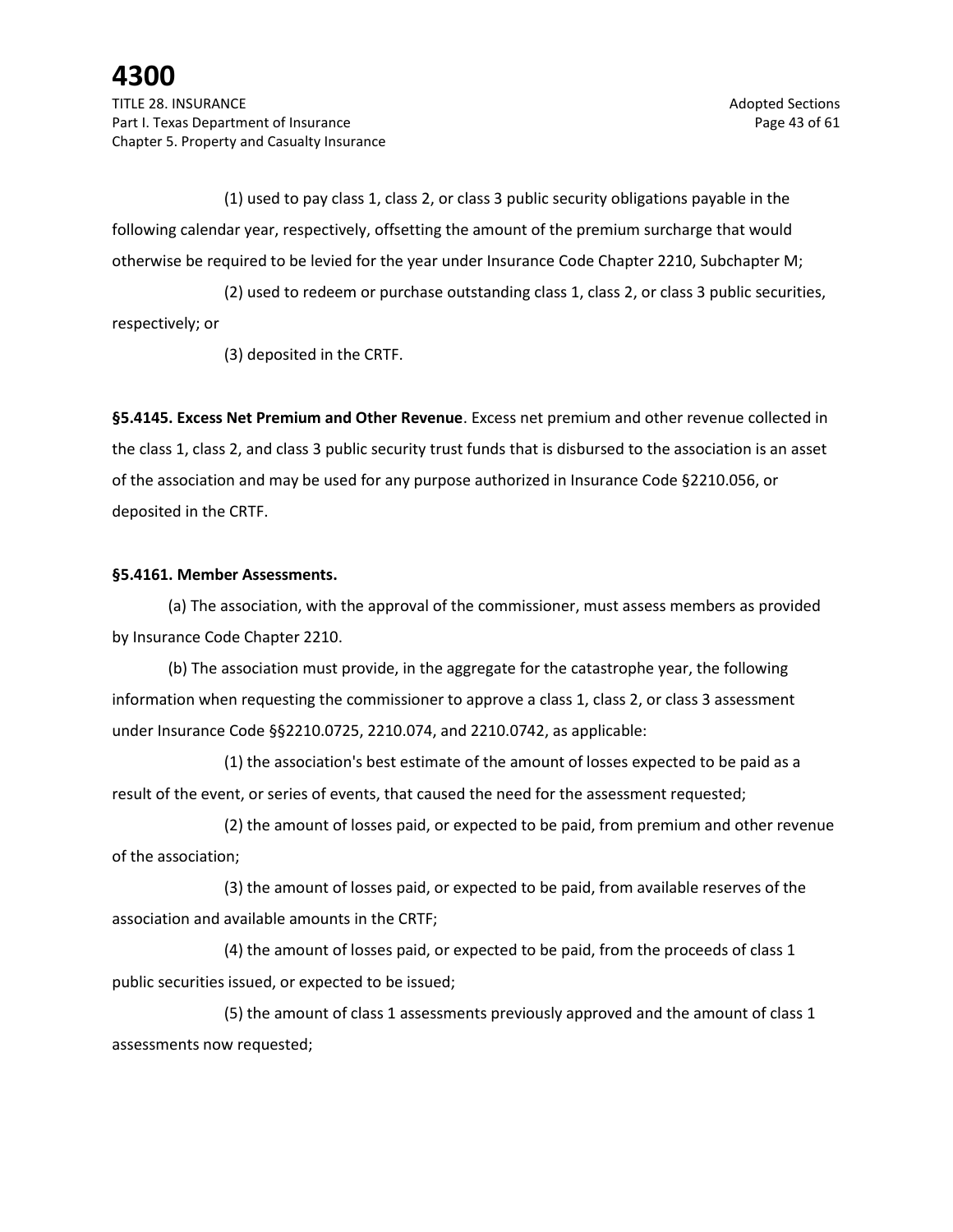TITLE 28. INSURANCE Adopted Sections and the section of the section of the sections of the sections of the sections of the sections of the sections of the sections of the sections of the sections of the sections of the sec Part I. Texas Department of Insurance **Page 44 of 61** and 200 and 200 and 200 and 200 and 200 and 200 and 200 and 200 and 200 and 200 and 200 and 200 and 200 and 200 and 200 and 200 and 200 and 200 and 200 and 200 and 200 Chapter 5. Property and Casualty Insurance

(6) in the case of a request to approve a class 2 or class 3 assessment, the amount of losses paid, or expected to be paid, from the proceeds of class 2 public securities issued, or expected to be issued;

(7) in the case of a request to approve a class 2 or class 3 assessment, the amount of class 2 assessments previously approved and the amount of class 2 assessments now requested;

(8) in the case of a request to approve a class 3 assessment, the amount of losses paid, or expected to be paid, from the proceeds of class 3 public securities issued, or expected to be issued;

(9) in the case of a request to approve a class 3 assessment, the amount of class 3 assessments previously approved and the amount of class 3 assessments now requested.

(c) If all or any portion of the authorized principal amount of class 1 public securities requested under §5.4124 or §5.4125 of this division (relating to Issuance of Class 1 Public Securities before a Catastrophic Event or Issuance of Public Securities after a Catastrophic Event, respectively) cannot be issued based on the factors described in §5.4135 of this division (relating to Marketable Public Securities; the Amount of Class 1 Public Securities that Cannot be Issued; Market Conditions and Requirements; and Cost-Benefit Analysis), the association may request and the commissioner may approve the imposition of class 1 assessments as provided in this section.

(d) In its request to the commissioner to approve the imposition of assessments under subsection (c) of this section, the association must submit the following information:

(1) the information required by subsection (b) of this section;

(2) information based on the analyses described in §5.4135 of this division;

(3) the amount of class 1 public securities that can be issued;

(4) the amount of class 1 public securities that cannot be issued; and

(5) the specific reasons, market conditions, and requirements that prevent TPFA from issuing all or any portion of the authorized principal amount of class 1 public securities. The association may rely on information and advice provided by TPFA, TPFA consultants, TPFA legal counsel, and third parties retained by the association for this purpose.

(f) The association must request the issuance of the statutorily authorized principal amount of class 1 public securities before the association may request the commissioner approve a class 1 assessment under Insurance Code §2210.0725.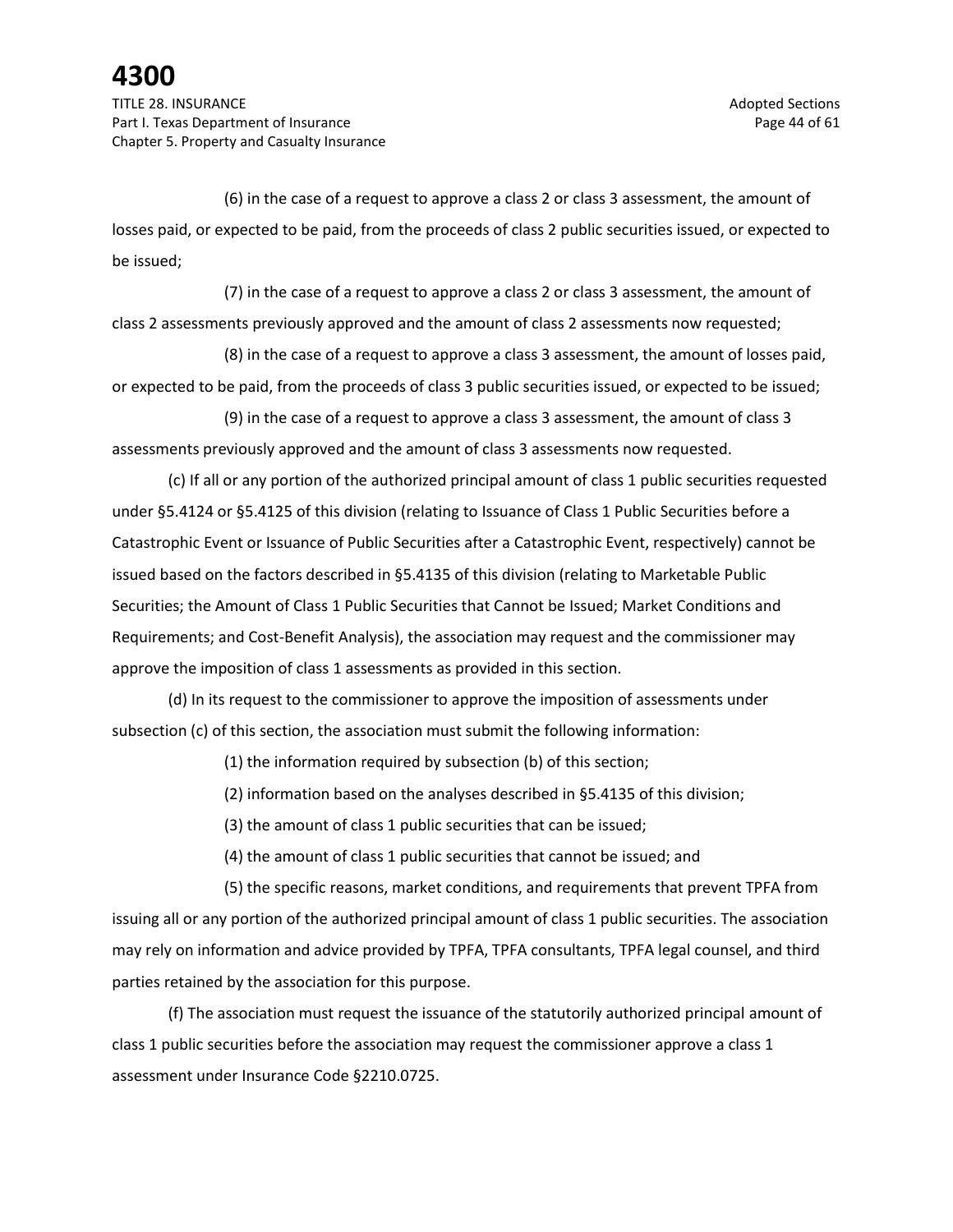TITLE 28. INSURANCE Adopted Sections and the section of the section of the section of the sections of the sections of the sections of the sections of the sections of the sections of the sections of the sections of the sect Part I. Texas Department of Insurance **Page 45 of 61** and the Page 45 of 61 Chapter 5. Property and Casualty Insurance

(g) The association must request the issuance of the statutorily authorized principal amount of class 2 public securities before the association may request the commissioner approve a class 2 assessment under Insurance Code §2210.074.

(h) The association must request the issuance of the statutorily authorized principal amount of class 3 public securities before the association may request the commissioner approve a class 3 assessment under Insurance Code §2210.0742.

(i) If the commissioner approves the imposition of assessments under subsection (c) of this section, any class 2 and class 3 public securities must be issued as provided by Insurance Code Chapter 2210 and these rules.

(j) This section and §§5.4162 – 5.4167 of this division (relating to Amount of Assessment; Notice of Assessment; Payment of Assessment; Failure to Pay Assessment; Contest After Payment of Assessment; and Inability to Pay Assessment by Reason of Insolvency, respectively) are a part of the association's plan of operation and will control over any conflicting provision in §5.4001 of this subchapter (relating to Plan of Operation).

#### **§5.4171. Premium Surcharge Requirements.**

(a) The association may be required to assess a premium surcharge under Insurance Code §§2210.612, 2210.613, or 2210.6131 on all policyholders of policies that cover association-insured property.

(b) Following a catastrophic event, insurers may be required to assess a premium surcharge under Insurance Code §2210.6132 on all policyholders of policies that cover insured property that is located in a catastrophe area, including automobiles principally garaged in the catastrophe area. This requirement applies to property and casualty insurers, the association, the Texas FAIR Plan Association, Texas Automobile Insurance Plan Association (TAIPA) policies, affiliated surplus lines insurers, and includes property and casualty policies independently procured from affiliated insurers.

(c) For premium surcharges described in subsection (a) of this section, this section and §§5.4172, 5.4173, 5.4181, 5.4182, 5.4184 – 5.4192 of this division (relating to Premium Surcharge Definitions, Determination of the Contingent Surcharge Percentage, Premiums to be Surcharged, Method for Determining the Premium Surcharge, Application of Premium Surcharges, Mandatory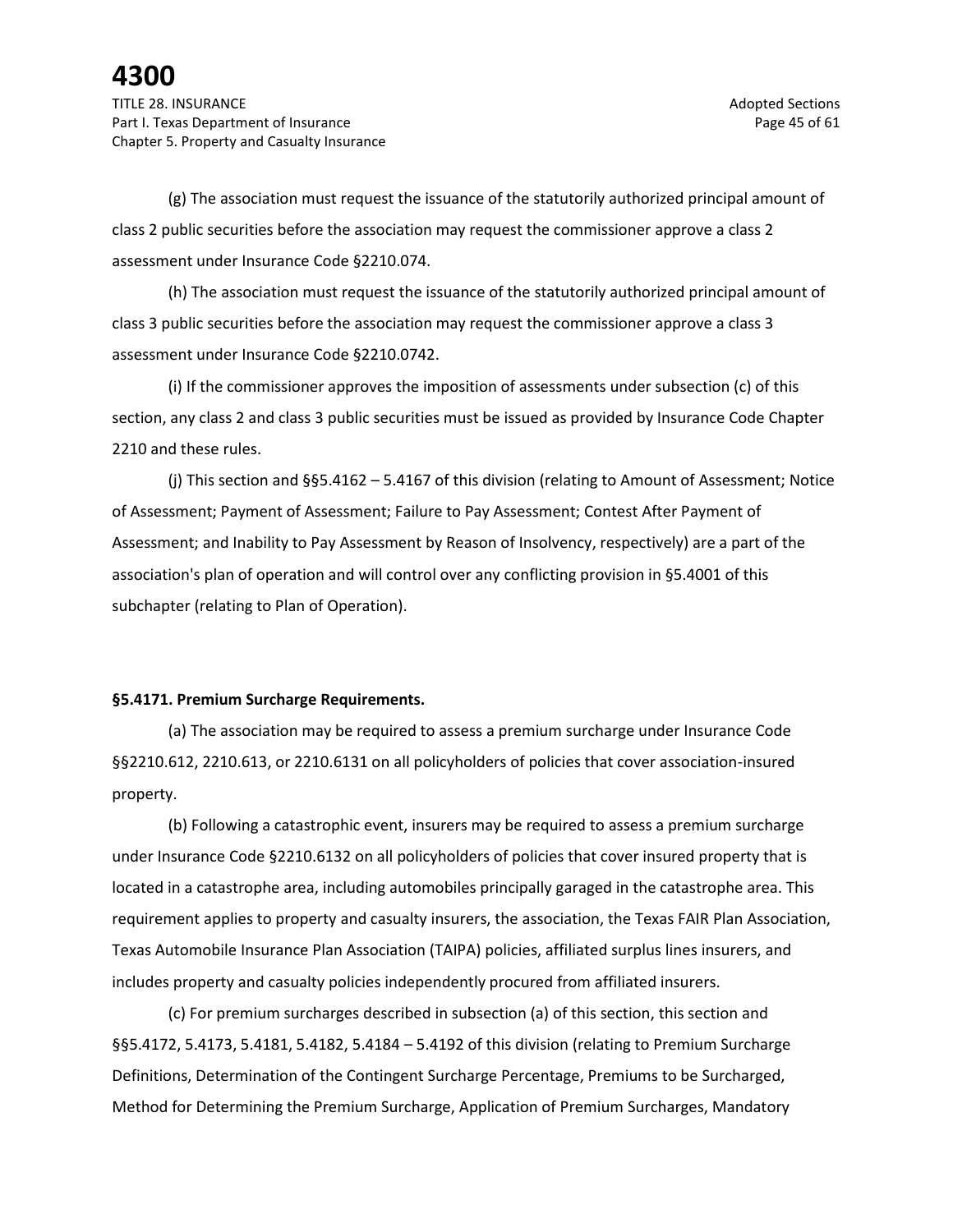TITLE 28. INSURANCE Adopted Sections and the section of the section of the section of the sections of the sections of the sections of the sections of the sections of the sections of the sections of the sections of the sect Part I. Texas Department of Insurance **Page 46 of 61** and 200 and 200 and 200 and 200 and 200 and 200 and 200 and 200 and 200 and 200 and 200 and 200 and 200 and 200 and 200 and 200 and 200 and 200 and 200 and 200 and 200 Chapter 5. Property and Casualty Insurance

Premium Surcharge Collection, Remittance of Contingent Surcharges, Offsets, Association Surcharges Not Subject to Commissions or Premium Taxes; Contingent Surcharges not Subject to Commissions, Notification Requirements, Annual Premium Surcharge Report, Premium Surcharge Reconciliation Report, and Data Collection, respectively) apply to all policies written by the association.

(d) Contingent surcharges described in subsection (b) of this section and §§5.4172, 5.4173, 5.4181, 5.4182, and 5.4184 – 5.4192 of this division only apply to policies written for the following types of insurance: commercial fire; commercial allied lines; farm and ranch owners; residential property insurance; commercial multiple peril (nonliability portion); private passenger automobile no fault (personal injury protection (PIP)), other private passenger automobile liability, private passenger automobile physical damage; commercial automobile no fault (PIP), other commercial automobile liability, and commercial automobile physical damage.

(e) This section and §§5.4172, 5.4173, 5.4181, 5.4182, and 5.4184 – 5.4192 of this division do not apply to:

(1) a farm mutual insurance company operating under Insurance Code Chapter 911;

(2) a nonaffiliated county mutual fire insurance company described by Insurance Code §912.310 that is writing exclusively industrial fire insurance policies as described by Insurance Code §912.310(a)(2);

(3) a mutual insurance company or a statewide mutual assessment company engaged in business under Chapter 12 or 13, Title 78, Revised Statutes, respectively, before those chapters' repeal by §18, Chapter 40, Acts of the 41st Legislature, First Called Session (1929), as amended by Section 1, Chapter 60, General Laws, Acts of the 41st Legislature, Second Called Session (1929), that retains the rights and privileges under the repealed law to the extent provided by those sections; and

(4) premium and policies issued by an affiliated surplus lines insurer that a federal agency or court of competent jurisdiction determines to be exempt from a premium surcharge under Insurance Code Chapter 2210.

#### **§5.4172. Premium Surcharge Definitions.**

The following words and terms when used in §§5.4171, 5.4173, 5.4181, 5.4182, and 5.4184 – 5.4192 of this division (relating to Premium Surcharge Requirements, Determination of the Contingent Surcharge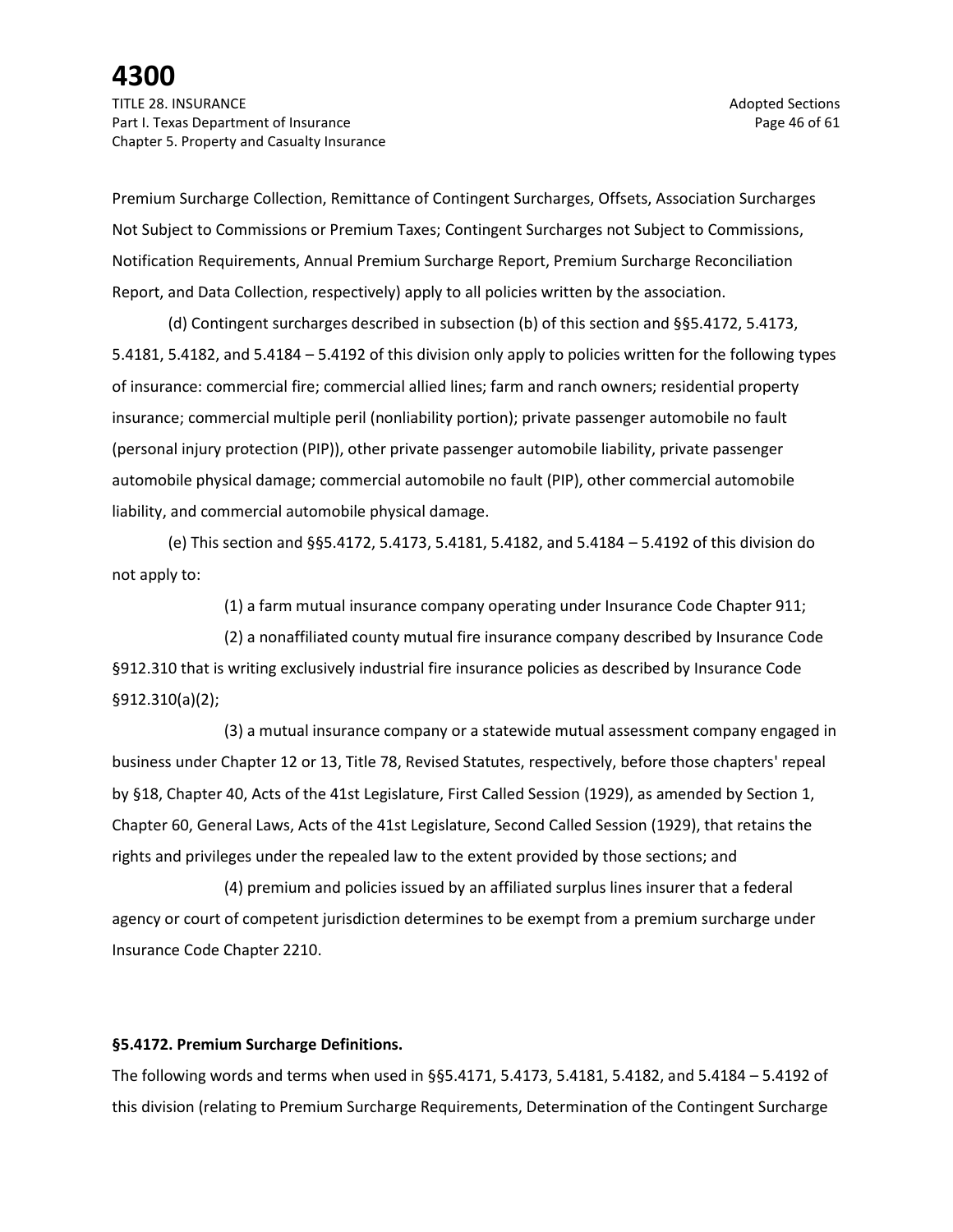TITLE 28. INSURANCE Adopted Sections and the section of the section of the section of the sections of the sections of the sections of the sections of the sections of the sections of the sections of the sections of the sect Part I. Texas Department of Insurance **Page 47** of 61 Chapter 5. Property and Casualty Insurance

Percentage, Premiums to be Surcharged, Method for Determining the Premium Surcharge, Application of Premium Surcharges, Mandatory Premium Surcharge Collection, Remittance of Contingent Surcharges, Offsets, Association Surcharges not Subject to Commissions or Premium Taxes; Contingent Surcharges not Subject to Commissions, Notification Requirements, Annual Premium Surcharge Report, Premium Surcharge Reconciliation Report, and Data Collection, respectively) will have the following meanings unless the context clearly indicates otherwise:

(1) Affiliated insurer--An insurer that is an affiliate, as described by Insurance Code §823.003, of an insurer authorized to engage in the business of property or casualty insurance in the State of Texas. Affiliated insurer includes an insurer not authorized to engage in the business of property or casualty insurance in the State of Texas.

(2) Affiliated surplus lines insurer--An eligible surplus lines insurer that is an affiliate, as described by Insurance Code §823.003, of an insurer authorized to engage in the business of property or casualty insurance in the State of Texas.

(3) Association-insured property--Immovable property at a fixed location in a catastrophe area or corporeal movable property located in that immovable property covered under an insurance policy issued by the association.

(4) Contingent surcharge percentage--The percentage amount set by the commissioner under §5.4173(c) of this division.

(5) Exposure--The basic unit of risk that is used by an insurer to determine the insured's premium.

(6) Insurer--Each property and casualty insurer authorized to engage in the business of property or casualty insurance in the State of Texas and an affiliate of the insurer, as described by Insurance Code §823.003, including an affiliate that is not authorized to engage in the business of property or casualty insurance in the State of Texas, the association, and the Texas FAIR Plan Association. The term specifically includes a county mutual insurance company, a Lloyd's plan, and a reciprocal or interinsurance exchange.

(7) Residential property insurance--Insurance against loss to real or tangible personal property at a fixed location, including through a homeowners insurance policy, a tenants insurance policy, a condominium owners insurance policy, or a residential fire and allied lines insurance policy.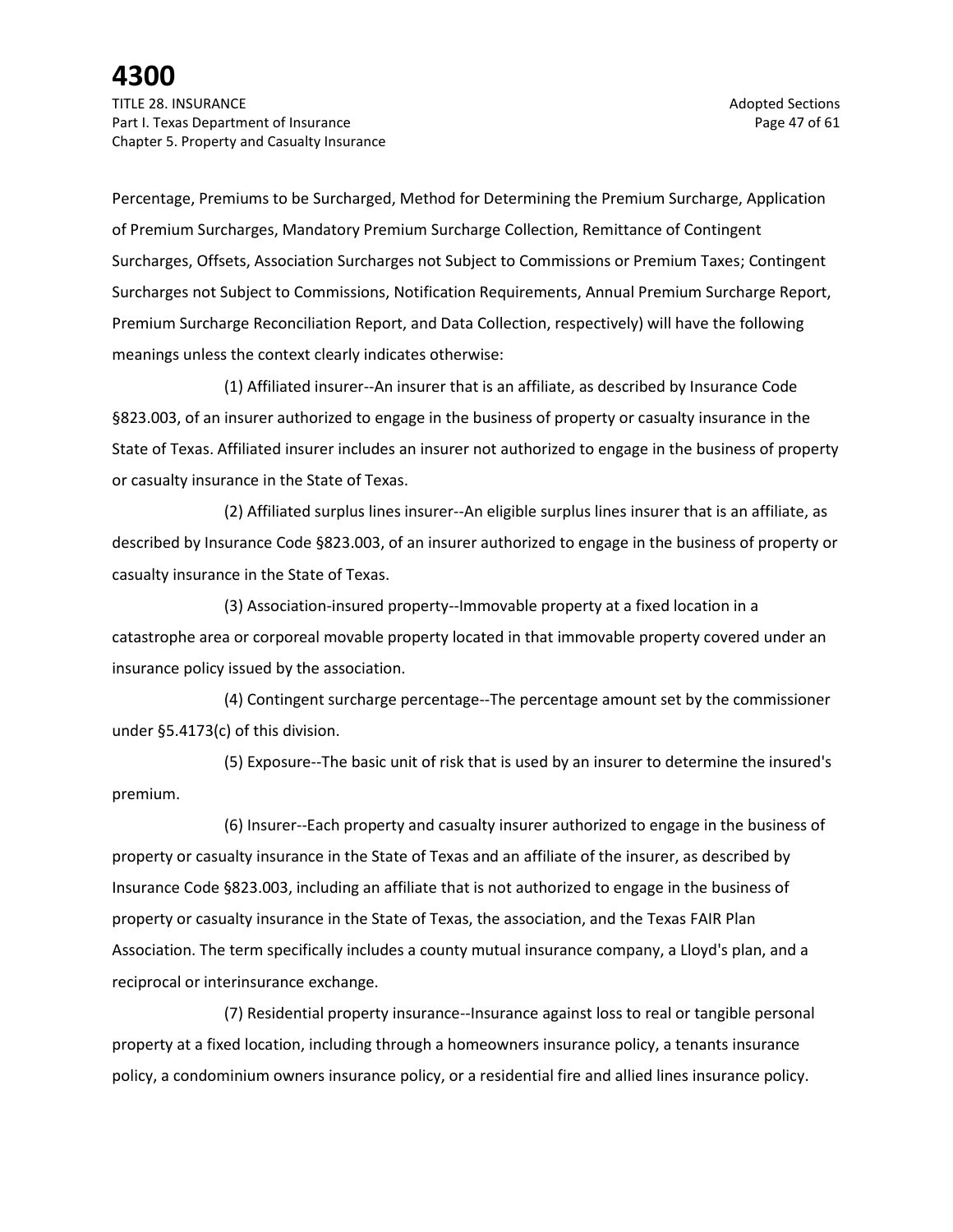TITLE 28. INSURANCE Adopted Sections and the section of the section of the section of the sections of the sections of the sections of the sections of the sections of the sections of the sections of the sections of the sect Part I. Texas Department of Insurance **Page 48 of 61** and 200 and 200 and 200 and 200 and 200 and 200 and 200 and 200 and 200 and 200 and 200 and 200 and 200 and 200 and 200 and 200 and 200 and 200 and 200 and 200 and 200 Chapter 5. Property and Casualty Insurance

#### **§5.4173. Determination of the Contingent Surcharge Percentage.**

(a) If the commissioner orders public securities to be paid under Insurance Code §2210.6132, the association must submit a written request to the commissioner to approve a contingent surcharge on policyholders with insured property in the catastrophe area as authorized under Insurance Code §2210.6132. The association's request must specify, for each applicable class of public securities:

(1) the total amount of the class 2 and class 3 public security obligations and estimated amount of the class 2 and class 3 public security administrative expenses, including any required contractual coverage amount, provided in the TPFA notice; and

(2) the date on which the contingent surcharge is to commence and the date the contingent surcharge for the noticed amount is to end.

(b) While public securities repayable under Insurance Code §2210.6132 are outstanding, the association must submit a written request described under subsection (a) of this section on an annual basis. The commissioner must receive a request described by this subsection no later than 195 days before the date the association requests the contingent surcharge to commence.

(c) On approval by the commissioner, each insurer must assess a contingent surcharge in a percentage amount set by the commissioner to the insurer's policyholders. The contingent surcharge percentage must be applied to the premium attributable to insured property located in the catastrophe area on policies that become effective, or on multiyear policies that become effective or have an anniversary date, during the premium surcharge period when the contingent surcharge percentage will be in effect, as specified in §§5.4181, 5.4182, and 5.4184 – 5.4188 of this division (relating to Premiums to be Surcharged, Method for Determining the Premium Surcharge, Application of Premium Surcharges, Mandatory Premium Surcharge Collection, Remittance of Contingent Surcharges, Offsets, and Association Surcharges not Subject to Commissions or Premium Taxes; Contingent Surcharges not Subject to Commissions, respectively). The premium surcharge date specified by the commissioner must be at least 180 days after the date the commissioner issues the order under Insurance Code §2210.6132(b).

(d) This section is part of the association's plan of operation and will control over any conflicting provision in §5.4001 of this subchapter (relating to Plan of Operation).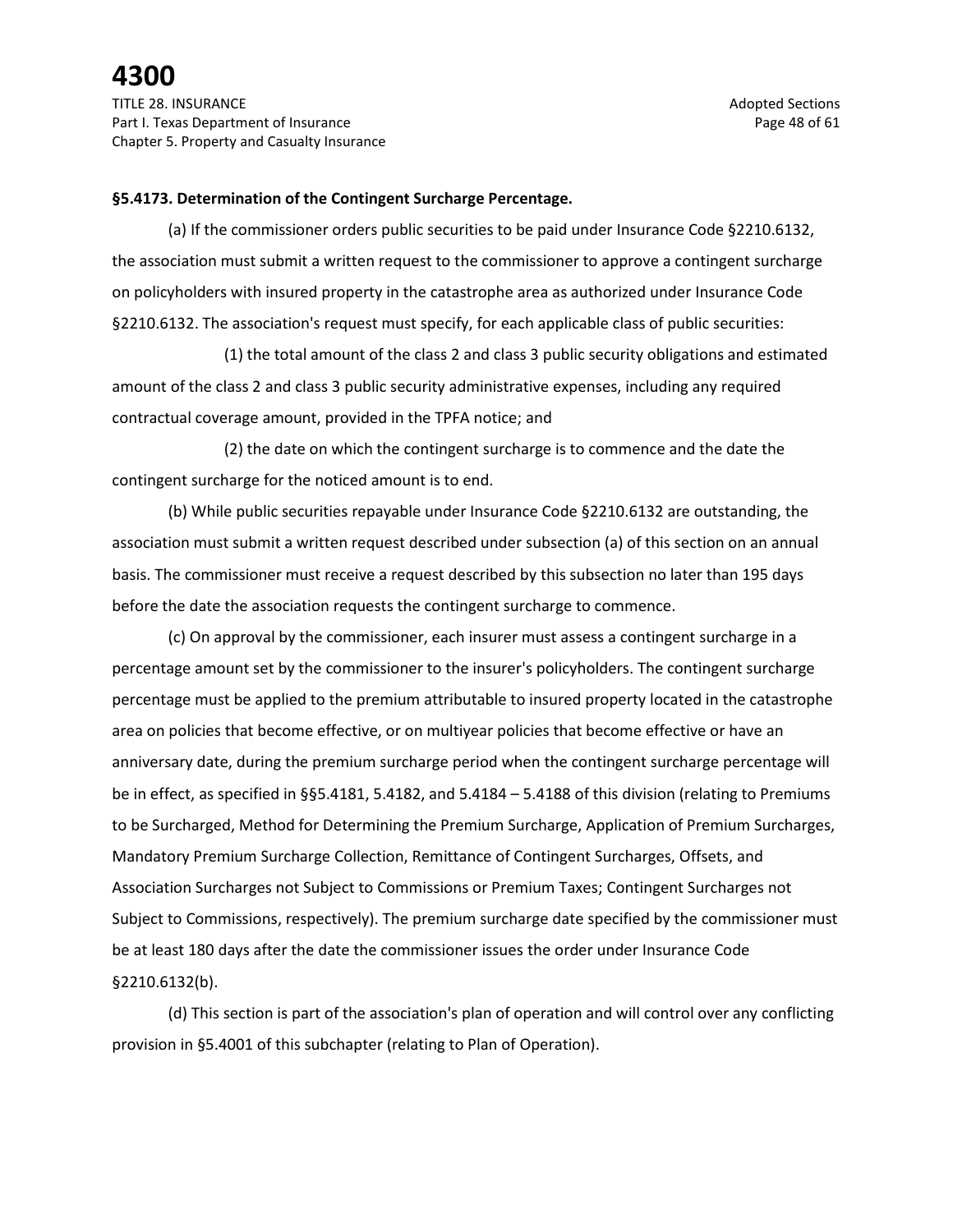TITLE 28. INSURANCE Adopted Sections and the section of the section of the section of the sections of the sections of the sections of the sections of the sections of the sections of the sections of the sections of the sect Part I. Texas Department of Insurance **Page 49 of 61** and 200 and 200 and 200 and 200 and 200 and 200 and 200 and 200 and 200 and 200 and 200 and 200 and 200 and 200 and 200 and 200 and 200 and 200 and 200 and 200 and 200 Chapter 5. Property and Casualty Insurance

### **§5.4181. Premiums to be Surcharged.**

(a) The association surcharge percentage and the contingent surcharge percentage must be applied to:

(1) amounts reported as premium for the purposes of reporting under the Annual Statement, Exhibit of Premiums and Losses (Statutory Page 14), Texas;

(2) if not reported as described in paragraph (1) of this subsection, those additional amounts collected by insurers that are subject to premium taxation by the comptroller, including policy fees not reported as premium; and

(3) premium subject to surplus lines premium tax, and premium subject to independently procured premium tax.

(b) Premium surcharges do not apply to fees that are neither reported as premium in the Annual Statement, Exhibit of Premiums and Losses (Statutory Page 14), Texas, nor subject to premium taxation by the comptroller.

#### **§5.4182. Method for Determining the Premium Surcharges.**

(a) The methods addressed in this section relating to contingent surcharges will apply to all:

(1) policies written and reported under the following annual statement lines of business: fire; allied lines; farm and ranch owners; homeowners; commercial multiple peril (nonliability portion); private passenger auto no fault (personal injury protection (PIP)), other private passenger auto liability, and private passenger auto physical damage; and commercial auto no fault (PIP), other commercial auto liability, and commercial auto physical damage; and

(2) personal and commercial risks assigned by TAIPA under Insurance Code Chapter 2151.

(b) The methods addressed in this section relating to association surcharges will apply to all association policies.

(c) The association surcharge will be determined by applying the association surcharge percentage to the policy premium determined in §5.4181 of this division (relating to Premiums to be Surcharged), attributable to association-insured property located in the catastrophe area.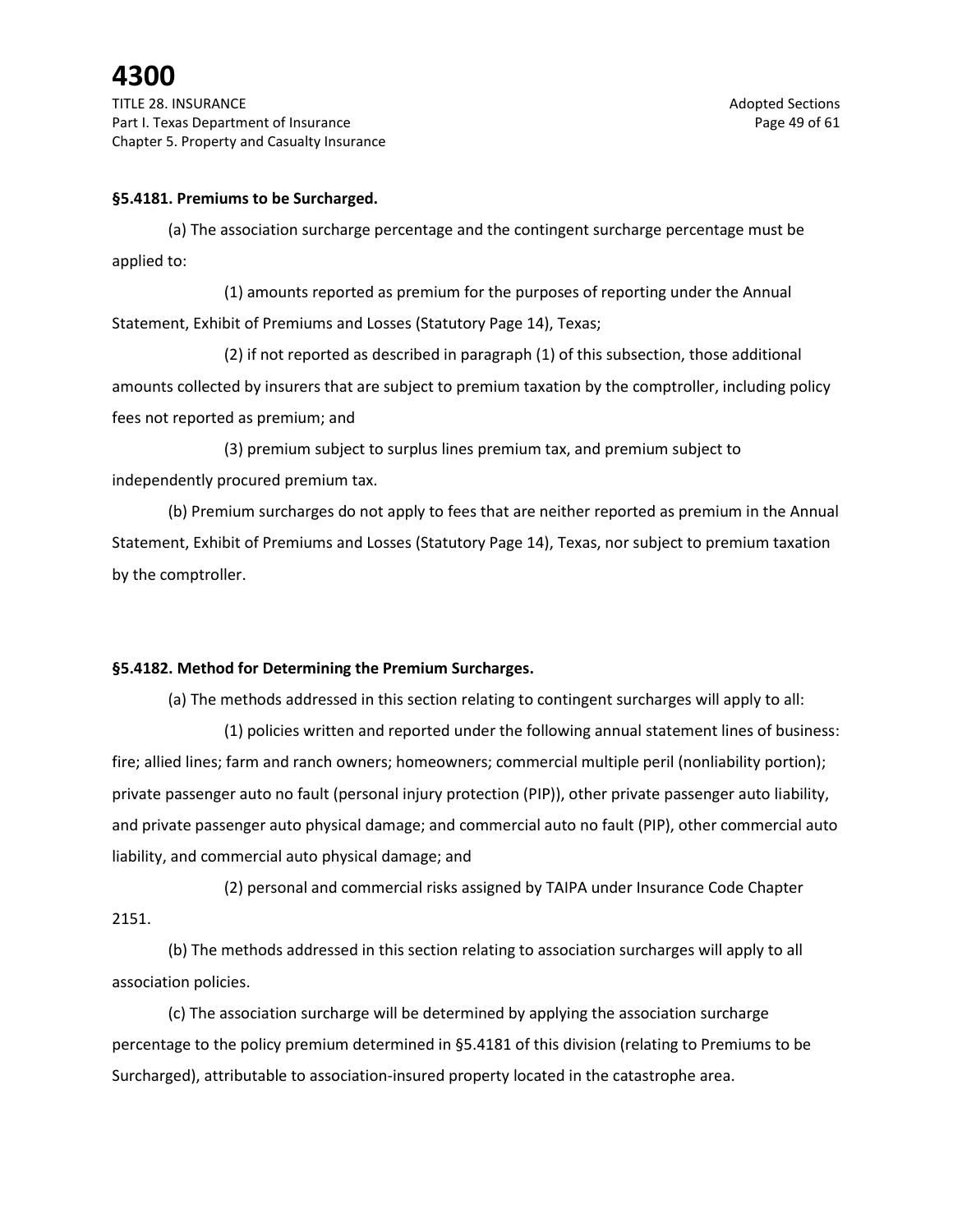(d) The contingent surcharge will be determined by applying the contingent surcharge percentage to the policy premium determined in §5.4181 of this division, attributable to insured property located in the catastrophe area, including automobiles principally garaged in the catastrophe area.

(e) In cases where the policy is composite rated and the premium attributable to insured property located in the catastrophe area cannot be reasonably determined, the insurer must determine the contingent surcharge based on the insured address. If the insured address is within a designated catastrophe area, then the insurer must determine the contingent surcharge by applying the contingent surcharge percentage to the full policy premium determined in §5.4181 of this division. If the insured address is not within a designated catastrophe area, then no premium surcharge applies to the policy.

#### **§5.4184. Application of Premium Surcharges.**

(a) When assessed under Insurance Code §2210.6132, the contingent surcharges must apply to all policies with insured property in the catastrophe area that are issued or renewed with effective dates in the surcharge period specified in the commissioner's order.

(b) For association policies that meet the requirements of §5.4912 of Division 10 of this subchapter (relating to Filing and Issuance of Policy Forms Relating to Premium Surcharges under Insurance Code §§2210.612, 2210.613, and 2210.6131), association surcharges must apply to all association policies that are in effect on the surcharge date. For association policies that do not yet meet the requirements of §5.4912 of Division 10 of this subchapter, association surcharges must apply to all association policies that are issued or renewed with effective dates in the surcharge period determined under §5.4126 of this division (relating to Determination of the Association Surcharge Percentage).

(c) There are two exceptions to the requirements of subsections (a) and (b) of this section:

(1) insurers must not surcharge policies, and are not responsible for collecting premium surcharges on policies that did not go into effect or were canceled as of the inception date of the policy; and

(2) for multiyear policies, the premium surcharge in effect on the effective date of the policy, or the anniversary date of the policy, must be applied to the 12-month premium for the applicable policy period.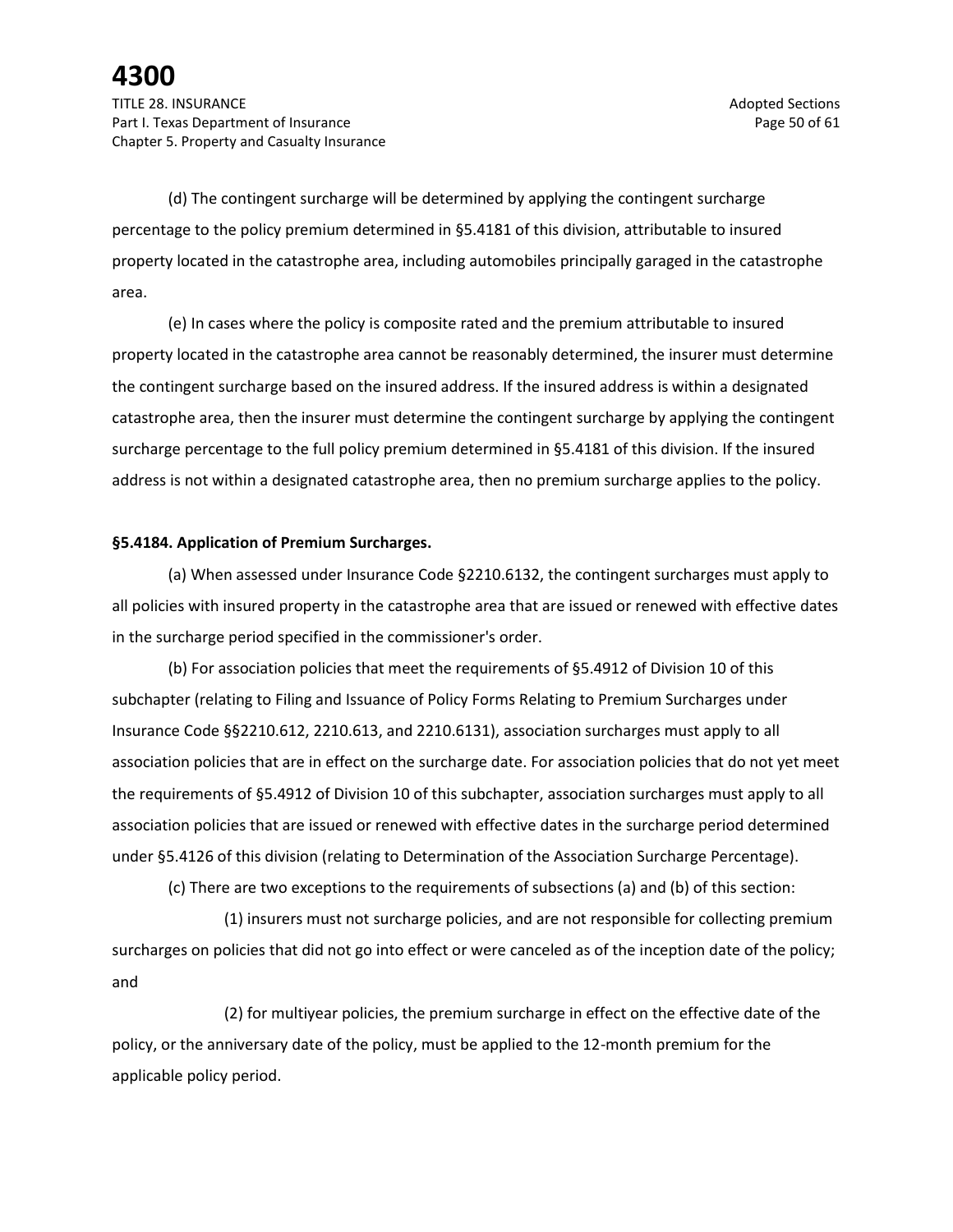(d) Premium surcharges collected under Insurance Code §2210.6132 are refundable.

(1) If the policy is canceled, an amount of the contingent surcharge that is proportionate to the returned premium must be refunded to the policyholder; however,

(2) instead of a refund of the contingent surcharge, the insurer may credit the return contingent surcharge against amounts due the insurer but unpaid by the policyholder; and

(3) an additional contingent surcharge will not apply to a policy that was canceled after the effective date of the policy, and is later reinstated, if the contingent surcharge was paid in full. If the policyholder did not pay the contingent surcharge in full, the policyholder must pay the contingent surcharge that is due but unpaid before the insurer may reinstate the policy. For purposes of this section a policy is reinstated if it covers the same period as the original policy without a lapse in coverage, except as provided in Insurance Code §551.106.

(e) If a midterm policy change increases the premium on the policy, the policyholder must pay an additional contingent surcharge for the increased premium attributable to insured property located in the catastrophe area, which will be determined by applying the applicable contingent surcharge percentage to that portion of the additional premium attributable to insured property located in the catastrophe area.

(f) If a midterm policy change decreases the premium, the policyholder is due a refund of the contingent surcharge for the decreased premium attributable to insured property located in the catastrophe area, which must be determined by applying the applicable contingent surcharge percentage to that portion of the return premium attributable to insured property located in the catastrophe area. The insurer must credit or refund the excess contingent surcharge to the policyholder within 20 days of the date of the transaction, except as provided by subsection (g) of this section. The insurer, or surplus lines agent allowed by an affiliated surplus lines insurer to credit or refund excess surcharges, may credit any refund paid or credited to the policyholder to the association through the offset process described in §5.4187 of this division (relating to Offsets).

(g) Surcharges or refunds must apply to all premium changes resulting from exposure or premium audits, retrospective rating adjustments, or other similar adjustments that occur after policy expiration. On inception of the policy, the contingent surcharge must be collected on the deposit premium paid. If, after exposure or premium audit, retrospective rating adjustment, or similar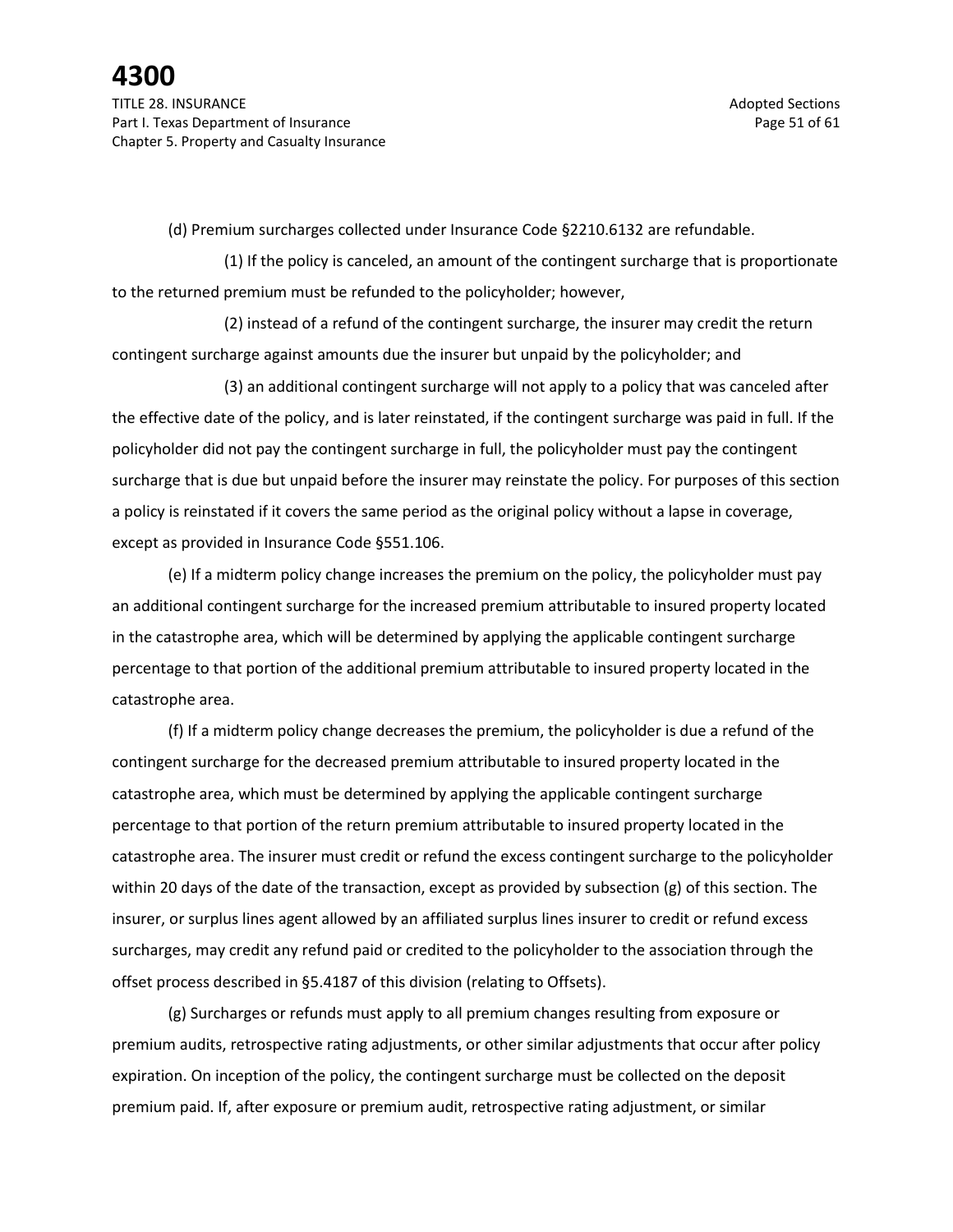TITLE 28. INSURANCE Adopted Sections and the section of the section of the section of the sections of the sections of the sections of the sections of the sections of the sections of the sections of the sections of the sect Part I. Texas Department of Insurance **Page 52** of 61 Chapter 5. Property and Casualty Insurance

adjustment after policy expiration, an additional premium is required, an additional contingent surcharge must be paid. If, after exposure or premium audit, retrospective rating adjustment, or other similar adjustment after policy expiration, the deposit premium exceeds the actual premium, the excess contingent surcharge must be refunded to the policyholder, and the insurer, or surplus lines agent allowed by an affiliated surplus lines insurer to credit or refund excess surcharges, may credit any refund paid to the association through the offset process described in §5.4187 of this division. Additional contingent surcharges and refunds must be determined by applying the contingent surcharge percentage in effect on the inception date of the policy, or the anniversary date of the policy in the case of multiyear policies, to the additional premium (or return premium) attributable to insured property located in the catastrophe area.

(h) Even if a contingent surcharge was in effect on the inception date of the policy, or the anniversary date in the case of multiyear policies, no additional contingent surcharges or refunds will apply to premium changes resulting from exposure or premium audits, retrospective rating adjustments, or other similar adjustments that occur when there is no contingent surcharge in effect.

(i) An affiliated surplus lines insurer may allow a surplus lines agent to credit or refund contingent surcharges on its behalf. An affiliated surplus lines insurer, or surplus lines agent allowed to credit or refund contingent surcharges on its behalf, must credit or refund the excess surcharge to the policyholder under subsections (f) and (g) of this section not later than the last day of the month following the month in which the corresponding transaction was effective.

(j) An affiliated surplus lines insurer that allows an agent to credit or refund contingent surcharges on its behalf under subsection (g) of this section may be held liable by the department for the failure of its agent to comply with this section.

#### **§5.4185. Mandatory Premium Surcharge Collection.**

(a) Insurers may not pay the surcharges instead of surcharging their policyholders; however, an insurer may remit a surcharge prior to collecting the surcharge from its policyholder.

(b) Insurers must collect the contingent surcharges proportionately as the insurer collects the premium.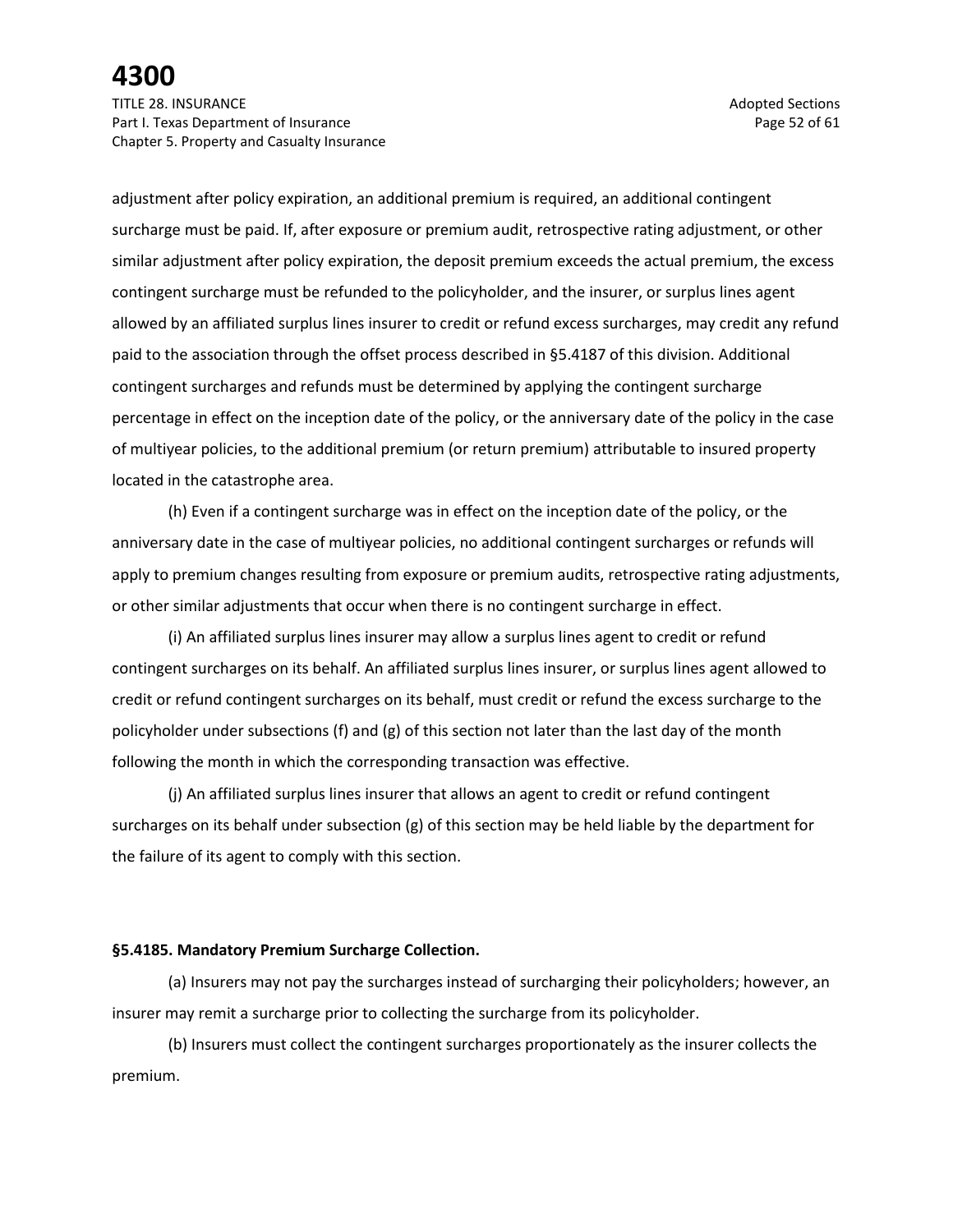(c) The association must collect the association surcharge in full when due for policies compliant with §5.4912 (relating to Filing and Issuance of Policy Forms Relating to Premium Surcharges under Insurance Code §§2210.612, 2210.613, and 2210.6131) of Division 10 of this subchapter. For policies not yet compliant with §5.4912, the association must collect association surcharges in full no later than the effective date of the policy.

(d) Under Insurance Code §§2210.612(d), 2210.613(d), and 2210.6131(d), the failure of a policyholder to pay the association surcharge constitutes failure to pay premium for the purposes of policy cancellation.

(e) Before insurers may apply funds in a given payment to premiums, they must either:

(1) apply funds in the payment to any contingent surcharges due in that payment; or (2) apply funds in the payment to any contingent surcharges due in that payment in proportion to the amount of contingent surcharges due in that payment.

### **§5.4186. Remittance of Contingent Surcharges.**

(a) Except as provided in §5.4143 of this division (relating to Premium Surcharge Trust Funds), insurers must remit to the association the aggregate amount of contingent surcharges as provided by this section. An affiliated surplus lines insurer may allow a surplus lines agent to remit contingent surcharges to the association on its behalf in compliance with any procedures established by the association relating to contingent surcharge remissions from surplus lines agents.

(b) Insurers, or surplus lines agents allowed by affiliated surplus lines insurers to remit contingent surcharges under subsection (a) of this section, must remit all surcharges not later than the last day of the month following the month in which the corresponding written premium transaction was effective.

(c) Insurers and agents may not allow or require policyholders to make separate payments for the surcharge amounts that are payable to the association or the premium surcharge trust fund or funds.

(d) Subsection (b) of this section applies to all insurers regardless of whether the policyholder paid the contingent surcharge through an agent of the insurer or the policyholder paid the contingent surcharge directly to the insurer.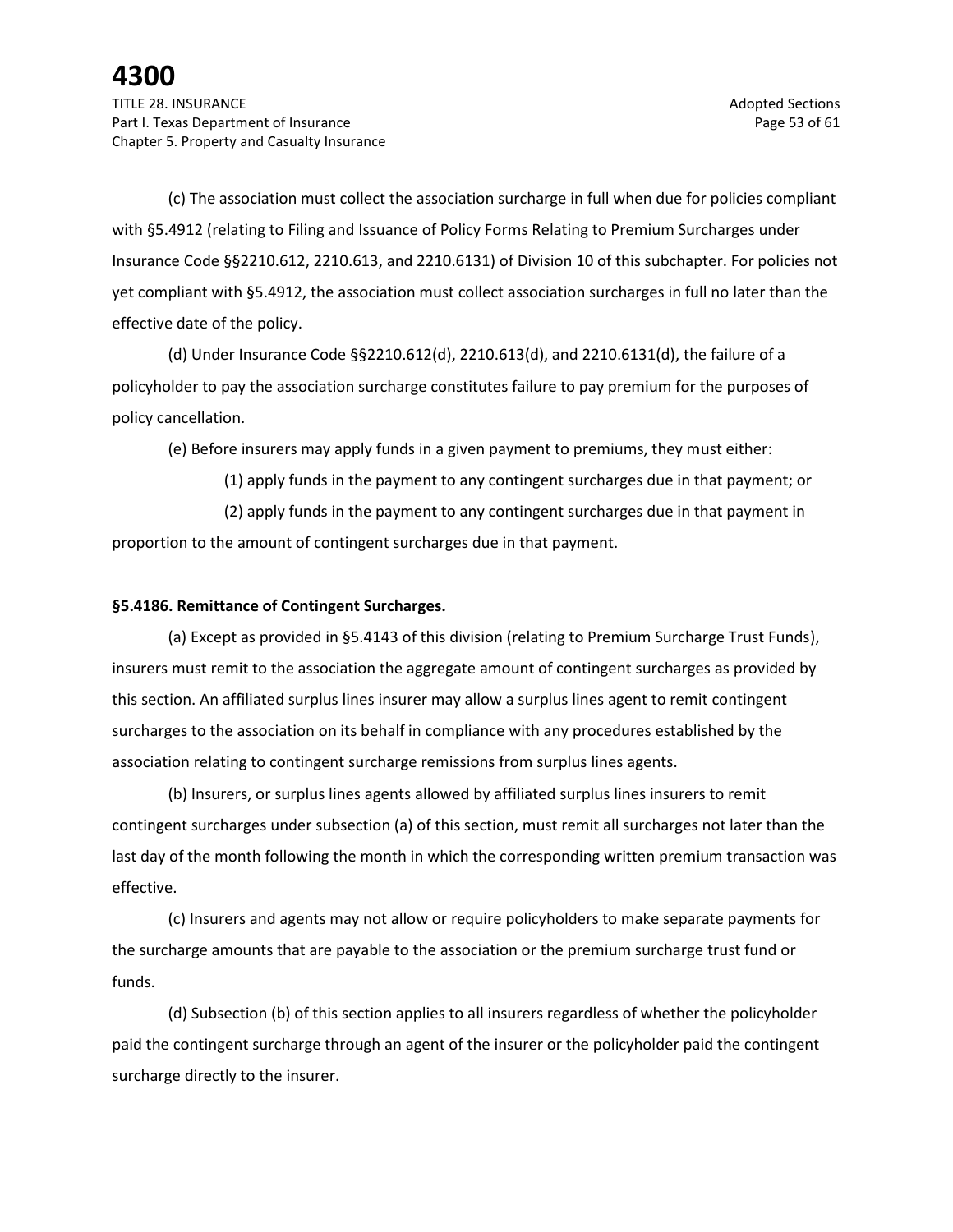(e) An affiliated surplus lines insurer that allows an agent to remit contingent surcharges to the association under subsection (a) of this section may be held liable by the department for the failure of its agent to remit the contingent surcharges or timely remit the contingent surcharges, under subsection (b) of this section.

### **§5.4187. Offsets.**

(a) An insurer may credit a contingent surcharge amount on its next remission to the association if the insurer has already remitted the amount to the association for:

(1) the portion of the surcharge the insurer was not able to collect from the policyholder, if the policy was canceled or expired;

(2) the portion of the surcharge remitted to the association, or deposited directly in the premium surcharge trust fund, that was later refunded to the policyholder as a result of a rescission, midterm cancellation, or midterm policy change, as described in §5.4184 of this division (relating to Application of Premium Surcharges); or

(3) the portion of a surcharge remitted to the association, or deposited directly in the premium surcharge trust fund or funds, in excess of a deposit premium as described in §5.4184 of this division.

(b) An agent may not offset payment of a contingent surcharge or an association surcharge to the insurer for any reason; however, a surplus lines agent allowed by an affiliated surplus lines insurer to remit contingent surcharges to the association on its behalf under §5.4186(a) of this division (relating to Remittance of Contingent Surcharges), may offset as provided in this section.

### **§5.4188. Association Surcharges not Subject to Commissions or Premium Taxes; Contingent Surcharges Not Subject to Commissions.**

(a) As provided by Insurance Code §§2210.612(d), 2210.613(d) and 2210.6131(d), association surcharges are not subject to either premium taxes or agents' commissions.

(b) The association may not increase association surcharges for premium taxes or commissions, and agents may not collect or charge commissions for association surcharges.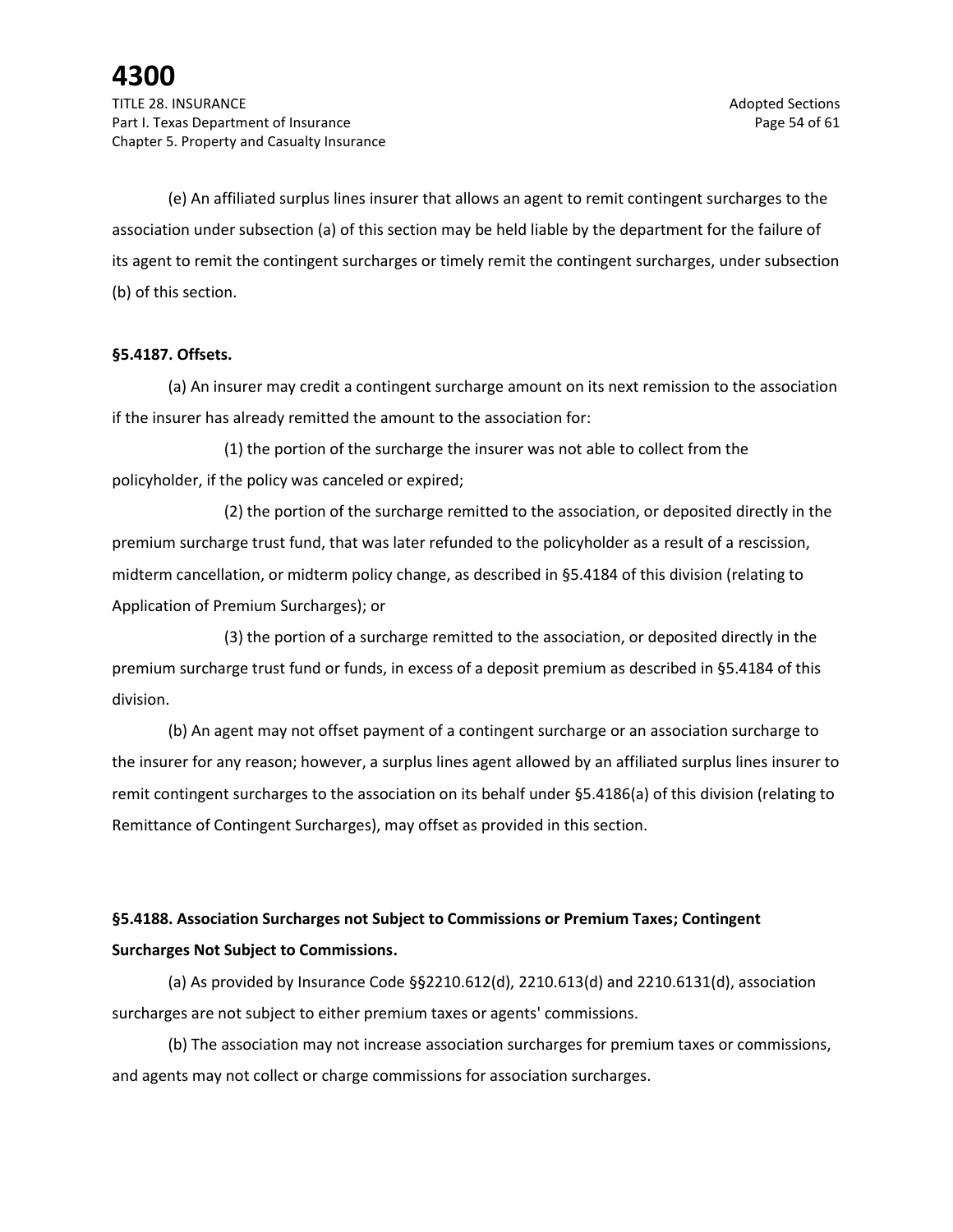(c) Insurers may not increase contingent surcharges for commissions, and agents, including a surplus lines agent, may not collect or charge commissions for contingent surcharges.

(d) Insurers may increase contingent surcharges in an amount equal to any premium or maintenance tax attributable to the contingent surcharge and owed to the comptroller.

#### **§5.4189. Notification Requirements.**

(a) Insurers must provide written notice to policyholders receiving a contingent surcharge that their policy contains a surcharge and the dollar amount of the surcharge. The notice must read: "Texas Insurance Code Section 2210.6132 authorizes a premium surcharge to be added to certain property and casualty insurance policies providing coverage in the catastrophe area to pay the debt service on public securities issued to pay Texas Windstorm Insurance Association claims resulting from a catastrophic event. A premium surcharge {in the amount of \$ } has been added to your premium. Should your policy be canceled by you or the insurer prior to its expiration date, a proportionate amount of the premium surcharge will be refunded to you."

(b) The association must provide written notice to policyholders receiving an association surcharge that their policy contains a surcharge and the dollar amount of the surcharge. The notice must read: "Texas Insurance Code Sections 2210.612, 2210.613, and 2210.6131 require a premium surcharge be added to Texas Windstorm Insurance Association policies to pay the debt service on public securities issued to pay association claims resulting from a catastrophic event. A premium surcharge {in the amount of  $\oint$  } has been added to your premium. Should your policy be canceled by you or the association prior to its expiration date, the premium surcharge will not be refunded to you. Failure to pay the surcharge is grounds for cancellation of your policy."

(c) Except as provided in subsection (e) of this section, notices required under subsection (a) of this section must:

(1) be provided at the time the policy is issued, in the case of new business;

(2) be provided with the renewal notice, in the case of renewal business;

(3) be provided within 20 days of the date of the transaction for any midterm change in the premium surcharge; and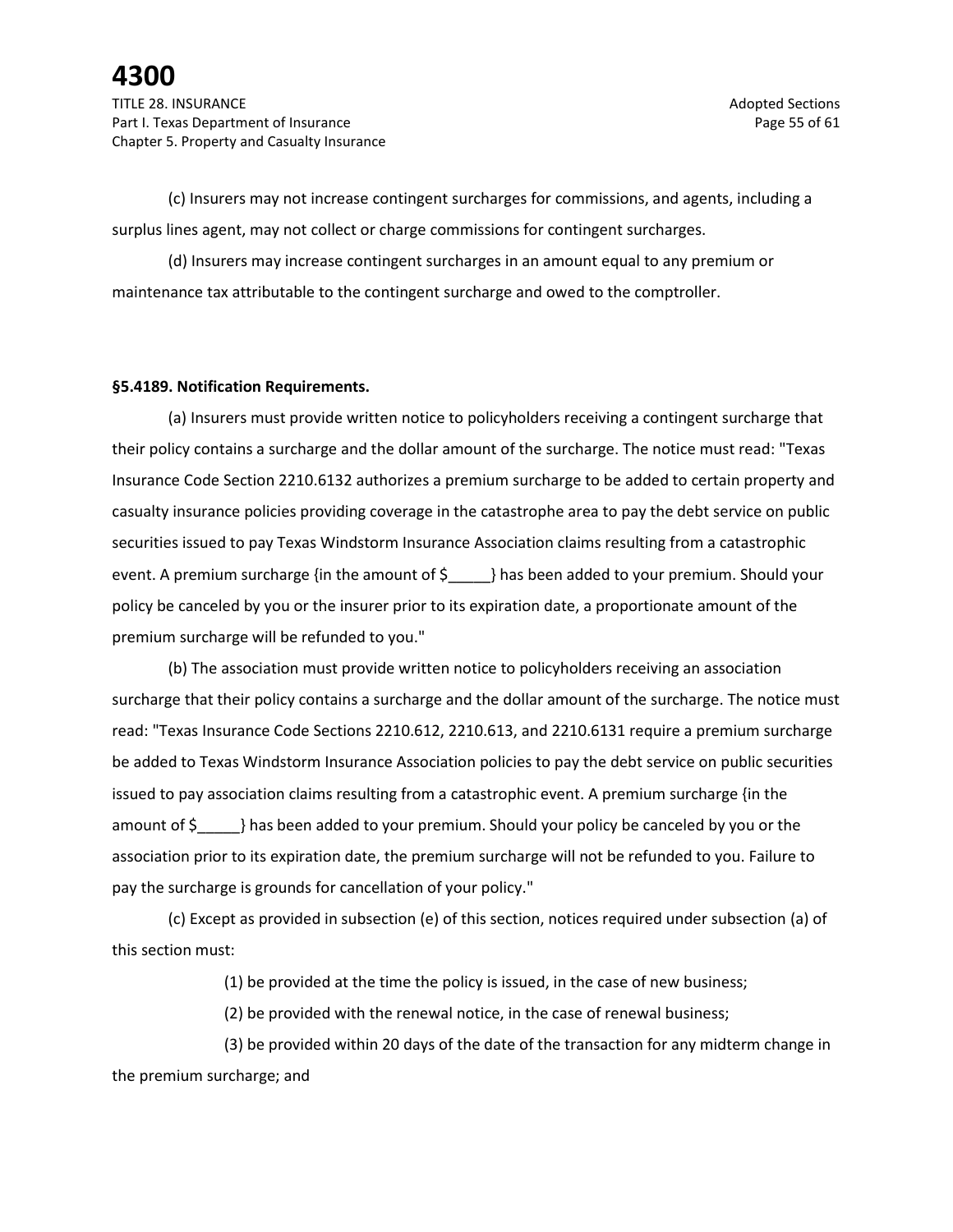TITLE 28. INSURANCE Adopted Sections and the section of the section of the sections of the sections of the sections of the sections of the sections of the sections of the sections of the sections of the sections of the sec Part I. Texas Department of Insurance **Page 56 of 61** and 200 and 200 and 200 and 200 and 200 and 200 and 200 and 200 and 200 and 200 and 200 and 200 and 200 and 200 and 200 and 200 and 200 and 200 and 200 and 200 and 200 Chapter 5. Property and Casualty Insurance

(4) use at least 12-point font and either be contained on a separate page or shown in a conspicuous location on the declarations page.

(d) Notices required under subsection (b) of this section must:

(1) no later than 14 days after the date described in §5.4126(b)(8) of this division (relating to Determination of the Association Surcharge Percentage), be provided to policyholders whose policies comply, as of the date described in §5.4126(b)(8), with §5.4912(a) of Division 10 of this subchapter (relating to Filing and Issuance of Policy Forms Relating to Premium Surcharges under Insurance Code §§2210.612, 2210.613, and 2210.6131);

(2) be provided with the renewal notice to policyholders whose policies will renew during the period described by paragraphs (8) and (9) of §5.4126(b);

(3) be provided at the time a new policy is issued, for new policies that go into effect during the period described by paragraphs (8) and (9) of §5.4126(b); and

(4) use at least 12-point font and either be contained on a separate page or shown in a conspicuous location on the declarations page.

(e) An affiliated surplus lines insurer, or surplus lines agent allowed to provide notices on its behalf, must provide the notice required under subsection (c)(3) of this section to the policyholder not later than the last day of the month following the month in which the transaction for any midterm change in the premium surcharge became effective.

(f) An affiliated surplus lines insurer that allows an agent to provide notices required under this section may be held liable by the department for the failure of its agent to comply with this section.

### **§5.4190. Annual Premium Surcharge Report.**

(a) This section applies to an insurer that, during the calendar year, wrote any of the following types of insurance: commercial fire; commercial allied lines; farm and ranch owners; residential property insurance; commercial multiple peril (nonliability portion); private passenger automobile no fault (personal injury protection (PIP)); other private passenger automobile liability; private passenger automobile physical damage; commercial automobile no fault (PIP); other commercial automobile liability; or commercial automobile physical damage.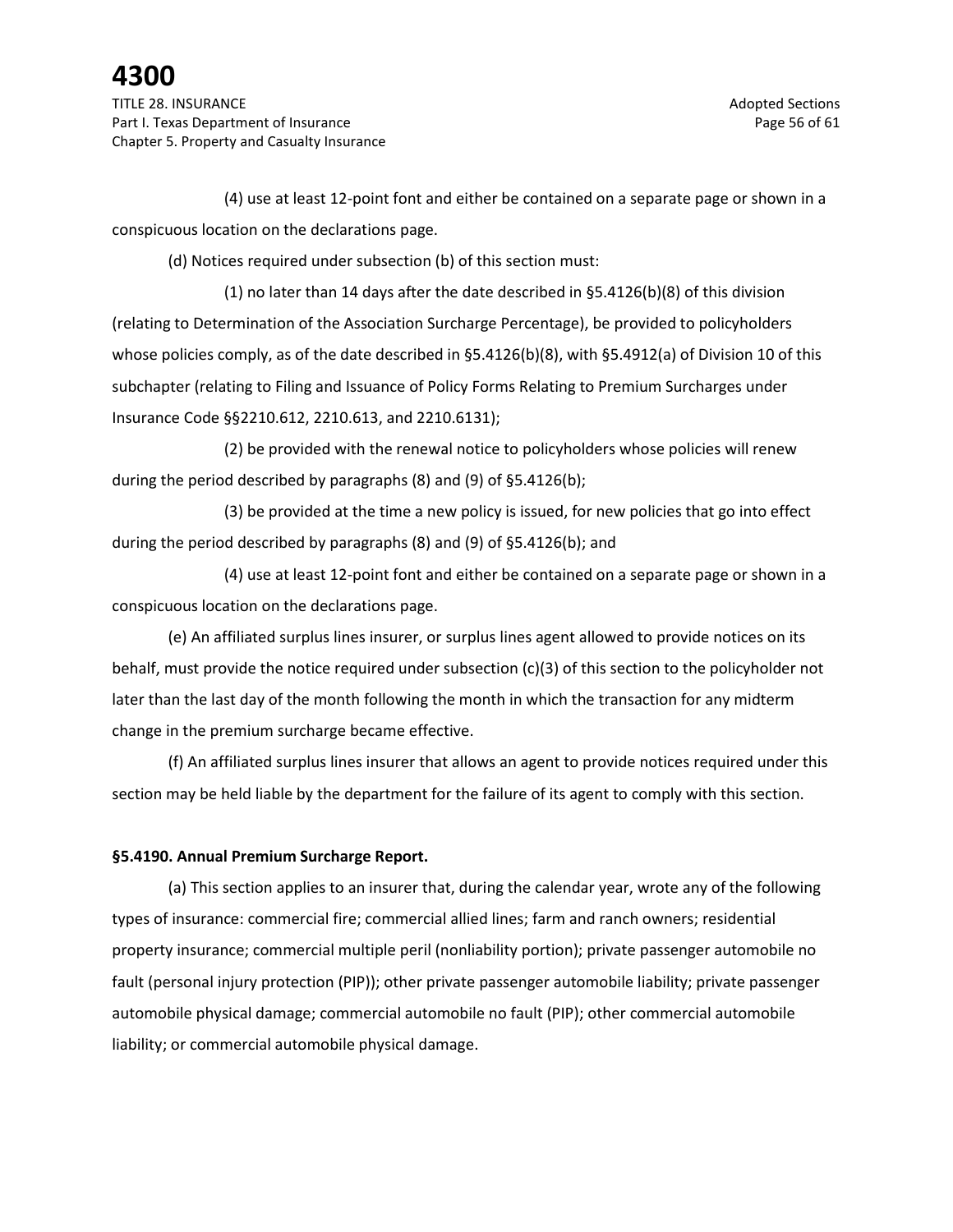(b) No later than 90 days following the end of a calendar year in which an association surcharge was in effect, the association must provide the department with an annual premium surcharge report for the calendar year.

(c) No later than 90 days following the end of a calendar year in which a contingent surcharge was in effect, each insurer must provide the association with an annual premium surcharge report for the calendar year unless contingent surcharges were in effect for less than 45 days within the calendar year.

(d) Annual premium surcharge reports must provide information for each insurance company writing property or casualty insurance in the State of Texas, including affiliated surplus lines insurers, and affiliated insurers not authorized to engage in the business of insurance that issued independently procured insurance policies covering insured property in the State of Texas.

(e) Annual premium surcharge reports must provide information for the following annual statement lines of business: fire; allied lines; farmowners multiple peril; homeowners multiple peril; commercial multiple peril (nonliability portion); private passenger automobile no fault (PIP); other private passenger automobile liability; private passenger automobile physical damage; commercial automobile no fault (PIP); other commercial automobile liability; or commercial automobile physical damage for which the insurer reported premium for the applicable calendar year.

(f) Annual premium surcharge reports must provide the following information:

(1) the name and contact information of the individual responsible for submitting the

report;

(2) the five-digit NAIC number of the insurance company;

(3) the name of the insurance company;

(4) for policies with effective dates, or multiyear policies with anniversary dates, within the calendar year, separately for each surcharge period in effect during the calendar year, and within each surcharge period in effect during the calendar year for all applicable lines of business:

(A) for all policies subject to a premium surcharge:

(i) the total written premium attributable to insured property located in the catastrophe area; and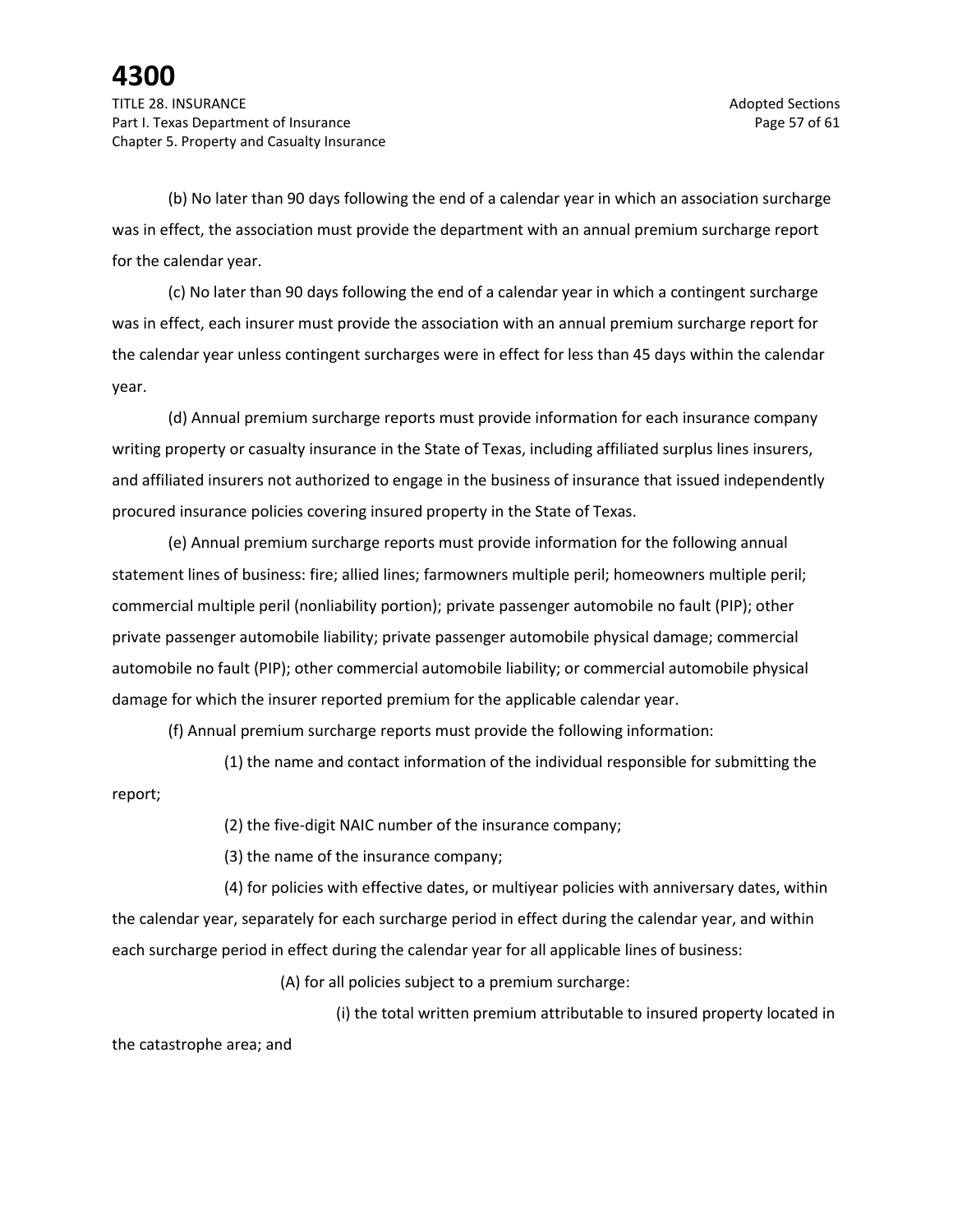TITLE 28. INSURANCE Adopted Sections and the section of the section of the section of the sections of the sections of the sections of the sections of the sections of the sections of the sections of the sections of the sect Part I. Texas Department of Insurance **Page 58** of 61 Chapter 5. Property and Casualty Insurance

(ii) the total written premium attributable to insured property located

outside the catastrophe area; and

(B) the total written premium for policies not subject to a premium surcharge because the policyholder had no insured property located in the catastrophe area;

(5) for policies effective in portions of the calendar year when no surcharge period was in effect, or in the case of multiyear policies with an anniversary date in portions of the calendar year when no surcharge was in effect, the total written premium;

(6) the total amount of premium surcharges collected during the applicable calendar year; and

(7) the total amount of premium surcharges remitted to the association during the applicable calendar year.

(g) The association must:

(1) review the reports submitted to it under this section as necessary to determine:

(A) the consistency of contingent surcharges actually remitted to the association or deposited directly into the premium surcharge trust fund or funds, with contingent surcharges shown in the reports as collected and the contingent surcharges shown in the reports as remitted to the association or deposited directly into the premium surcharge trust fund or funds; and

(B) the consistency of premiums shown in the reports as attributable to the catastrophe area with contingent surcharges shown in the reports as collected by the insurer, given the requirements regarding the determination of contingent surcharges in this division;

(2) inform the department of any insurer the association believes may not be in compliance with the rules established under this division; and

(3) before July 1 on each year reports are required to be submitted to the association, provide an aggregate summary of the reports to the department.

## **DIVISION 3. LOSS FUNDING, INCLUDING CATASTROPHE RESERVE TRUST FUND, FINANCING ARRANGEMENTS, AND PUBLIC SECURITIES**

**28 TAC §§5.4126 – 5.4128, 5.4142, 5.4143, 5.4145 – 5.4149**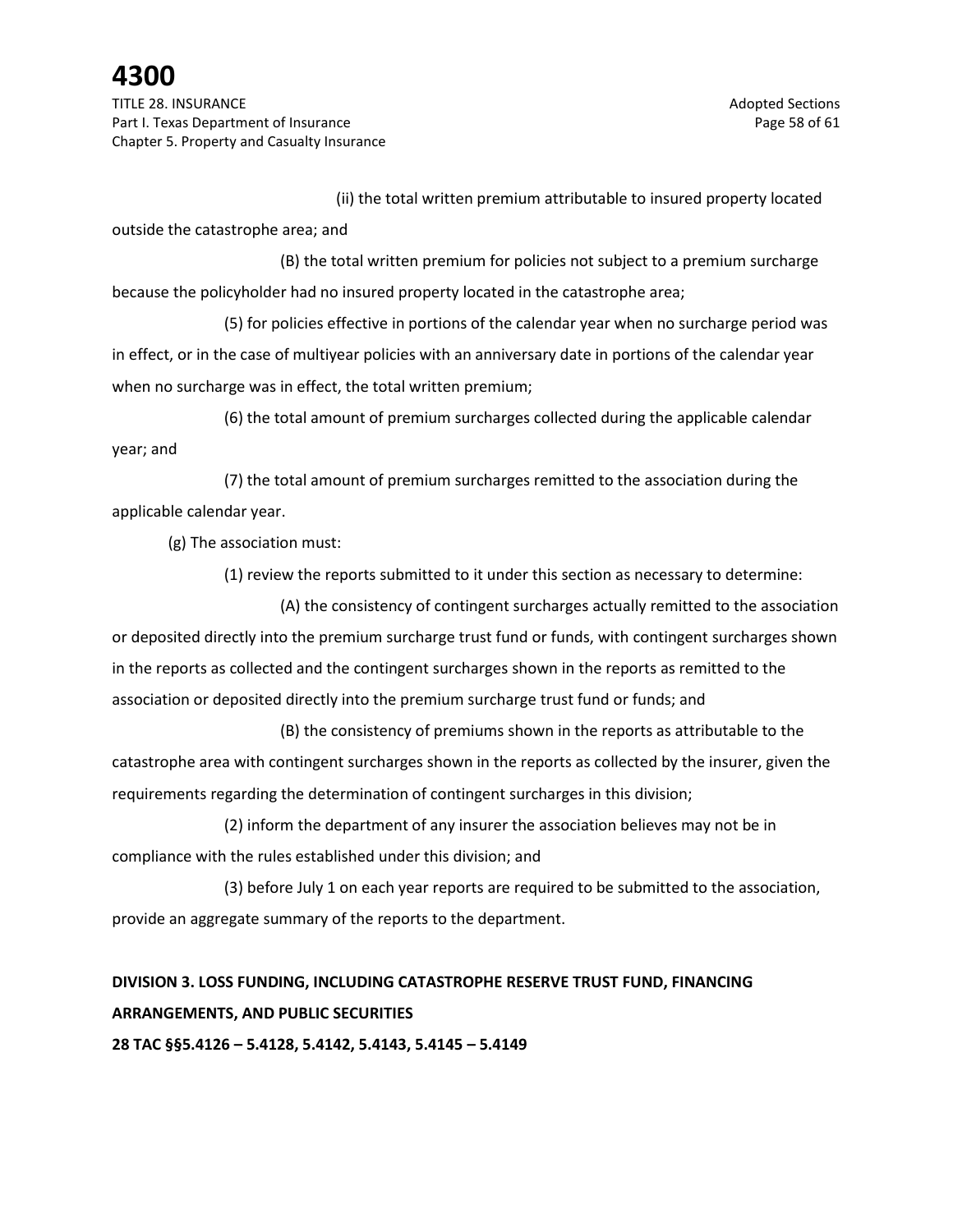TITLE 28. INSURANCE Adopted Sections and the section of the section of the section of the sections of the sections of the sections of the sections of the sections of the sections of the sections of the sections of the sect Part I. Texas Department of Insurance **Page 59** of 61 Chapter 5. Property and Casualty Insurance

**Statutory Authority.** TDI repeals 28 TAC §§5.4126 – 5.4128, 5.4142, 5.4143, and 5.4145 – 5.4149. The sections are repealed under Insurance Code §§2210.612, 2210.613, 2210.6131, 2210.6132, and 36.001.

Section 2210.612 provides that the association must pay class 1 public securities issued under §2210.072 from its net premium and other revenue, and if these funds are not sufficient to pay the securities, and on approval by the commissioner, the association may assess a premium surcharge on each association policy issued under Insurance Code Chapter 2210.

Section 2210.613 provides that the association must pay class 2 public securities issued under §2210.073 from its net premium and other revenue, and if these funds are not sufficient to pay the securities, and on approval by the commissioner, the association may assess a premium surcharge on each association policy issued under Insurance Code Chapter 2210.

Section 2210.6131 provides that the association shall pay class 3 public securities issued under §2210.0741 from its net premium and other revenue, and if these funds are not sufficient to pay the securities, and on approval by the commissioner, the association may assess a catastrophe area premium surcharge to each policyholder on each association policy issued under Insurance Code Chapter 2210.

Section 2210.6132 provides that the commissioner, in consultation with the board and TPFA, may determine that the authority is unable to issue class 2 or class 3 public securities, to be payable under §2210.613 or §2210.6131, as applicable, or may determine that the issuance of class 2 or class 3 public securities payable under §2210.613 or §2210.6131 is financially unreasonable. Following either determination, the commissioner must order the issuance of class 2 or class 3 public securities to be paid by a premium surcharge assessed on certain property and casualty policies, and all association and Texas FAIR Plan Association policies, insuring property located in the catastrophe area.

Section 36.001 provides that the commissioner may adopt any rules necessary and appropriate to implement the powers and duties of TDI under the Insurance Code and other laws of the state.

#### **§5.4126. Alternative for Issuing Class 2 and Class 3 Public Securities.**

**§5.4127. Payment of Class 2 Public Securities Issued Under §5.4126 and Repayment of Premium Surcharges and Member Assessments.**

**§5.4128. Repayment of Premium Surcharges to Policyholders and Member Assessments to Insurers. §5.4142. Excess Obligation Revenue Fund Amounts.**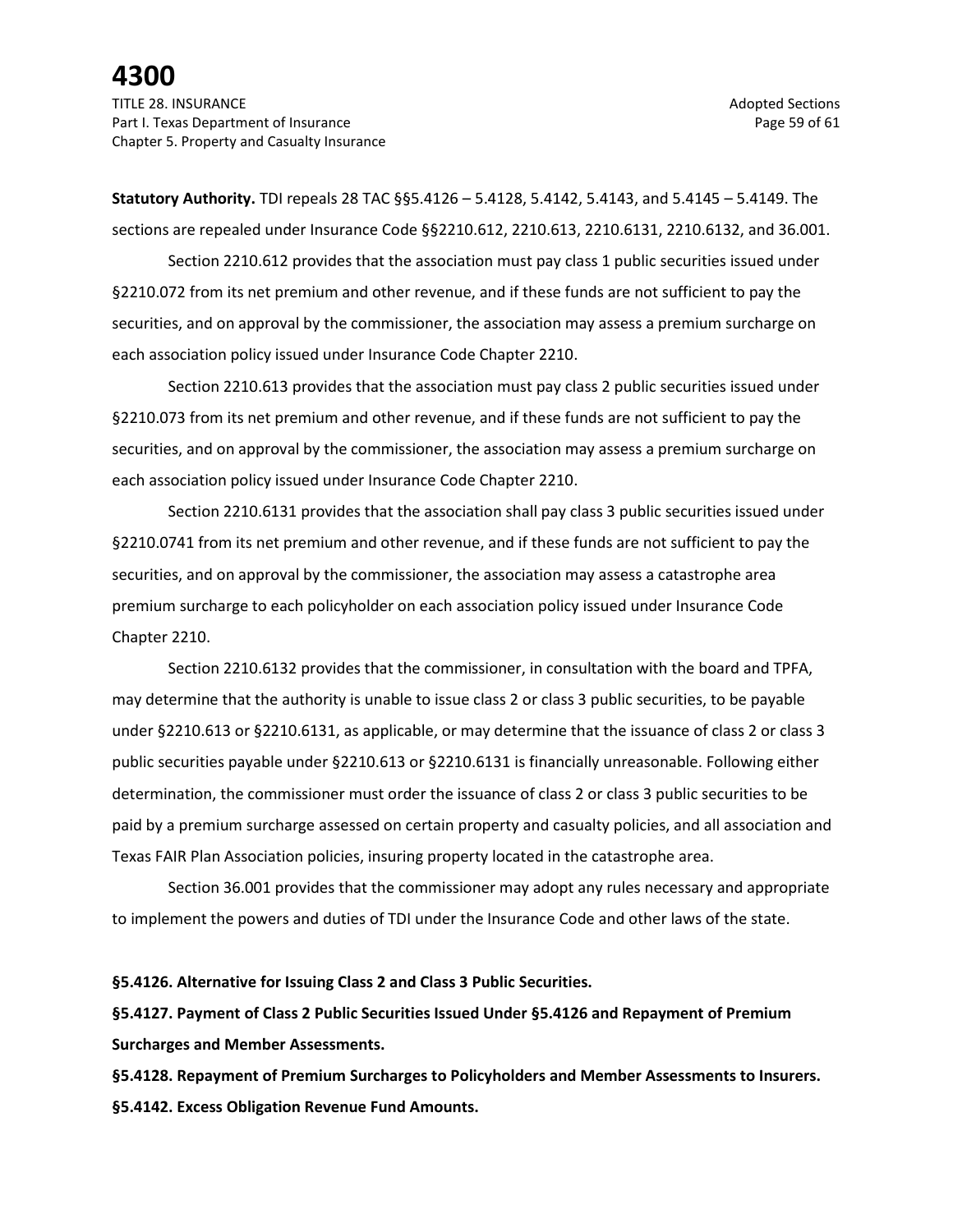TITLE 28. INSURANCE Adopted Sections and the section of the section of the sections of the sections of the sections of the sections of the sections of the sections of the sections of the sections of the sections of the sec Part I. Texas Department of Insurance **Page 60** of 61 Chapter 5. Property and Casualty Insurance

**§5.4143. Trust Funds for the Payment of Class 2 Public Securities.**

**§5.4145. Excess Class 2 Member Assessment Revenue.**

**§5.4146. Member Assessment Trust Fund for the Payment of Class 3 Public Securities.**

**§5.4147. Excess Class 3 Member Assessment Revenue.**

**§5.4148. Repayment Obligation Trust Fund for the Payment of Amounts Owed Under §5.4127.**

**§5.4149. Excess Repayment Obligation Trust Fund Amounts.**

#### **DIVISION 10. ELIGIBILITY AND FORMS**

#### **28 TAC §5.4912**

**STATUTORY AUTHORITY.** TDI adopts new 28 TAC §5.4912 under Insurance Code §§2210.003, 2210.008 and 36.001.

Section 2210.003(13) defines association policies and forms as being approved by TDI.

Section 2210.008(b) authorizes the commissioner to adopt reasonable and necessary rules in the manner prescribed by Insurance Code Chapter 36, Subchapter A.

Section 36.001 provides that the commissioner may adopt any rules necessary and appropriate to implement the powers and duties of TDI under the Insurance Code and other laws of the state.

### **§5.4912. Filing and Issuance of Policy Forms Relating to Premium Surcharges under Insurance Code §§2210.612, 2210.613, and 2210.6131.**

(a) Not later than the 15th day after the effective date of this section, the association must file with the department policy forms that provide:

(1) that the policy is immediately subject to any surcharge the commissioner may determine under §5.4126 (relating to Determination of the Association Surcharge Percentage) of Division 3 of this subchapter;

(2) that the policyholder has 120 days from the date the policyholder receives the notice described in §5.4189(b) (relating to Notification Requirements) of Division 3 of this subchapter to pay the surcharge; and